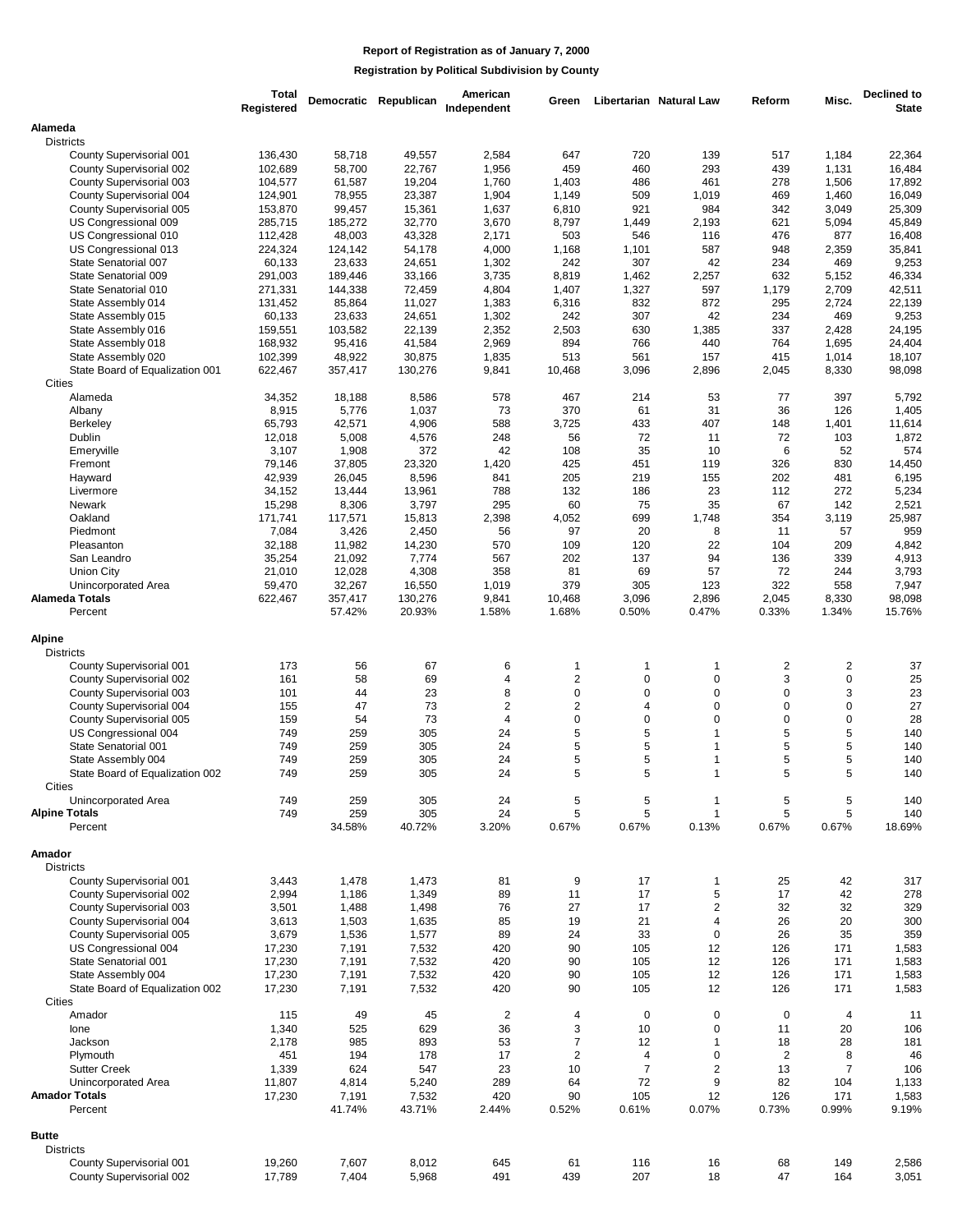|                                             | <b>Total</b><br>Registered |                 | Democratic Republican | American<br>Independent | Green          |                | Libertarian Natural Law | Reform         | Misc.          | Declined to<br><b>State</b> |
|---------------------------------------------|----------------------------|-----------------|-----------------------|-------------------------|----------------|----------------|-------------------------|----------------|----------------|-----------------------------|
| County Supervisorial 003                    | 23,585                     | 8,928           | 10,341                | 516                     | 236            | 161            | 19                      | 79             | 141            | 3,164                       |
| County Supervisorial 004                    | 20,052                     | 7,484           | 9,194                 | 522                     | 79             | 127            | 14                      | 43             | 97             | 2,492                       |
| County Supervisorial 005                    | 23,720                     | 8,579           | 10,945                | 643                     | 157            | 147            | 9                       | 114            | 128            | 2,998                       |
| US Congressional 002                        | 100,317                    | 38,394          | 42,603                | 2,732                   | 964            | 735            | 71                      | 342            | 666            | 13,810                      |
| US Congressional 003                        | 4,089                      | 1,608           | 1,857                 | 85                      | 8              | 23             | 5                       | 9              | 13             | 481                         |
| State Senatorial 001                        | 100,317                    | 38,394          | 42,603                | 2,732                   | 964            | 735            | 71                      | 342            | 666            | 13,810                      |
| State Senatorial 004                        | 4,089                      | 1,608           | 1,857                 | 85                      | 8              | 23             | 5                       | 9              | 13             | 481                         |
| State Assembly 002                          | 4,089                      | 1,608           | 1,857                 | 85                      | 8              | 23             | 5                       | 9              | 13             | 481                         |
| State Assembly 003                          | 100,317                    | 38,394          | 42,603                | 2,732                   | 964            | 735            | 71                      | 342            | 666            | 13,810                      |
| State Board of Equalization 002             | 104,406                    | 40,002          | 44,460                | 2,817                   | 972            | 758            | 76                      | 351            | 679            | 14,291                      |
| Cities                                      | 698                        | 309             | 273                   | 16                      | $\overline{2}$ | $\overline{1}$ | $\mathbf 0$             | $\overline{2}$ | 3              | 92                          |
| <b>Biggs</b><br>Chico                       | 27,134                     | 10,775          | 10,282                | 722                     | 512            | 257            | 20                      | 77             | 190            | 4,299                       |
| Gridley                                     | 1,997                      | 888             | 752                   | 40                      | 6              | 13             | 4                       | 5              | 11             | 278                         |
| Oroville                                    | 4,937                      | 2,021           | 1,899                 | 195                     | 13             | 25             | 4                       | 14             | 50             | 716                         |
| Paradise                                    | 16,088                     | 5,653           | 7,570                 | 432                     | 95             | 84             | $\overline{7}$          | 78             | 95             | 2,074                       |
| Unincorporated Area                         | 53,552                     | 20,356          | 23,684                | 1,412                   | 344            | 378            | 41                      | 175            | 330            | 6,832                       |
| <b>Butte Totals</b>                         | 104,406                    | 40,002          | 44,460                | 2,817                   | 972            | 758            | 76                      | 351            | 679            | 14,291                      |
| Percent                                     |                            | 38.31%          | 42.58%                | 2.70%                   | 0.93%          | 0.73%          | 0.07%                   | 0.34%          | 0.65%          | 13.69%                      |
|                                             |                            |                 |                       |                         |                |                |                         |                |                |                             |
| <b>Calaveras</b>                            |                            |                 |                       |                         |                |                |                         |                |                |                             |
| <b>Districts</b>                            |                            |                 |                       |                         |                |                |                         |                |                |                             |
| County Supervisorial 001                    | 4,463                      | 1,740           | 2,023                 | 94                      | 36             | 47             | 19                      | 30             | 20             | 454                         |
| County Supervisorial 002                    | 4,019                      | 1,724           | 1,576                 | 85                      | 41             | 52             | 24                      | 35             | 28             | 454                         |
| County Supervisorial 003                    | 4,633                      | 1,712           | 2,150                 | 103                     | 43             | 57             | $\mathbf 0$             | 30             | 27             | 511                         |
| County Supervisorial 004                    | 4,880                      | 1,850           | 2,143                 | 131                     | 37             | 116            | $\overline{4}$          | 28             | 44             | 527                         |
| County Supervisorial 005                    | 5,738                      | 2,156           | 2,617                 | 160                     | 20             | 51             | $\overline{7}$          | 40             | 22             | 665                         |
| US Congressional 004                        | 23,733                     | 9,182           | 10,509                | 573                     | 177            | 323            | 54                      | 163            | 141            | 2,611                       |
| State Senatorial 001                        | 23,733                     | 9,182           | 10,509                | 573                     | 177            | 323            | 54                      | 163            | 141            | 2,611                       |
| State Assembly 004                          | 23,733                     | 9,182           | 10,509                | 573                     | 177            | 323            | 54                      | 163            | 141            | 2,611                       |
| State Board of Equalization 002             | 23,733                     | 9,182           | 10,509                | 573                     | 177            | 323            | 54                      | 163            | 141            | 2,611                       |
| Cities                                      |                            | 711             |                       | 49                      | 8              | 51             | $\mathbf 0$             |                |                |                             |
| Angels<br>Unincorporated Area               | 1,787<br>21,946            | 8,471           | 745<br>9,764          | 524                     | 169            | 272            | 54                      | 4<br>159       | 18<br>123      | 201<br>2,410                |
| <b>Calaveras Totals</b>                     | 23,733                     | 9,182           | 10,509                | 573                     | 177            | 323            | 54                      | 163            | 141            | 2,611                       |
| Percent                                     |                            | 38.69%          | 44.28%                | 2.41%                   | 0.75%          | 1.36%          | 0.23%                   | 0.69%          | 0.59%          | 11.00%                      |
|                                             |                            |                 |                       |                         |                |                |                         |                |                |                             |
| Colusa                                      |                            |                 |                       |                         |                |                |                         |                |                |                             |
| <b>Districts</b>                            |                            |                 |                       |                         |                |                |                         |                |                |                             |
| County Supervisorial 001                    | 1,256                      | 550             | 531                   | 30                      | $\mathbf{1}$   | 6              | $\mathbf 0$             | $\overline{2}$ | 10             | 126                         |
| County Supervisorial 002                    | 1,641                      | 673             | 753                   | 30                      | $\overline{2}$ | 6              | $\mathbf 0$             | 4              | 11             | 162                         |
| County Supervisorial 003                    | 1,377                      | 603             | 567                   | 44                      | 3              | 4              | $\mathbf 0$             | 5              | 12             | 139                         |
| County Supervisorial 004                    | 1,516                      | 662             | 657                   | 35                      | $\overline{2}$ | 3              | $\mathbf 0$             | 6              | 11             | 140                         |
| County Supervisorial 005                    | 1,263                      | 476             | 613                   | 28                      | $\mathbf{1}$   | 5              | $\mathbf 0$             | $\overline{2}$ | 19             | 119                         |
| US Congressional 003                        | 7,053                      | 2,964           | 3,121                 | 167                     | 9              | 24             | $\mathbf 0$             | 19             | 63             | 686                         |
| State Senatorial 004                        | 7,053                      | 2,964           | 3,121                 | 167                     | 9              | 24             | $\mathbf 0$             | 19             | 63             | 686                         |
| State Assembly 002                          | 7,053                      | 2,964           | 3,121                 | 167                     | 9              | 24             | $\mathbf 0$             | 19             | 63             | 686                         |
| State Board of Equalization 001             | 7,053                      | 2,964           | 3,121                 | 167                     | 9              | 24             | $\mathbf 0$             | 19             | 63             | 686                         |
| Cities                                      |                            |                 |                       |                         |                |                |                         |                |                |                             |
| Colusa                                      | 2,246                      | 952             | 994                   | 45                      | 2              | 9              | 0                       | 4              | 22             | 218                         |
| Williams                                    | 850                        | 415             | 296                   | 27                      | $\mathbf 0$    | 4              | $\mathbf 0$             | $\overline{2}$ | $\overline{7}$ | 99                          |
| Unincorporated Area<br><b>Colusa Totals</b> | 3,957                      | 1,597           | 1,831                 | 95                      | $\overline{7}$ | 11             | $\mathbf 0$             | 13             | 34             | 369                         |
| Percent                                     | 7,053                      | 2,964<br>42.02% | 3,121<br>44.25%       | 167<br>2.37%            | 9<br>0.13%     | 24<br>0.34%    | $\mathbf 0$<br>0.00%    | 19<br>0.27%    | 63<br>0.89%    | 686<br>9.73%                |
|                                             |                            |                 |                       |                         |                |                |                         |                |                |                             |
| <b>Contra Costa</b>                         |                            |                 |                       |                         |                |                |                         |                |                |                             |
| <b>Districts</b>                            |                            |                 |                       |                         |                |                |                         |                |                |                             |
| County Supervisorial 001                    | 71,062                     | 48,828          | 9,626                 | 1,019                   | 1,142          | 252            | 444                     | 276            | 3,046          | 6,429                       |
| County Supervisorial 002                    | 91,307                     | 44,064          | 31,146                | 1,416                   | 683            | 460            | 260                     | 606            | 2,893          | 9,779                       |
| County Supervisorial 003                    | 112,186                    | 39,070          | 53,930                | 1,697                   | 544            | 511            | 285                     | 578            | 3,165          | 12,406                      |
| County Supervisorial 004                    | 81,636                     | 37,955          | 28,212                | 1,569                   | 556            | 475            | 283                     | 511            | 2,637          | 9,438                       |
| County Supervisorial 005                    | 91,404                     | 48,880          | 26,550                | 2,198                   | 257            | 400            | 156                     | 364            | 3,310          | 9,289                       |
| US Congressional 007                        | 196,583                    | 117,055         | 43,169                | 3,537                   | 1,919          | 929            | 880                     | 1,074          | 7,745          | 20,275                      |
| US Congressional 010                        | 251,012                    | 101,742         | 106,295               | 4,362                   | 1,263          | 1,169          | 548                     | 1,261          | 7,306          | 27,066                      |
| State Senatorial 007                        | 377,118                    | 170,020         | 140,257               | 6,890                   | 2,062          | 1,843          | 988                     | 2,059          | 11,988         | 41,011                      |
| State Senatorial 009                        | 70,477                     | 48,777          | 9,207                 | 1,009                   | 1,120          | 255            | 440                     | 276            | 3,063          | 6,330                       |
| State Assembly 011                          | 188,861                    | 99,519          | 54,575                | 3,890                   | 1,085          | 957            | 572                     | 1,067          | 6,534          | 20,662                      |
| State Assembly 014                          | 70,477                     | 48,777          | 9,207                 | 1,009                   | 1,120          | 255            | 440                     | 276            | 3,063          | 6,330                       |
| State Assembly 015                          | 188,257                    | 70,501          | 85,682                | 3,000                   | 977            | 886            | 416                     | 992            | 5,454          | 20,349                      |
| State Board of Equalization 001             | 447,595                    | 218,797         | 149,464               | 7,899                   | 3,182          | 2,098          | 1,428                   | 2,335          | 15,051         | 47,341                      |
| Cities                                      |                            |                 |                       |                         |                |                |                         |                |                |                             |
| Antioch                                     | 35,984                     | 19,438          | 10,413                | 894                     | 100            | 157            | 54                      | 122            | 1,138          | 3,668                       |
| Brentwood                                   | 8,908                      | 3,821           | 3,567                 | 209                     | 22             | 37             | 6                       | 34             | 294            | 918                         |
| Clayton                                     | 6,750                      | 2,455           | 3,201                 | 109                     | 22             | 27             | 9                       | 28             | 152            | 747                         |
| Concord<br>Danville                         | 52,809<br>24,993           | 25,194          | 17,494<br>13,202      | 1,053<br>371            | 357            | 313            | 206                     | 339            | 1,813          | 6,040<br>2,668              |
| El Cerrito                                  | 13,230                     | 7,711<br>8,368  | 2,341                 | 102                     | 74<br>354      | 112<br>68      | 58<br>26                | 116<br>56      | 681<br>490     | 1,425                       |
| Hercules                                    | 8,397                      | 4,909           | 1,698                 | 151                     | 36             | 20             | 46                      | 40             | 364            | 1,133                       |
| Lafayette                                   | 15,368                     | 6,122           | 6,681                 | 207                     | 147            | 82             | 36                      | 118            | 406            | 1,569                       |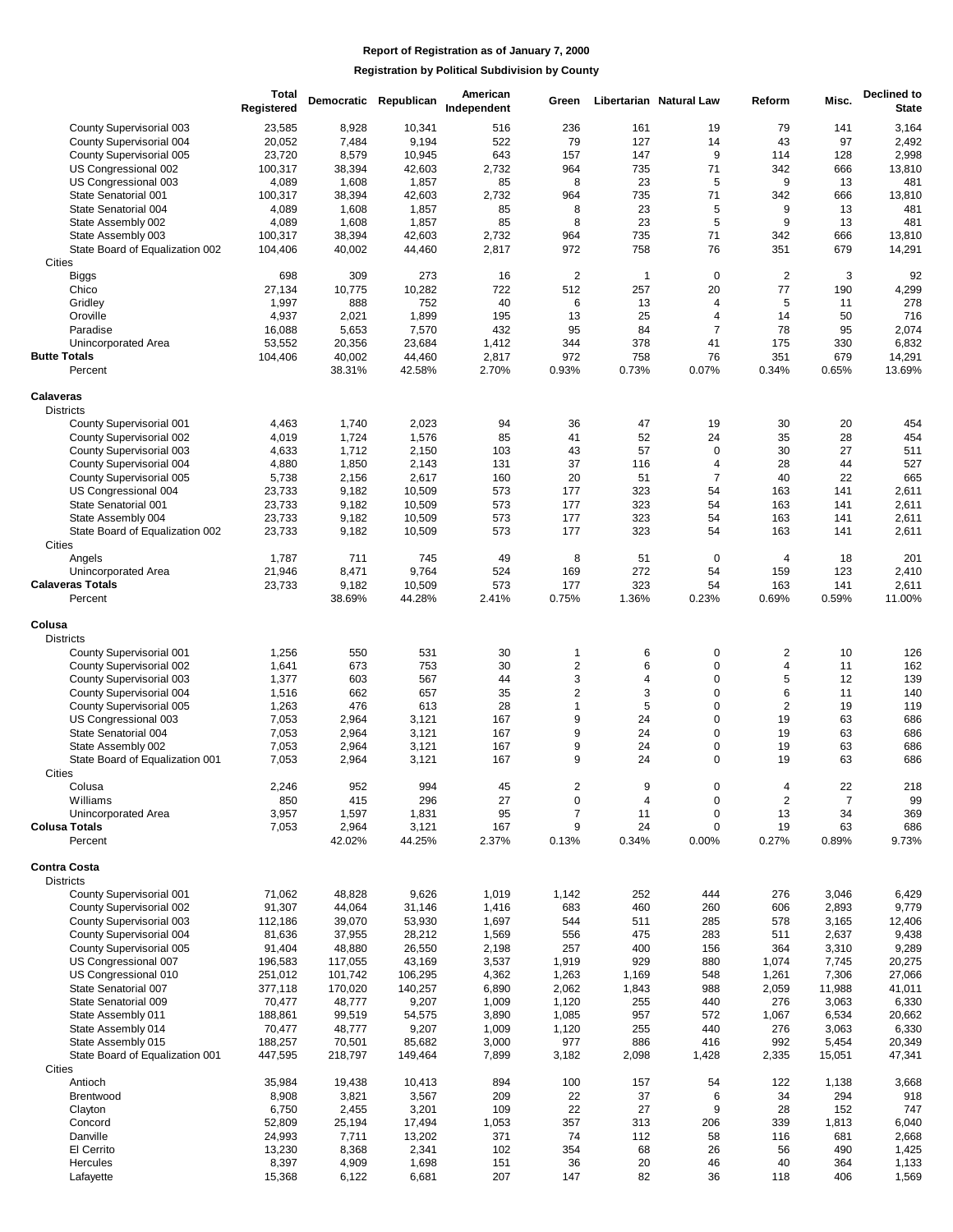|                                                       | <b>Total</b><br>Registered |                  | Democratic Republican | American<br>Independent | Green          |                | <b>Libertarian Natural Law</b> | Reform         | Misc.       | <b>Declined to</b><br><b>State</b> |
|-------------------------------------------------------|----------------------------|------------------|-----------------------|-------------------------|----------------|----------------|--------------------------------|----------------|-------------|------------------------------------|
|                                                       |                            |                  |                       | 356                     | 147            |                |                                | 184            | 585         | 2,130                              |
| Martinez                                              | 19,505<br>9,856            | 9,871<br>3,569   | 6,050<br>4,700        | 109                     | 61             | 131<br>38      | 51<br>16                       | 46             | 258         | 1,059                              |
| Moraga<br>Oakley                                      | 10,723                     | 5,331            | 3,417                 | 304                     | 20             | 50             | 15                             | 47             | 405         | 1,134                              |
| Orinda                                                | 11,983                     | 4,647            | 5,463                 | 114                     | 87             | 70             | 23                             | 63             | 327         | 1,189                              |
| Pinole                                                | 9,093                      | 5,288            | 2,222                 | 147                     | 64             | 27             | 33                             | 43             | 305         | 964                                |
| Pittsburg                                             | 20,641                     | 13,029           | 3,910                 | 447                     | 56             | 74             | 50                             | 76             | 915         | 2,084                              |
| Pleasant Hill                                         | 17,672                     | 8,273            | 6,078                 | 311                     | 155            | 105            | 55                             | 115            | 499         | 2,081                              |
| Richmond                                              | 37,324                     | 27,027           | 3,986                 | 569                     | 419            | 99             | 335                            | 118            | 1,672       | 3,099                              |
| San Pablo                                             | 7,107                      | 4,869            | 845                   | 147                     | 60             | 22             | 46                             | 30             | 427         | 661                                |
| San Ramon                                             | 22,521                     | 7,780            | 10,416                | 404                     | 76             | 100            | 42                             | 109            | 656         | 2,938                              |
| <b>Walnut Creek</b>                                   | 40,187                     | 16,058           | 17,433                | 562                     | 276            | 187            | 133                            | 226            | 1,164       | 4,148                              |
| <b>Unincorporated Area</b>                            | 74,544                     | 35,037           | 26,347                | 1,333                   | 649            | 379            | 188                            | 425            | 2,500       | 7,686                              |
| <b>Contra Costa Totals</b>                            | 447,595                    | 218,797          | 149,464               | 7,899                   | 3,182          | 2,098          | 1,428                          | 2,335          | 15,051      | 47,341                             |
| Percent                                               |                            | 48.88%           | 33.39%                | 1.76%                   | 0.71%          | 0.47%          | 0.32%                          | 0.52%          | 3.36%       | 10.58%                             |
| <b>Del Norte</b>                                      |                            |                  |                       |                         |                |                |                                |                |             |                                    |
| <b>Districts</b>                                      |                            |                  |                       |                         |                |                |                                |                |             |                                    |
| County Supervisorial 001                              | 1,811                      | 772              | 612                   | 87                      | 11             | 9              | 1                              | 19             | 17          | 283                                |
| County Supervisorial 002                              | 1,982                      | 825              | 634                   | 76                      | 19             | 19             | $\mathbf 0$                    | 18             | 24          | 367                                |
| County Supervisorial 003                              | 2,718                      | 1,119            | 1,085                 | 68                      | 12             | 22             | $\mathbf{1}$                   | 17             | 15          | 379                                |
| County Supervisorial 004                              | 2,989                      | 1,127            | 1,232                 | 111                     | 13             | 12             | 2                              | 22             | 18          | 452                                |
| County Supervisorial 005                              | 3,091                      | 1,323            | 1,139                 | 103                     | 22             | 18             | 0                              | 27             | 16          | 443                                |
| US Congressional 001                                  | 12,591                     | 5,166            | 4,702                 | 445                     | 77             | 80             | 4                              | 103            | 90          | 1,924                              |
| State Senatorial 002                                  | 12,591                     | 5,166            | 4,702                 | 445                     | 77             | 80             | 4                              | 103            | 90          | 1,924                              |
| State Assembly 001                                    | 12,591                     | 5,166            | 4,702                 | 445                     | 77             | 80             | 4                              | 103            | 90          | 1,924                              |
| State Board of Equalization 001                       | 12,591                     | 5,166            | 4,702                 | 445                     | 77             | 80             | $\overline{4}$                 | 103            | 90          | 1,924                              |
| Cities                                                |                            |                  |                       |                         |                |                |                                |                |             |                                    |
| <b>Crescent City</b>                                  | 1,703                      | 697              | 567                   | 79                      | 16             | 15             | 1                              | 14             | 24          | 290                                |
| <b>Unincorporated Area</b>                            | 10,888                     | 4,469            | 4,135                 | 366                     | 61             | 65             | 3                              | 89             | 66          | 1,634                              |
| <b>Del Norte Totals</b><br>Percent                    | 12,591                     | 5,166<br>41.03%  | 4,702<br>37.34%       | 445<br>3.53%            | 77<br>0.61%    | 80<br>0.64%    | 4<br>0.03%                     | 103<br>0.82%   | 90<br>0.71% | 1,924<br>15.28%                    |
|                                                       |                            |                  |                       |                         |                |                |                                |                |             |                                    |
| <b>El Dorado</b>                                      |                            |                  |                       |                         |                |                |                                |                |             |                                    |
| <b>Districts</b>                                      |                            |                  |                       |                         |                |                |                                |                |             |                                    |
| County Supervisorial 001                              | 20,345                     | 5,875            | 11,407                | 371                     | 66             | 127            | 9                              | 79             | 114         | 2,297                              |
| County Supervisorial 002                              | 19,692                     | 7,264            | 8,849                 | 486                     | 170            | 179            | 12                             | 113            | 154         | 2,465                              |
| County Supervisorial 003                              | 16,675                     | 6,493            | 7,295                 | 406                     | 131            | 100            | 8                              | 103            | 127         | 2,012                              |
| County Supervisorial 004                              | 18,955                     | 6,569            | 9,153                 | 442                     | 166            | 151            | $\overline{4}$                 | 138            | 129         | 2,203                              |
| County Supervisorial 005                              | 11,020                     | 4,426            | 3,720                 | 349                     | 170            | 99             | 41                             | 39             | 153         | 2,023                              |
| US Congressional 004                                  | 86,687                     | 30,627           | 40,424                | 2,054                   | 703            | 656            | 74                             | 472            | 677         | 11,000                             |
| State Senatorial 001                                  | 86,687                     | 30,627           | 40,424                | 2,054                   | 703            | 656            | 74                             | 472            | 677         | 11,000                             |
| State Assembly 004<br>State Board of Equalization 002 | 86,687<br>86,687           | 30,627<br>30,627 | 40,424<br>40,424      | 2,054<br>2,054          | 703<br>703     | 656<br>656     | 74<br>74                       | 472<br>472     | 677<br>677  | 11,000<br>11,000                   |
| Cities                                                |                            |                  |                       |                         |                |                |                                |                |             |                                    |
| Placerville                                           | 5,048                      | 2,041            | 2,040                 | 145                     | 63             | 31             | 4                              | 29             | 42          | 653                                |
| South Lake Tahoe                                      | 8,486                      | 3,520            | 2,736                 | 292                     | 128            | 78             | 38                             | 31             | 123         | 1,540                              |
| <b>Unincorporated Area</b>                            | 73,153                     | 25,066           | 35,648                | 1,617                   | 512            | 547            | 32                             | 412            | 512         | 8,807                              |
| <b>El Dorado Totals</b>                               | 86,687                     | 30,627           | 40,424                | 2,054                   | 703            | 656            | 74                             | 472            | 677         | 11,000                             |
| Percent                                               |                            | 35.33%           | 46.63%                | 2.37%                   | 0.81%          | 0.76%          | 0.09%                          | 0.54%          | 0.78%       | 12.69%                             |
| Fresno                                                |                            |                  |                       |                         |                |                |                                |                |             |                                    |
| <b>Districts</b>                                      |                            |                  |                       |                         |                |                |                                |                |             |                                    |
| County Supervisorial 001                              | 55,348                     | 29,590           | 17,967                | 1,207                   | 148            | 227            | 82                             | 254            | 300         | 5,573                              |
| County Supervisorial 002                              | 87,617                     | 31,887           | 44,683                | 1,470                   | 279            | 406            | 101                            | 272            | 185         | 8,334                              |
| County Supervisorial 003                              | 44,703                     | 24,812           | 13,148                | 910                     | 245            | 261            | 73                             | 208            | 278         | 4,768                              |
| County Supervisorial 004                              | 50,896                     | 25,346           | 18,828                | 1,011                   | 99             | 181            | 67                             | 194            | 244         | 4,926                              |
| County Supervisorial 005                              | 70,016                     | 27,377           | 33,200                | 1,380                   | 193            | 311            | 85                             | 225            | 236         | 7,009                              |
| US Congressional 018                                  | 1,986                      | 1,132            | 574                   | 39                      | 3              | 11             | $\mathbf{1}$                   | 8              | 17          | 201                                |
| US Congressional 019                                  | 227,824                    | 94,331           | 102,612               | 4,339                   | 804            | 1,084          | 297                            | 874            | 756         | 22,727                             |
| US Congressional 020                                  | 78,770                     | 43,549           | 24,640                | 1,600                   | 157            | 291            | 110                            | 271            | 470         | 7,682                              |
| State Senatorial 012                                  | 29,297                     | 9,844            | 15,742                | 511                     | 62             | 123            | 39                             | 106            | 51          | 2,819                              |
| State Senatorial 014                                  | 154,340                    | 61,515           | 72,168                | 2,907                   | 543            | 758            | 188                            | 545            | 460         | 15,256                             |
| State Senatorial 016                                  | 124,943                    | 67,653           | 39,916                | 2,560                   | 359            | 505            | 181                            | 502            | 732         | 12,535                             |
| State Assembly 025                                    | 29,297                     | 9,844            | 15,742                | 511                     | 62             | 123            | 39                             | 106            | 51          | 2,819                              |
| State Assembly 029                                    | 154,340                    | 61,515           | 72,168                | 2,907                   | 543            | 758            | 188                            | 545            | 460         | 15,256                             |
| State Assembly 030                                    | 33,831                     | 16,534           | 12,305                | 806                     | 82             | 147            | 29                             | 138            | 174         | 3,616                              |
| State Assembly 031                                    | 91,112                     | 51,119           | 27,611                | 1,754                   | 277            | 358            | 152                            | 364            | 558         | 8,919                              |
| State Board of Equalization 002                       | 308,580                    | 139,012          | 127,826               | 5,978                   | 964            | 1,386          | 408                            | 1,153          | 1,243       | 30,610                             |
| Cities<br>Clovis                                      | 32,367                     | 11,502           | 16,342                | 692                     | 78             | 145            | 41                             | 94             | 88          | 3,385                              |
| Coalinga                                              | 3,658                      | 1,552            | 1,440                 | 131                     | 10             | 22             | 3                              | $\overline{7}$ | 18          | 475                                |
| Firebaugh                                             | 1,290                      | 800              | 293                   | 26                      | 3              | $\overline{7}$ | $\mathbf{1}$                   | 4              | 13          | 143                                |
| Fowler                                                | 1,485                      | 822              | 481                   | 29                      | $\mathbf{1}$   | 4              | 2                              | $\overline{2}$ | 4           | 140                                |
| Fresno                                                | 163,566                    | 76,760           | 63,902                | 3,142                   | 600            | 781            | 242                            | 660            | 690         | 16,789                             |
| Huron                                                 | 774                        | 569              | 79                    | 16                      | $\overline{2}$ | 0              | 1                              | $\mathbf{1}$   | 9           | 97                                 |
| Kerman                                                | 2,514                      | 1,255            | 849                   | 69                      | 8              | 9              | $\mathbf{1}$                   | 11             | 18          | 294                                |
| Kingsburg                                             | 4,262                      | 1,410            | 2,256                 | 94                      | 6              | 13             | 10                             | 18             | 15          | 440                                |
| Mendota                                               | 1,755                      | 1,310            | 204                   | 34                      | 4              | $\overline{7}$ | $\overline{c}$                 | 5              | 9           | 180                                |
| Orange Cove                                           | 1,537                      | 1,115            | 215                   | 25                      | $\overline{2}$ | $\overline{4}$ | $\overline{2}$                 | 10             | 8           | 156                                |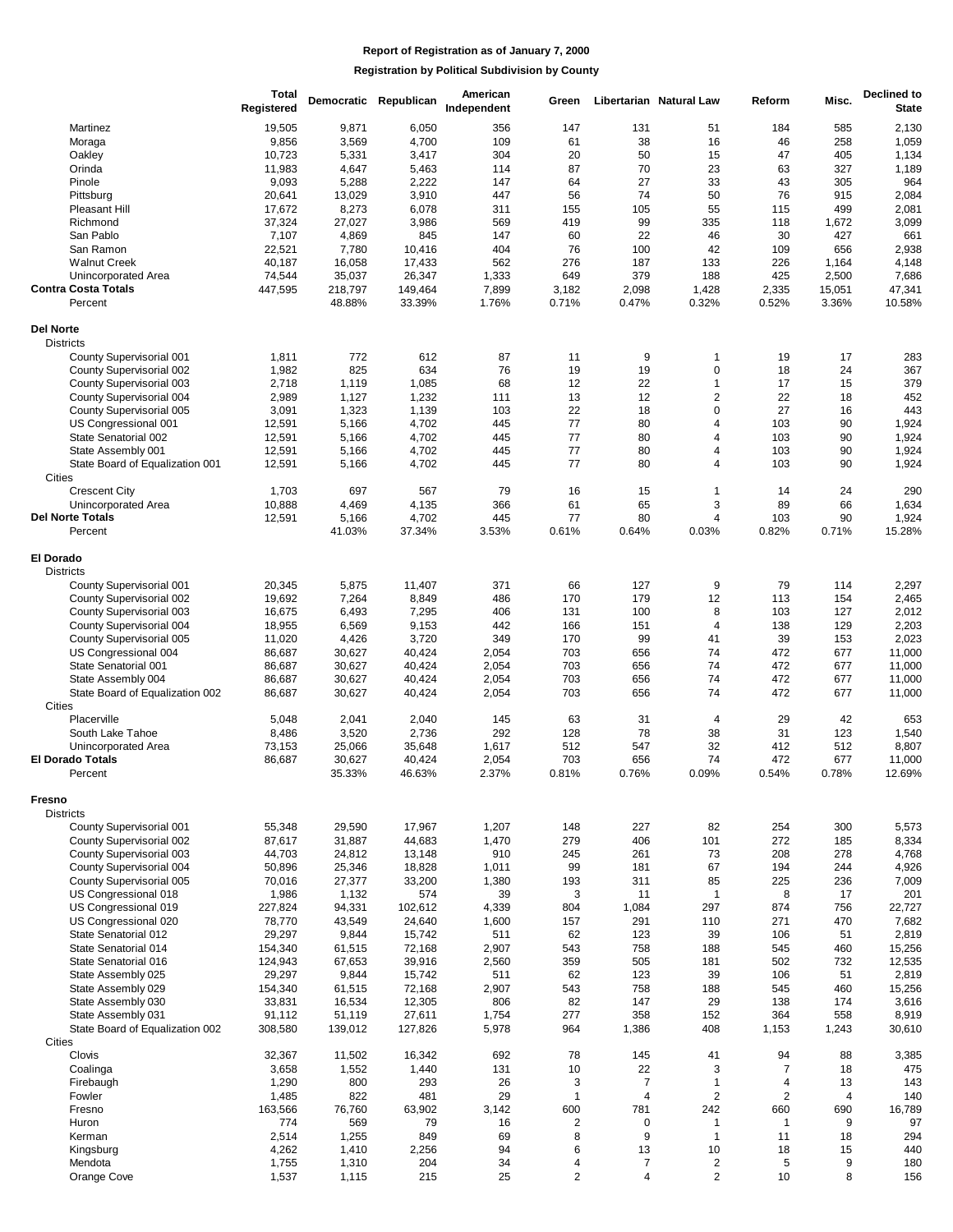|                                               | <b>Total</b><br>Registered |                  | Democratic Republican | American<br>Independent | Green            |                | Libertarian Natural Law | Reform         | Misc.                | <b>Declined to</b><br><b>State</b> |
|-----------------------------------------------|----------------------------|------------------|-----------------------|-------------------------|------------------|----------------|-------------------------|----------------|----------------------|------------------------------------|
| Parlier                                       | 2,624                      | 1,996            | 284                   | 41                      | 8                | $\overline{7}$ | $\overline{7}$          | 10             | 23                   | 248                                |
| Reedley                                       | 6,776                      | 2,944            | 2,892                 | 132                     | 15               | 28             | 19                      | 46             | 33                   | 667                                |
| San Joaquin                                   | 471                        | 310              | 81                    | 10                      | 0                | $\mathbf 0$    | 0                       | 0              | 5                    | 65                                 |
| Sanger                                        | 6,354                      | 3,906            | 1,696                 | 93                      | 19               | 26             | 5                       | 18             | 33                   | 558                                |
| Selma                                         | 6,075                      | 3,301            | 2,067                 | 106                     | 5                | 19             | 4                       | 14             | 26                   | 533                                |
| Unincorporated Area                           | 73,072                     | 29,460           | 34,745                | 1,338                   | 203              | 314            | 68                      | 253            | 251                  | 6,440                              |
| <b>Fresno Totals</b>                          | 308,580                    | 139,012          | 127,826               | 5,978                   | 964              | 1,386          | 408                     | 1,153          | 1,243                | 30,610                             |
| Percent                                       |                            | 45.05%           | 41.42%                | 1.94%                   | 0.31%            | 0.45%          | 0.13%                   | 0.37%          | 0.40%                | 9.92%                              |
| Glenn<br><b>Districts</b>                     |                            |                  |                       |                         |                  |                |                         |                |                      |                                    |
| County Supervisorial 001                      | 2,618                      | 1,007            | 1,211                 | 66                      | 5                | 9              | 3                       | 6              | 6                    | 305                                |
| County Supervisorial 002                      | 2,254                      | 878              | 1,030                 | 61                      | 5                | 12             | 4                       | 6              | 8                    | 250                                |
| County Supervisorial 003                      | 2,780                      | 990              | 1,335                 | 68                      | 5                | 9              | 3                       | 4              | 16                   | 350                                |
| County Supervisorial 004                      | 2,093                      | 816              | 884                   | 64                      | 4                | 11             | 3                       | 4              | 21                   | 286                                |
| County Supervisorial 005                      | 1,596                      | 684              | 690                   | 31                      | $\overline{2}$   | 4              | $\mathbf 0$             | $\mathbf{1}$   | 3                    | 181                                |
| US Congressional 003                          | 11,341                     | 4,375            | 5,150                 | 290                     | 21               | 45             | 13                      | 21             | 54                   | 1,372                              |
| State Senatorial 004                          | 11,341                     | 4,375            | 5,150                 | 290                     | 21               | 45             | 13                      | 21             | 54                   | 1,372                              |
| State Assembly 002                            | 11,341                     | 4,375            | 5,150                 | 290                     | 21               | 45             | 13                      | 21             | 54                   | 1,372                              |
| State Board of Equalization 001               | 11,341                     | 4,375            | 5,150                 | 290                     | 21               | 45             | 13                      | 21             | 54                   | 1,372                              |
| Cities                                        |                            |                  |                       |                         |                  |                |                         |                |                      |                                    |
| Orland<br>Willows                             | 2,328<br>2,657             | 935<br>1,028     | 1,029<br>1,104        | 56<br>79                | 5<br>4           | 10<br>12       | 5<br>3                  | 6<br>5         | $\overline{7}$<br>29 | 275<br>393                         |
| Unincorporated Area                           | 6,356                      | 2,412            | 3,017                 | 155                     | 12               | 23             | 5                       | 10             | 18                   | 704                                |
| <b>Glenn Totals</b>                           | 11,341                     | 4,375            | 5,150                 | 290                     | 21               | 45             | 13                      | 21             | 54                   | 1,372                              |
| Percent                                       |                            | 38.58%           | 45.41%                | 2.56%                   | 0.19%            | 0.40%          | 0.11%                   | 0.19%          | 0.48%                | 12.10%                             |
| <b>Humboldt</b>                               |                            |                  |                       |                         |                  |                |                         |                |                      |                                    |
| <b>Districts</b>                              |                            |                  |                       |                         |                  |                |                         |                |                      |                                    |
| County Supervisorial 001                      | 14,304                     | 5,990            | 5,690                 | 298                     | 279              | 101            | 10                      | 92             | 65                   | 1,779                              |
| County Supervisorial 002                      | 14,484                     | 6,387            | 5,116                 | 376                     | 485              | 119            | 13                      | 44             | 83                   | 1,861                              |
| County Supervisorial 003                      | 15,701                     | 6,867            | 3,265                 | 321                     | 1,906            | 213            | 25                      | 57             | 143                  | 2,904                              |
| County Supervisorial 004                      | 11,943                     | 5,546            | 3,644                 | 328                     | 367              | 143            | 12                      | 84             | 74                   | 1,745                              |
| County Supervisorial 005                      | 14,586                     | 6,831<br>31,621  | 4,236<br>21,951       | 396<br>1,719            | 705<br>3,742     | 129<br>705     | 13<br>73                | 45<br>322      | 92<br>457            | 2,139<br>10,428                    |
| US Congressional 001<br>State Senatorial 002  | 71,018<br>71,018           | 31,621           | 21,951                | 1,719                   | 3,742            | 705            | 73                      | 322            | 457                  | 10,428                             |
| State Assembly 001                            | 71,018                     | 31,621           | 21,951                | 1,719                   | 3,742            | 705            | 73                      | 322            | 457                  | 10,428                             |
| State Board of Equalization 001               | 71,018                     | 31,621           | 21,951                | 1,719                   | 3,742            | 705            | 73                      | 322            | 457                  | 10,428                             |
| Cities                                        |                            |                  |                       |                         |                  |                |                         |                |                      |                                    |
| Arcata                                        | 10,092                     | 4,320            | 1,558                 | 224                     | 1,488            | 163            | 21                      | 27             | 113                  | 2,178                              |
| <b>Blue Lake</b>                              | 738                        | 359              | 185                   | 18                      | 44               | 9              | $\mathbf{1}$            | $\mathbf 2$    | $\overline{7}$       | 113                                |
| Eureka                                        | 13,310                     | 6,059            | 4,338                 | 334                     | 378              | 152            | 14                      | 93             | 83                   | 1,859                              |
| Ferndale                                      | 898                        | 341              | 420                   | 14                      | 10               | $\overline{2}$ | 0                       | $\overline{2}$ | $\overline{2}$       | 107                                |
| Fortuna                                       | 5,331                      | 2,167            | 2,310                 | 133                     | 34               | 32             | 0                       | 19             | 19                   | 617                                |
| Rio Dell                                      | 1,401                      | 620              | 533                   | 53                      | 10               | 5              | 3                       | 4              | 6                    | 167                                |
| Trinidad                                      | 284                        | 127              | 79                    | 5                       | 22               | 2              | $\mathbf{1}$            | $\mathbf 0$    | $\mathbf{1}$         | 47                                 |
| Unincorporated Area                           | 38,964                     | 17,628           | 12,528                | 938                     | 1,756            | 340            | 33                      | 175            | 226                  | 5,340                              |
| <b>Humboldt Totals</b>                        | 71,018                     | 31,621           | 21,951                | 1,719                   | 3,742            | 705            | 73                      | 322            | 457                  | 10,428                             |
| Percent                                       |                            | 44.53%           | 30.91%                | 2.42%                   | 5.27%            | 0.99%          | 0.10%                   | 0.45%          | 0.64%                | 14.68%                             |
| Imperial<br><b>Districts</b>                  |                            |                  |                       |                         |                  |                |                         |                |                      |                                    |
| County Supervisorial 001                      | 9,793                      | 6,423            | 1,493                 | 182                     | 17               | 42             | 17                      | 6              | 108                  | 1,505                              |
| County Supervisorial 002                      | 9,244                      | 4,383            | 3,218                 | 173                     | 11               | 34             | 9                       | 10             | 108                  | 1,298                              |
| County Supervisorial 003                      | 10,158                     | 4,732            | 3,578                 | 240                     | 13               | 40             | 22                      | 8              | 104                  | 1,421                              |
| County Supervisorial 004                      | 9,921                      | 4,860            | 3,458                 | 232                     | 14               | 44             | 9                       | 54             | 76                   | 1,174                              |
| County Supervisorial 005                      | 7,857                      | 4,488            | 2,075                 | 184                     | 11               | 36             | 12                      | 16             | 84                   | 951                                |
| US Congressional 052                          | 46,973                     | 24,886           | 13,822                | 1,011                   | 66               | 196            | 69                      | 94             | 480                  | 6,349                              |
| State Senatorial 037                          | 46,973                     | 24,886           | 13,822                | 1,011                   | 66               | 196            | 69                      | 94             | 480                  | 6,349                              |
| State Assembly 080                            | 46,973                     | 24,886           | 13,822                | 1,011                   | 66               | 196            | 69                      | 94             | 480                  | 6,349                              |
| State Board of Equalization 003<br>Cities     | 46,973                     | 24,886           | 13,822                | 1,011                   | 66               | 196            | 69                      | 94             | 480                  | 6,349                              |
| <b>Brawley</b>                                | 8,170                      | 4,580            | 2,350                 | 161                     | 13               | 31             | 11                      | 14             | 56                   | 954                                |
| Calexico                                      | 8,522                      | 5,689            | 1,214                 | 135                     | 17               | 37             | 16                      | 5              | 98                   | 1,311                              |
| Calipatria                                    | 1,027                      | 610              | 221                   | 25                      | $\mathbf 0$      | $\overline{4}$ | $\mathbf 0$             | 0              | 17                   | 150                                |
| El Centro                                     | 13,131                     | 6,735            | 3,997                 | 265                     | 20               | 61             | 21                      | 14             | 167                  | 1,851                              |
| Holtville                                     | 2,084                      | 986              | 708                   | 67                      | $\boldsymbol{2}$ | 9              | 5                       | $\overline{2}$ | 19                   | 286                                |
| Imperial                                      | 2,781                      | 1,208            | 1,049                 | 75                      | 3                | 5              | 6                       | 0              | 22                   | 413                                |
| Westmoreland                                  | 661                        | 389              | 180                   | 19                      | $\mathbf{1}$     | $\overline{2}$ | $\mathbf 0$             | 0              | 8                    | 62                                 |
| Unincorporated Area<br><b>Imperial Totals</b> | 10,597                     | 4,689            | 4,103                 | 264                     | 10<br>66         | 47<br>196      | 10<br>69                | 59<br>94       | 93<br>480            | 1,322                              |
| Percent                                       | 46,973                     | 24,886<br>52.98% | 13,822<br>29.43%      | 1,011<br>2.15%          | 0.14%            | 0.42%          | 0.15%                   | 0.20%          | 1.02%                | 6,349<br>13.52%                    |
| Inyo                                          |                            |                  |                       |                         |                  |                |                         |                |                      |                                    |
| <b>Districts</b>                              |                            |                  |                       |                         |                  |                |                         |                |                      |                                    |
| County Supervisorial 001                      | 2,064                      | 667              | 1,146                 | 32                      | 15               | 8              | $\overline{c}$          | 5              | 18                   | 171                                |
| County Supervisorial 002                      | 1,669                      | 580              | 830                   | 50                      | 15               | 10             | $\mathbf{1}$            | 4              | 17                   | 162                                |
| County Supervisorial 003                      | 2,230                      | 732              | 1,169                 | 57                      | 5                | 9              | 1                       | 2              | 20                   | 235                                |
| County Supervisorial 004                      | 1,884                      | 691              | 884                   | 47                      | $\bf 7$          | 15             | $\pmb{0}$               | 3              | 11                   | 226                                |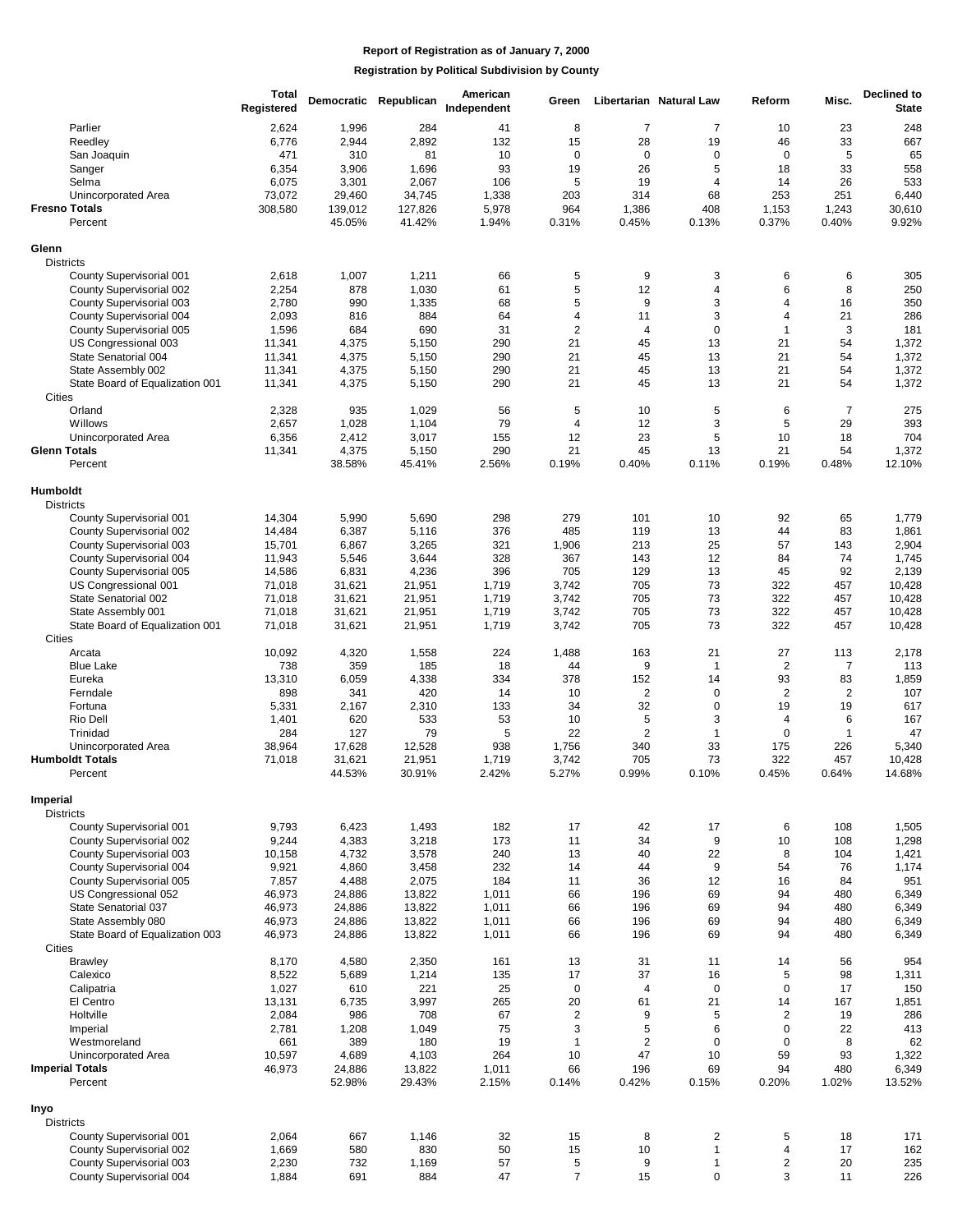|                                              | <b>Total</b><br>Registered |                  | Democratic Republican | American<br>Independent | Green          |                | <b>Libertarian Natural Law</b> | Reform                  | Misc.          | <b>Declined to</b><br>State |
|----------------------------------------------|----------------------------|------------------|-----------------------|-------------------------|----------------|----------------|--------------------------------|-------------------------|----------------|-----------------------------|
| County Supervisorial 005                     | 1,619                      | 732              | 550                   | 66                      | 13             | 14             | 1                              | 5                       | 20             | 218                         |
| US Congressional 040                         | 9,466                      | 3,402            | 4,579                 | 252                     | 55             | 56             | 5                              | 19                      | 86             | 1,012                       |
| State Senatorial 017                         | 9,466                      | 3,402            | 4,579                 | 252                     | 55             | 56             | 5                              | 19                      | 86             | 1,012                       |
| State Assembly 034                           | 9,466                      | 3,402            | 4,579                 | 252                     | 55             | 56             | 5                              | 19                      | 86             | 1,012                       |
| State Board of Equalization 002              | 9,466                      | 3,402            | 4,579                 | 252                     | 55             | 56             | 5                              | 19                      | 86             | 1,012                       |
| Cities<br><b>Bishop</b>                      | 1,559                      | 548              | 772                   | 47                      | 13             | 9              | 1                              | 4                       | 17             | 148                         |
| Unincorporated Area                          | 7,907                      | 2,854            | 3,807                 | 205                     | 42             | 47             | 4                              | 15                      | 69             | 864                         |
| Inyo Totals                                  | 9,466                      | 3,402            | 4,579                 | 252                     | 55             | 56             | 5                              | 19                      | 86             | 1,012                       |
| Percent                                      |                            | 35.94%           | 48.37%                | 2.66%                   | 0.58%          | 0.59%          | 0.05%                          | 0.20%                   | 0.91%          | 10.69%                      |
| Kern                                         |                            |                  |                       |                         |                |                |                                |                         |                |                             |
| <b>Districts</b>                             |                            |                  |                       |                         |                |                |                                |                         |                |                             |
| County Supervisorial 001                     | 50,860                     | 20,795           | 22,285                | 1,379                   | 97             | 317            | 41                             | 176                     | 229            | 5,541                       |
| County Supervisorial 002                     | 52,673                     | 18,965           | 24,850                | 1,643                   | 90             | 285            | 63                             | 311                     | 236            | 6,230                       |
| County Supervisorial 003                     | 65,459                     | 21,800           | 34,836                | 1,715                   | 143            | 394            | 55                             | 309                     | 211            | 5,996                       |
| County Supervisorial 004                     | 51,586                     | 17,665           | 26,605                | 1,314                   | 119            | 297            | 61                             | 212                     | 170            | 5,143                       |
| County Supervisorial 005                     | 28,866                     | 17,286           | 7,074                 | 882                     | 66             | 193            | 63                             | 171                     | 235            | 2,896                       |
| US Congressional 020                         | 48,115                     | 27,108           | 14,311                | 1,210                   | 61             | 188            | 72                             | 198                     | 321            | 4,646                       |
| US Congressional 021                         | 201,329                    | 69,403           | 101,339               | 5,723                   | 454            | 1,298          | 211                            | 981                     | 760            | 21,160                      |
| State Senatorial 014                         | 146,508                    | 51,530           | 74,788                | 3,792                   | 320            | 856            | 149                            | 745                     | 508            | 13,820                      |
| State Senatorial 016                         | 55,015                     | 30,397           | 16,742                | 1,570                   | 72             | 243            | 84                             | 220                     | 379            | 5,308                       |
| State Senatorial 017                         | 47,921                     | 14,584           | 24,120                | 1,571                   | 123            | 387            | 50                             | 214                     | 194            | 6,678                       |
| State Assembly 030                           | 55,015                     | 30,397           | 16,742                | 1,570                   | 72             | 243            | 84                             | 220                     | 379            | 5,308                       |
| State Assembly 032                           | 146,508                    | 51,530           | 74,788                | 3,792                   | 320            | 856            | 149                            | 745                     | 508            | 13,820                      |
| State Assembly 034                           | 47,921                     | 14,584           | 24,120                | 1,571                   | 123            | 387            | 50                             | 214                     | 194            | 6,678                       |
| State Board of Equalization 002              | 249,444                    | 96,511           | 115,650               | 6,933                   | 515            | 1,486          | 283                            | 1,179                   | 1,081          | 25,806                      |
| Cities                                       |                            |                  |                       |                         |                |                |                                |                         |                |                             |
| Arvin                                        | 2,002                      | 1,327            | 372                   | 57                      | 2              | 8              | 6                              | 4                       | 14             | 212                         |
| Bakersfield                                  | 102,399                    | 37,618           | 50,757                | 2,503                   | 214            | 502            | 130                            | 481                     | 379            | 9,815                       |
| California City                              | 3,975                      | 1,366            | 1,744                 | 145                     | $\overline{c}$ | 27             | 6                              | 17                      | 17             | 651                         |
| Delano                                       | 8,299                      | 5,574            | 1,687                 | 159                     | 5              | 17             | 10                             | 33                      | 54             | 760                         |
| Maricopa                                     | 564                        | 212              | 241                   | 36                      | 0              | $\mathbf{1}$   | $\overline{\mathbf{c}}$        | $\mathbf{1}$            | 4              | 67                          |
| McFarland                                    | 2,040                      | 1,394            | 354                   | 51                      | $\overline{c}$ | 12             | 3                              | $\overline{\mathbf{c}}$ | 19             | 203                         |
| Ridgecrest                                   | 13,048                     | 3,811            | 6,637                 | 404                     | 27             | 123            | 16                             | 44                      | 55             | 1,931                       |
| Shafter                                      | 3,596                      | 1,787            | 1,410                 | 62                      | 4              | 10             | 3                              | 6                       | 19             | 295                         |
| Taft                                         | 2,973                      | 966              | 1,611                 | 95                      | 3              | 10             | 4                              | 8                       | 12             | 264                         |
| Tehachapi                                    | 3,063                      | 1,138            | 1,378                 | 121                     | 12             | 17             | $\mathbf{1}$                   | 14                      | 13             | 369                         |
| Wasco                                        | 4,022                      | 2,287            | 1,204                 | 78                      | $\overline{2}$ | 19             | $\overline{2}$                 | 12                      | 22             | 396                         |
| Unincorporated Area                          | 103,463                    | 39,031           | 48,255                | 3,222                   | 242            | 740            | 100                            | 557                     | 473            | 10,843                      |
| Kern Totals<br>Percent                       | 249,444                    | 96,511<br>38.69% | 115,650<br>46.36%     | 6,933<br>2.78%          | 515<br>0.21%   | 1,486<br>0.60% | 283<br>0.11%                   | 1,179<br>0.47%          | 1,081<br>0.43% | 25,806<br>10.35%            |
|                                              |                            |                  |                       |                         |                |                |                                |                         |                |                             |
| Kings                                        |                            |                  |                       |                         |                |                |                                |                         |                |                             |
| <b>Districts</b><br>County Supervisorial 001 | 6,942                      | 2,515            | 3,225                 | 226                     | 5              | 30             | 12                             | 14                      | 40             | 875                         |
| County Supervisorial 002                     | 6,436                      | 3,838            | 1,705                 | 161                     | 12             | 12             | 5                              | 12                      | 50             | 641                         |
| County Supervisorial 003                     | 10,832                     | 3,719            | 5,602                 | 239                     | 17             | 39             | 16                             | 23                      | 64             | 1,113                       |
| County Supervisorial 004                     | 8,104                      | 3,873            | 3,020                 | 188                     | 14             | 23             | 16                             | 27                      | 66             | 877                         |
| County Supervisorial 005                     | 9,364                      | 4,048            | 3,966                 | 240                     | 10             | 22             | 18                             | 30                      | 62             | 968                         |
| US Congressional 020                         | 41,678                     | 17,993           | 17,518                | 1,054                   | 58             | 126            | 67                             | 106                     | 282            | 4,474                       |
| State Senatorial 016                         | 41,678                     | 17,993           | 17,518                | 1,054                   | 58             | 126            | 67                             | 106                     | 282            | 4,474                       |
| State Assembly 030                           | 41,678                     | 17,993           | 17,518                | 1,054                   | 58             | 126            | 67                             | 106                     | 282            | 4,474                       |
| State Board of Equalization 002              | 41,678                     | 17,993           | 17,518                | 1,054                   | 58             | 126            | 67                             | 106                     | 282            | 4,474                       |
| Cities                                       |                            |                  |                       |                         |                |                |                                |                         |                |                             |
| Avenal                                       | 1,473                      | 831              | 405                   | 48                      | $\mathbf{1}$   | 5              | $\overline{c}$                 | $\mathbf{1}$            | 17             | 163                         |
| Corcoran                                     | 3,825                      | 2,304            | 1,029                 | 86                      | 9              | 6              | $\overline{2}$                 | 7                       | 21             | 361                         |
| Hanford                                      | 17,904                     | 7,550            | 7,761                 | 414                     | 26             | 49             | 41                             | 42                      | 124            | 1,897                       |
| Lemoore                                      | 6,758                      | 2,315            | 3,220                 | 221                     | $\overline{7}$ | 25             | 11                             | 12                      | 42             | 905                         |
| Unincorporated Area                          | 11,718                     | 4,993            | 5,103                 | 285                     | 15             | 41             | 11                             | 44                      | 78             | 1,148                       |
| Kings Totals                                 | 41,678                     | 17,993           | 17,518                | 1,054                   | 58             | 126            | 67                             | 106                     | 282            | 4,474                       |
| Percent                                      |                            | 43.17%           | 42.03%                | 2.53%                   | 0.14%          | 0.30%          | 0.16%                          | 0.25%                   | 0.68%          | 10.73%                      |
| Lake                                         |                            |                  |                       |                         |                |                |                                |                         |                |                             |
| <b>Districts</b>                             |                            |                  |                       |                         |                |                |                                |                         |                |                             |
| County Supervisorial 001                     | 6,422                      | 3,035            | 2,123                 | 177                     | 93             | 51             | 7                              | 38                      | 42             | 856                         |
| County Supervisorial 002                     | 4,820                      | 2,803            | 1,189                 | 158                     | 28             | 33             | 3                              | 19                      | 29             | 558                         |
| County Supervisorial 003                     | 5,779                      | 2,950            | 1,736                 | 185                     | 41             | 40             | 10                             | 54                      | 43             | 720                         |
| County Supervisorial 004                     | 5,695                      | 2,426            | 2,299                 | 157                     | 52             | 34             | 5                              | 44                      | 18             | 660                         |
| County Supervisorial 005                     | 5,815                      | 2,547            | 2,245                 | 138                     | 63             | 35             | 6                              | 31                      | 24             | 726                         |
| US Congressional 001                         | 28,531                     | 13,761           | 9,592                 | 815                     | 277            | 193            | 31                             | 186                     | 156            | 3,520                       |
| State Senatorial 002                         | 28,531                     | 13,761           | 9,592                 | 815                     | 277            | 193            | 31                             | 186                     | 156            | 3,520                       |
| State Assembly 001                           | 28,531                     | 13,761           | 9,592                 | 815                     | 277            | 193            | 31                             | 186                     | 156            | 3,520                       |
| State Board of Equalization 001              | 28,531                     | 13,761           | 9,592                 | 815                     | 277            | 193            | 31                             | 186                     | 156            | 3,520                       |
| Cities                                       |                            |                  |                       |                         |                |                |                                |                         |                |                             |
| Clearlake                                    | 5,560                      | 3,221            | 1,328                 | 193                     | 36             | 39             | 4                              | 30                      | 33             | 676                         |
| Lakeport                                     | 2,470                      | 1,042            | 983                   | 63                      | 31             | 12             | 3                              | 18                      | 11             | 307                         |
| Unincorporated Area                          | 20,501                     | 9,498            | 7,281                 | 559                     | 210            | 142            | 24                             | 138                     | 112            | 2,537                       |
| Lake Totals                                  | 28,531                     | 13,761           | 9,592                 | 815                     | 277            | 193            | 31                             | 186                     | 156            | 3,520                       |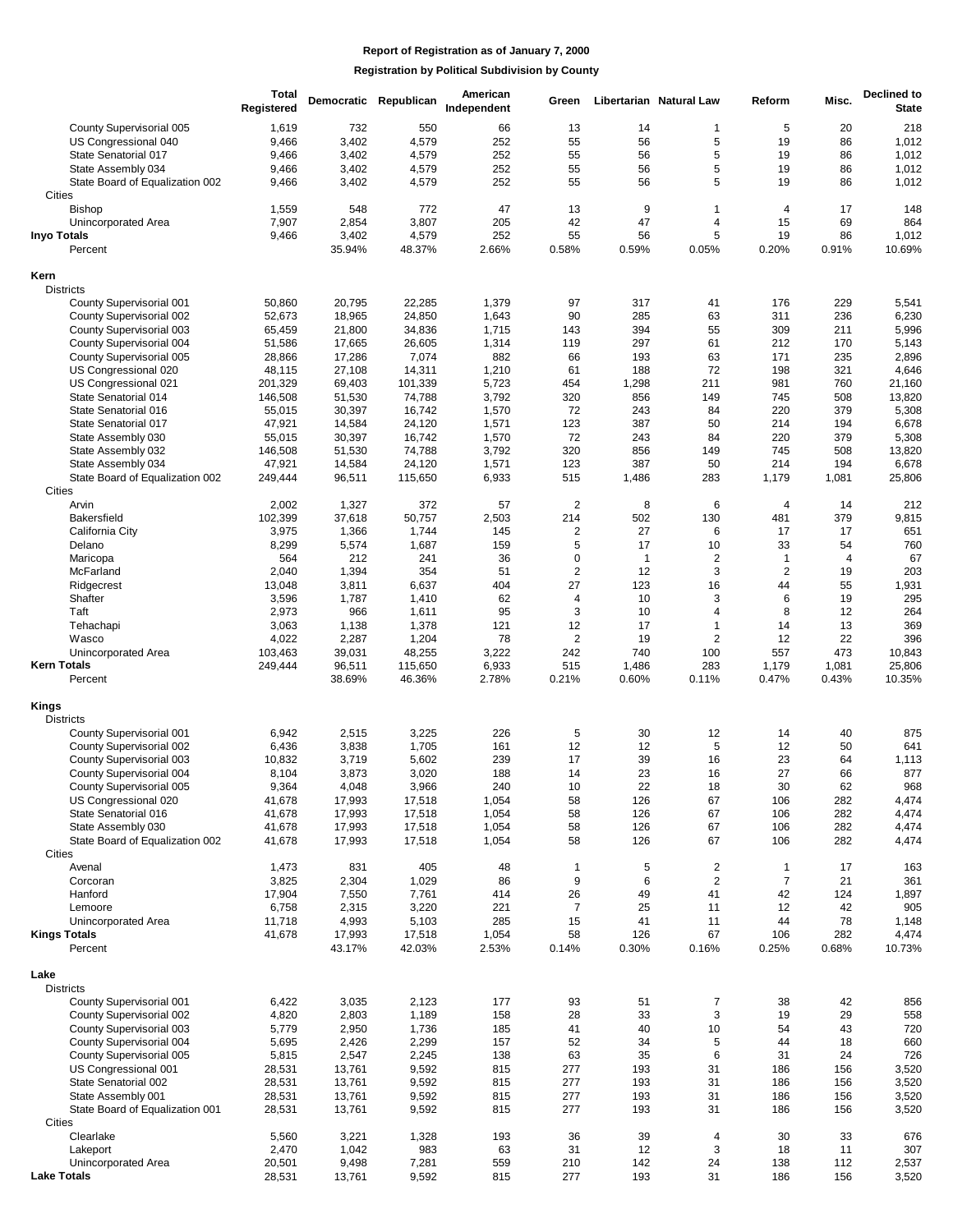|                                                       | <b>Total</b><br>Registered |                    | Democratic Republican | American<br>Independent | Green          |                | Libertarian Natural Law | Reform         | Misc.          | Declined to<br><b>State</b> |
|-------------------------------------------------------|----------------------------|--------------------|-----------------------|-------------------------|----------------|----------------|-------------------------|----------------|----------------|-----------------------------|
| Percent                                               |                            | 48.23%             | 33.62%                | 2.86%                   | 0.97%          | 0.68%          | 0.11%                   | 0.65%          | 0.55%          | 12.34%                      |
| Lassen<br><b>Districts</b>                            |                            |                    |                       |                         |                |                |                         |                |                |                             |
| County Supervisorial 001                              | 2,681                      | 1,132              | 1,058                 | 94                      | 13             | 18             | 0                       | 22             | 13             | 331                         |
| County Supervisorial 002                              | 2,284                      | 908                | 893                   | 96                      | 9              | 13             | $\overline{2}$          | 18             | 24             | 321                         |
| County Supervisorial 003                              | 3,412                      | 1,168              | 1,625                 | 122                     | 4              | 27             | 0                       | 19             | 20             | 427                         |
| County Supervisorial 004                              | 2,111                      | 765                | 1,023                 | 55                      | 7              | 3              | 2                       | 6              | 14             | 236                         |
| County Supervisorial 005                              | 2,348                      | 924                | 894                   | 119                     | 3              | 18             | $\overline{7}$          | 14             | 19             | 350                         |
| US Congressional 002                                  | 12,836                     | 4,897              | 5,493                 | 486                     | 36             | 79             | 11                      | 79             | 90             | 1,665                       |
| State Senatorial 001                                  | 12,836                     | 4,897              | 5,493                 | 486<br>486              | 36             | 79<br>79       | 11<br>11                | 79<br>79       | 90             | 1,665                       |
| State Assembly 003<br>State Board of Equalization 001 | 12,836<br>12,836           | 4,897<br>4,897     | 5,493<br>5,493        | 486                     | 36<br>36       | 79             | 11                      | 79             | 90<br>90       | 1,665<br>1,665              |
| Cities                                                |                            |                    |                       |                         |                |                |                         |                |                |                             |
| Susanville                                            | 4,139                      | 1,611              | 1,720                 | 158                     | 15             | 19             | 3                       | 31             | 34             | 548                         |
| Unincorporated Area                                   | 8,697                      | 3,286              | 3,773                 | 328                     | 21             | 60             | 8                       | 48             | 56             | 1,117                       |
| <b>Lassen Totals</b>                                  | 12,836                     | 4,897              | 5,493                 | 486                     | 36             | 79             | 11                      | 79             | 90             | 1,665                       |
| Percent                                               |                            | 38.15%             | 42.79%                | 3.79%                   | 0.28%          | 0.62%          | 0.09%                   | 0.62%          | 0.70%          | 12.97%                      |
| Los Angeles                                           |                            |                    |                       |                         |                |                |                         |                |                |                             |
| <b>Districts</b>                                      |                            |                    |                       |                         |                |                |                         |                |                |                             |
| County Supervisorial 001                              | 561,576                    | 355,809            | 101,866               | 10,208                  | 1,868          | 2,368          | 2,459                   | 1,408          | 7,662          | 77,928                      |
| County Supervisorial 002<br>County Supervisorial 003  | 726,266                    | 521,445            | 86,248                | 11,199                  | 2,060          | 2,405          | 13,259                  | 3,445          | 8,133          | 78,072                      |
| County Supervisorial 004                              | 878,839<br>900,743         | 475,259<br>419,812 | 227,419<br>316,925    | 14,785<br>16,364        | 6,240<br>3,531 | 5,604<br>4,758 | 3,069<br>4,433          | 5,513<br>3,850 | 9,879<br>8,616 | 131,071<br>122,454          |
| County Supervisorial 005                              | 967,420                    | 395,884            | 394,051               | 18,144                  | 4,157          | 5,023          | 2,776                   | 4,580          | 8,164          | 134,641                     |
| US Congressional 024                                  | 262,896                    | 127,357            | 87,640                | 4,484                   | 1,544          | 1,617          | 788                     | 1,757          | 2,547          | 35,162                      |
| US Congressional 025                                  | 324,202                    | 122,707            | 144,621               | 7,250                   | 1,058          | 1,709          | 805                     | 1,600          | 2,692          | 41,760                      |
| US Congressional 026                                  | 199,181                    | 117,217            | 44,154                | 3,826                   | 858            | 1,045          | 677                     | 968            | 2,586          | 27,850                      |
| US Congressional 027                                  | 308,333                    | 136,230            | 114,966               | 4,864                   | 1,642          | 1,824          | 882                     | 1,660          | 2,717          | 43,548                      |
| US Congressional 028                                  | 305,691                    | 124,108            | 125,215               | 5,576                   | 1,357          | 1,432          | 1,055                   | 1,095          | 2,593          | 43,260                      |
| US Congressional 029                                  | 349,362                    | 191,496            | 82,841                | 5,387                   | 2,957          | 2,424          | 1,292                   | 2,526          | 3,655          | 56,784                      |
| US Congressional 030                                  | 167,029                    | 103,010            | 29,463                | 2,691                   | 1,089<br>609   | 924<br>754     | 783<br>695              | 567            | 2,669          | 25,833                      |
| US Congressional 031<br>US Congressional 032          | 202,195<br>275,868         | 114,598<br>198,513 | 46,109<br>32,690      | 3,722<br>3,758          | 1,178          | 938            | 3,127                   | 557<br>1,596   | 2,555<br>2,863 | 32,596<br>31,205            |
| US Congressional 033                                  | 129,368                    | 87,235             | 18,444                | 2,445                   | 325            | 544            | 909                     | 347            | 1,882          | 17,237                      |
| US Congressional 034                                  | 248,614                    | 150,086            | 58,618                | 4,352                   | 572            | 884            | 850                     | 587            | 2,607          | 30,058                      |
| US Congressional 035                                  | 217,500                    | 161,844            | 22,090                | 3,473                   | 349            | 667            | 5,186                   | 1,013          | 2,366          | 20,512                      |
| US Congressional 036                                  | 342,139                    | 140,892            | 134,080               | 5,831                   | 2,036          | 2,249          | 1,413                   | 2,037          | 2,997          | 50,604                      |
| US Congressional 037                                  | 227,830                    | 163,088            | 26,380                | 4,079                   | 445            | 718            | 5,220                   | 778            | 3,041          | 24,081                      |
| US Congressional 038                                  | 288,446                    | 147,267            | 90,289                | 5,552                   | 1,335          | 1,579          | 1,677                   | 1,125          | 3,072          | 36,550                      |
| US Congressional 039<br>US Congressional 041          | 103,887<br>82,303          | 44,887<br>37,674   | 41,592<br>27,317      | 1,714<br>1,696          | 250<br>252     | 480<br>370     | 367<br>270              | 368<br>215     | 767<br>845     | 13,462<br>13,664            |
| State Senatorial 017                                  | 211,595                    | 74,435             | 99,535                | 5,420                   | 555            | 1,081          | 551                     | 1,040          | 1,680          | 27,298                      |
| State Senatorial 019                                  | 128,261                    | 55,392             | 50,723                | 2,121                   | 578            | 713            | 284                     | 689            | 1,168          | 16,593                      |
| State Senatorial 020                                  | 280,271                    | 160,154            | 66,444                | 5,470                   | 1,344          | 1,604          | 924                     | 1,476          | 3,487          | 39,368                      |
| State Senatorial 021                                  | 393,882                    | 176,884            | 142,025               | 6,357                   | 2,233          | 2,438          | 1,143                   | 2,090          | 3,610          | 57,102                      |
| State Senatorial 022                                  | 188,569                    | 119,330            | 30,343                | 3,086                   | 1,113          | 1,003          | 978                     | 639            | 3,064          | 29,013                      |
| State Senatorial 023                                  | 473,441                    | 246,534            | 132,148               | 7,168                   | 3,586          | 3,010          | 1,691                   | 3,384          | 4,688          | 71,232                      |
| State Senatorial 024                                  | 275,486                    | 156,875            | 63,919                | 5,044                   | 790            | 1,020          | 920                     | 709            | 3,484          | 42,725                      |
| State Senatorial 025<br>State Senatorial 026          | 300,190<br>322,166         | 212,514<br>241,060 | 38,351<br>31,567      | 5,166<br>4,421          | 598<br>1,115   | 1,041<br>919   | 7,211<br>4,615          | 1,351<br>1,675 | 3,530<br>3,401 | 30,428<br>33,393            |
| State Senatorial 027                                  | 406,970                    | 193,170            | 142,231               | 7,265                   | 1,814          | 2,171          | 2,031                   | 1,634          | 3,900          | 52,754                      |
| State Senatorial 028                                  | 380,748                    | 192,586            | 113,222               | 6,763                   | 1,939          | 2,248          | 3,019                   | 2,035          | 3,966          | 54,970                      |
| State Senatorial 029                                  | 394,810                    | 161,120            | 161,424               | 7,282                   | 1,518          | 1,866          | 1,313                   | 1,402          | 3,244          | 55,641                      |
| State Senatorial 030                                  | 254,999                    | 164,399            | 49,614                | 4,600                   | 562            | 914            | 1,228                   | 624            | 2,845          | 30,213                      |
| State Senatorial 032                                  | 23,456                     | 13,756             | 4,963                 | 537                     | 111            | 130            | 88                      | 48             | 387            | 3,436                       |
| State Assembly 036                                    | 211,595                    | 74,435             | 99,535                | 5,420                   | 555            | 1,081          | 551                     | 1,040          | 1,680          | 27,298                      |
| State Assembly 038<br>State Assembly 039              | 128,261<br>120,428         | 55,392<br>74,135   | 50,723<br>24,423      | 2,121<br>2,254          | 578<br>419     | 713<br>543     | 284<br>392              | 689<br>480     | 1,168<br>1,633 | 16,593<br>16,149            |
| State Assembly 040                                    | 159,843                    | 86,019             | 42,021                | 3,216                   | 925            | 1,061          | 532                     | 996            | 1,854          | 23,219                      |
| State Assembly 041                                    | 241,556                    | 117,848            | 79,388                | 3,635                   | 1,889          | 1,417          | 770                     | 1,842          | 2,232          | 32,535                      |
| State Assembly 042                                    | 231,885                    | 128,686            | 52,760                | 3,533                   | 1,697          | 1,593          | 921                     | 1,542          | 2,456          | 38,697                      |
| State Assembly 043                                    | 177,053                    | 79,607             | 61,177                | 3,160                   | 978            | 1,170          | 438                     | 1,118          | 1,739          | 27,666                      |
| State Assembly 044                                    | 216,829                    | 97,277             | 80,848                | 3,197                   | 1,255          | 1,268          | 705                     | 972            | 1,871          | 29,436                      |
| State Assembly 045                                    | 115,276                    | 71,823             | 19,211                | 1,878                   | 831            | 668            | 569                     | 401            | 1,904          | 17,991                      |
| State Assembly 046                                    | 73,293                     | 47,507             | 11,132                | 1,208                   | 282            | 335            | 409                     | 238            | 1,160          | 11,022                      |
| State Assembly 047                                    | 197,226<br>124,940         | 140,289            | 24,647                | 2,597<br>1,824          | 883<br>232     | 696            | 1,964                   | 1,135          | 1,986          | 23,029<br>10,364            |
| State Assembly 048<br>State Assembly 049              | 140,716                    | 100,771<br>81,701  | 6,920<br>30,329       | 2,277                   | 470            | 223<br>481     | 2,651<br>445            | 540<br>404     | 1,415<br>1,807 | 22,802                      |
| State Assembly 050                                    | 91,544                     | 62,868             | 12,811                | 1,741                   | 184            | 354            | 633                     | 214            | 1,284          | 11,455                      |
| State Assembly 051                                    | 158,778                    | 107,509            | 24,528                | 2,666                   | 341            | 660            | 3,487                   | 879            | 1,707          | 17,001                      |
| State Assembly 052                                    | 141,412                    | 105,005            | 13,823                | 2,500                   | 257            | 381            | 3,724                   | 472            | 1,823          | 13,427                      |
| State Assembly 053                                    | 233,120                    | 96,234             | 88,702                | 4,061                   | 1,611          | 1,689          | 844                     | 1,504          | 2,093          | 36,382                      |
| State Assembly 054                                    | 212,923                    | 95,245             | 78,527                | 3,761                   | 1,328          | 1,312          | 1,074                   | 1,005          | 2,201          | 28,470                      |
| State Assembly 055                                    | 147,628                    | 96,352             | 24,520                | 2,702                   | 328            | 559            | 2,175                   | 531            | 1,873          | 18,588                      |
| State Assembly 056                                    | 194,047                    | 97,925             | 63,704                | 3,504                   | 486            | 859            | 957                     | 629            | 1,699          | 24,284                      |
| State Assembly 057<br>State Assembly 058              | 134,770<br>163,455         | 75,174<br>101,531  | 33,590<br>36,803      | 2,767<br>2,859          | 320<br>378     | 539<br>560     | 475<br>595              | 305<br>410     | 1,677<br>1,561 | 19,923<br>18,758            |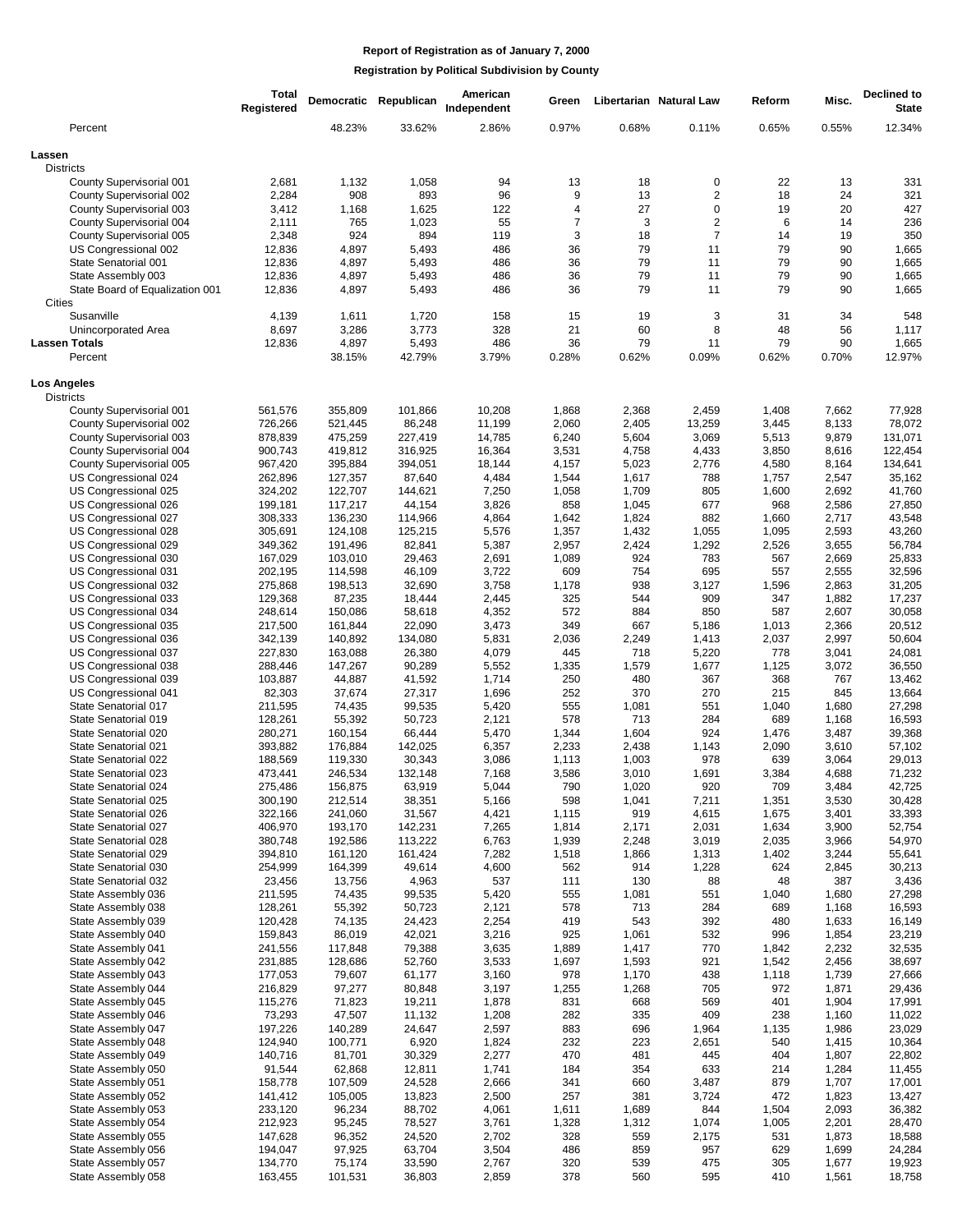|                                 | <b>Total</b><br>Registered |           | Democratic Republican | American<br>Independent | Green          |                | Libertarian Natural Law | Reform         | Misc.  | Declined to<br><b>State</b> |
|---------------------------------|----------------------------|-----------|-----------------------|-------------------------|----------------|----------------|-------------------------|----------------|--------|-----------------------------|
| State Assembly 059              | 207,788                    | 80,790    | 89,596                | 3,800                   | 1,055          | 1,026          | 709                     | 777            | 1,713  | 28,322                      |
| State Assembly 060              | 187,022                    | 80,330    | 71,828                | 3,482                   | 463            | 840            | 604                     | 625            | 1,531  | 27,319                      |
| State Assembly 061              | 23,456                     | 13,756    | 4,963                 | 537                     | 111            | 130            | 88                      | 48             | 387    | 3,436                       |
| State Board of Equalization 002 | 127,869                    | 47,148    | 58,026                | 3,622                   | 293            | 647            | 396                     | 483            | 1,117  | 16,137                      |
| State Board of Equalization 003 | 637,904                    | 295,917   | 223,461               | 11,675                  | 2,824          | 3,659          | 3,425                   | 2,902          | 6,237  | 87,804                      |
| State Board of Equalization 004 | 3,269,071                  | 1,825,144 | 845,022               | 55,403                  | 14,739         | 15,852         | 22,175                  | 15,411         | 35,100 | 440,225                     |
| <b>Cities</b>                   |                            |           |                       |                         |                |                |                         |                |        |                             |
| Agoura Hills                    | 12,581                     | 5,043     | 5,163                 | 225                     | 65             | 79             | 33                      | 54             | 111    | 1,808                       |
| Alhambra                        | 33,766                     | 17,222    | 9,059                 | 543                     | 156            | 97             | 120                     | 108            | 341    | 6,120                       |
| Arcadia                         | 27,169                     | 7,784     | 13,984                | 342                     | 104            | 100            | 61                      | 129            | 170    | 4,495                       |
| Artesia                         | 6,445                      | 3,397     | 1,861                 | 116                     | 19             | 23             | 23                      | 15             | 66     | 925                         |
| Avalon                          | 2,055                      | 783       | 952                   | 24                      | 22             | 19             | $\overline{2}$          | 9              | 16     | 228                         |
|                                 |                            |           |                       |                         | 45             | 76             | 59                      | 46             | 202    |                             |
| Azusa                           | 16,139                     | 7,954     | 5,036                 | 356                     |                |                |                         |                |        | 2,365                       |
| <b>Baldwin Park</b>             | 22,358                     | 13,694    | 4,119                 | 483                     | 43             | 88             | 79                      | 45             | 267    | 3,540                       |
| Bell                            | 7,909                      | 5,058     | 1,318                 | 157                     | 16             | 22             | 45                      | 19             | 114    | 1,160                       |
| <b>Bell Gardens</b>             | 9,041                      | 6,128     | 1,094                 | 232                     | 22             | 35             | 46                      | 16             | 151    | 1,317                       |
| <b>Bellflower</b>               | 29,082                     | 15,877    | 8,495                 | 657                     | 70             | 142            | 144                     | 101            | 227    | 3,369                       |
| <b>Beverly Hills</b>            | 21,053                     | 11,112    | 5,760                 | 254                     | 96             | 89             | 38                      | 76             | 184    | 3,444                       |
| Bradbury                        | 588                        | 137       | 360                   | 9                       | $\overline{1}$ | 3              | $\mathbf 0$             | 4              | 1      | 73                          |
| <b>Burbank</b>                  | 52,422                     | 23,826    | 18,749                | 890                     | 252            | 315            | 95                      | 398            | 454    | 7,443                       |
| Calabasas                       | 12,297                     | 5,553     | 4,663                 | 172                     | 58             | 65             | 19                      | 59             | 102    | 1,606                       |
| Carson                          | 46,460                     | 30,336    | 7,823                 | 738                     | 53             | 201            | 514                     | 164            | 438    | 6,193                       |
| Cerritos                        | 28,916                     | 12,153    | 10,953                | 381                     | 57             | 109            | 135                     | 58             | 193    | 4,877                       |
| Claremont                       | 20,800                     | 8,765     | 7,944                 | 313                     | 304            | 126            | 257                     | 75             | 181    | 2,835                       |
| Commerce                        | 5,159                      | 3,896     | 529                   | 80                      | $\overline{7}$ | 19             | 11                      | 9              | 51     | 557                         |
| Compton                         | 38,135                     | 31,023    | 1,643                 | 578                     | 47             | 80             | 1,471                   | 91             | 510    | 2,692                       |
| Covina                          | 22,791                     | 9,807     | 9,055                 | 485                     | 69             | 117            | 52                      | 92             | 163    | 2,951                       |
| Cudahy                          | 4,284                      | 2,828     | 661                   | 83                      | 12             | 10             | 28                      | 8              | 56     | 598                         |
| <b>Culver City</b>              | 23,479                     | 13,859    | 5,340                 | 320                     | 160            | 129            | 114                     | 151            | 200    | 3,206                       |
| Diamond Bar                     | 28,616                     | 10,425    | 12,127                | 479                     | 69             | 144            | 82                      | 96             | 189    | 5,005                       |
| Downey                          | 44,988                     | 22,571    | 16,082                | 729                     | 88             | 171            | 185                     | 155            | 351    | 4,656                       |
| Duarte                          | 10,285                     | 4,858     | 3,514                 | 194                     | 37             | 42             | 35                      | 29             | 109    | 1,467                       |
| El Monte                        | 27,937                     | 16,200    | 6,048                 | 628                     | 62             | 115            | 132                     | 73             | 370    | 4,309                       |
|                                 | 10,754                     | 3,564     | 4,979                 | 198                     | 34             | 74             | 38                      | 67             | 134    | 1,666                       |
| El Segundo                      |                            |           |                       |                         |                | 80             |                         |                |        |                             |
| Gardena                         | 24,244                     | 15,060    | 4,846                 | 416                     | 48             |                | 339                     | 95             | 194    | 3,166                       |
| Glendale                        | 81,672                     | 31,479    | 33,718                | 1,478                   | 341            | 445            | 217                     | 478            | 757    | 12,759                      |
| Glendora                        | 28,045                     | 8,872     | 14,559                | 571                     | 88             | 130            | 54                      | 118            | 212    | 3,441                       |
| <b>Hawaiian Gardens</b>         | 4,365                      | 2,822     | 728                   | 115                     | 8              | 22             | 28                      | 12             | 56     | 574                         |
| Hawthorne                       | 28,600                     | 17,676    | 5,448                 | 561                     | 46             | 202            | 630                     | 144            | 295    | 3,598                       |
| Hermosa Beach                   | 14,376                     | 5,105     | 5,690                 | 281                     | 111            | 154            | 43                      | 110            | 139    | 2,743                       |
| Hidden Hills                    | 1,287                      | 497       | 631                   | 12                      | 5              | 6              | $\mathbf{1}$            | 6              | 4      | 125                         |
| Huntington Park                 | 12,090                     | 8,038     | 1,924                 | 231                     | 21             | 52             | 95                      | 28             | 193    | 1,508                       |
| Industry                        | 150                        | 55        | 69                    | 5                       | $\mathbf 0$    | $\mathbf 0$    | $\mathbf 0$             | 0              | 2      | 19                          |
| Inglewood                       | 46,152                     | 35,610    | 3,752                 | 672                     | 65             | 116            | 902                     | 233            | 518    | 4,284                       |
| Irwindale                       | 802                        | 550       | 125                   | 20                      | 8              | $\overline{2}$ | $\overline{2}$          | $\mathbf{1}$   | 8      | 86                          |
| La Canada Flintridge            | 13,638                     | 3,527     | 8,185                 | 110                     | 45             | 59             | 18                      | 71             | 67     | 1,556                       |
| La Habra Heights                | 3,516                      | 799       | 2,201                 | 53                      | 13             | 17             | 6                       | 21             | 19     | 387                         |
| La Mirada                       | 25,495                     | 10,484    | 11,094                | 459                     | 57             | 141            | 73                      | 141            | 179    | 2,867                       |
| La Puente                       | 13,167                     | 8,622     | 2,179                 | 278                     | 28             | 54             | 41                      | 21             | 185    | 1,759                       |
| La Verne                        | 18,641                     | 6,815     | 8,830                 | 328                     | 71             | 90             | 30                      | 45             | 135    | 2,297                       |
| Lakewood                        | 44,884                     | 21,756    | 15,975                | 830                     | 113            | 223            | 165                     | 162            | 301    | 5,359                       |
| Lancaster                       | 49,852                     | 17,885    | 23,145                | 1,463                   | 105            | 234            | 140                     | 172            | 435    | 6,273                       |
| Lawndale                        | 10,798                     | 5,679     | 2,713                 | 249                     | 43             | 55             | 114                     | 45             | 166    | 1,734                       |
| Lomita                          | 10,303                     | 4,390     | 3,851                 | 239                     | 43             | 61             | 58                      | 60             | 88     | 1,513                       |
| Long Beach                      | 204,194                    | 107,315   | 57,659                | 4,051                   | 1,176          | 1,132          | 1,603                   | 819            | 2,805  | 27,634                      |
| Los Angeles                     | 1,472,796                  | 876,307   | 322,425               | 24,509                  | 7,953          | 7,913          | 10,573                  | 8,062          | 17,109 | 197,945                     |
| Lynwood                         | 18,139                     | 13,548    | 1,593                 | 353                     | 26             | 48             | 300                     | 57             | 242    | 1,972                       |
| Malibu                          | 9,044                      | 3,785     | 3,356                 | 124                     | 104            | 66             | 41                      | 105            | 101    | 1,362                       |
| Manhattan Beach                 | 24,783                     | 8,776     | 11,381                | 393                     | 104            | 174            | 80                      | 133            | 179    | 3,563                       |
| Maywood                         | 5,860                      | 3,765     | 828                   | 124                     | 13             | 31             | 78                      | 11             | 86     | 924                         |
| Monrovia                        | 18,382                     | 7,760     | 7,185                 | 375                     | 89             | 105            | 56                      | 68             | 208    | 2,536                       |
| Montebello                      | 25,942                     | 16,814    | 5,107                 | 379                     | 76             | 67             | 65                      | 34             | 261    | 3,139                       |
|                                 |                            |           |                       |                         |                | 95             |                         | 72             |        |                             |
| <b>Monterey Park</b>            | 25,820                     | 13,331    | 6,460                 | 386                     | 66             |                | 50                      |                | 286    | 5,074                       |
| Norwalk                         | 39,758                     | 24,322    | 9,281                 | 725                     | 74             | 130            | 190                     | 114            | 404    | 4,518                       |
| Palmdale                        | 43,492                     | 18,191    | 17,484                | 1,197                   | 87             | 211            | 155                     | 140            | 392    | 5,635                       |
| Palos Verdes Estates            | 9,960                      | 2,438     | 6,045                 | 119                     | 25             | 41             | 16                      | 55             | 51     | 1,170                       |
| Paramount                       | 14,979                     | 9,729     | 2,548                 | 297                     | 22             | 62             | 116                     | 48             | 197    | 1,960                       |
| Pasadena                        | 73,354                     | 38,066    | 22,397                | 988                     | 447            | 368            | 315                     | 248            | 675    | 9,850                       |
| Pico Rivera                     | 27,822                     | 20,106    | 4,081                 | 393                     | 47             | 93             | 108                     | 67             | 265    | 2,662                       |
| Pomona                          | 47,244                     | 26,200    | 11,887                | 1,034                   | 192            | 223            | 161                     | 105            | 638    | 6,804                       |
| Rancho Palos Verdes             | 27,631                     | 8,655     | 14,654                | 312                     | 76             | 144            | 52                      | 142            | 145    | 3,451                       |
| Redondo Beach                   | 36,492                     | 14,173    | 14,438                | 639                     | 230            | 303            | 131                     | 263            | 314    | 6,001                       |
| <b>Rolling Hills</b>            | 1,435                      | 261       | 998                   | 18                      | $\overline{7}$ | $\overline{c}$ | 3                       | $\overline{2}$ | 9      | 135                         |
| <b>Rolling Hills Estates</b>    | 5,402                      | 1,398     | 3,238                 | 38                      | 15             | 21             | 15                      | 34             | 27     | 616                         |
| Rosemead                        | 17,713                     | 9,563     | 4,122                 | 365                     | 53             | 67             | 61                      | 45             | 250    | 3,187                       |
| San Dimas                       | 19,971                     | 7,174     | 9,297                 | 393                     | 75             | 100            | 43                      | 80             | 140    | 2,669                       |
| San Fernando                    | 7,394                      | 5,033     | 1,178                 | 116                     | 17             | 30             | 9                       | 15             | 132    | 864                         |
| San Gabriel                     | 15,050                     | 7,134     | 4,763                 | 220                     | 51             | 55             | 33                      | 65             | 150    | 2,579                       |
| San Marino                      | 8,218                      | 1,593     | 4,964                 | 83                      | 18             | 31             | 17                      | 19             | 37     | 1,456                       |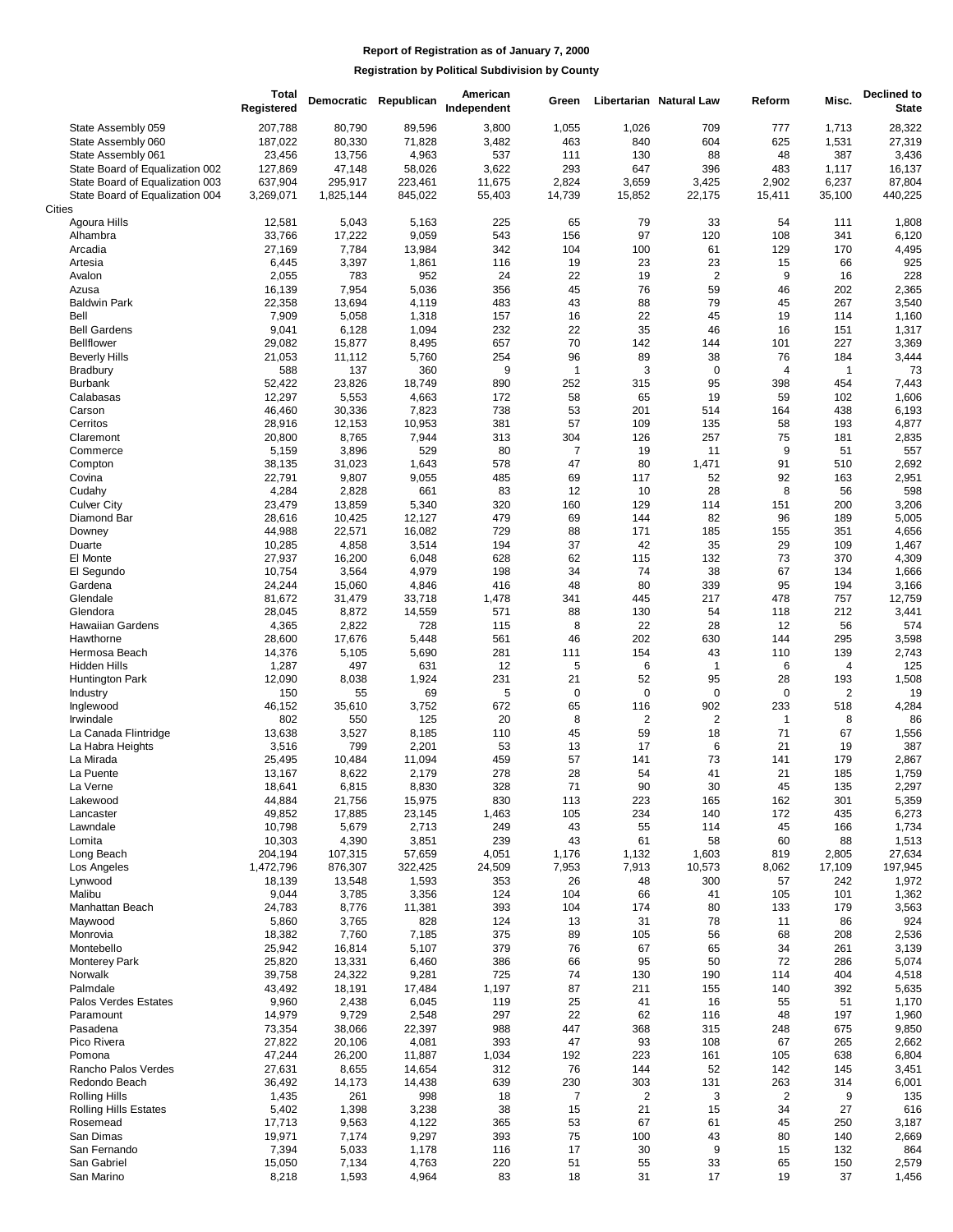|                                 | <b>Total</b><br>Registered | Democratic Republican |           | American<br>Independent | Green          |                | Libertarian Natural Law | Reform         | Misc.          | Declined to<br><b>State</b> |
|---------------------------------|----------------------------|-----------------------|-----------|-------------------------|----------------|----------------|-------------------------|----------------|----------------|-----------------------------|
| Santa Clarita                   | 76,633                     | 25,076                | 38,125    | 1,610                   | 239            | 395            | 139                     | 525            | 511            | 10,013                      |
| Santa Fe Springs                | 8,381                      | 5,643                 | 1,576     | 148                     | 14             | 20             | 28                      | 31             | 52             | 869                         |
| Santa Monica                    | 56,489                     | 31,318                | 12,714    | 870                     | 787            | 372            | 211                     | 633            | 643            | 8,941                       |
| Sierra Madre                    | 7,744                      | 2,715                 | 3,618     | 118                     | 81             | 61             | 18                      | 19             | 69             | 1,045                       |
| Signal Hill                     | 4,534                      | 2,257                 | 1,316     | 90                      | 18             | 37             | 38                      | 23             | 53             | 702                         |
| South El Monte                  | 6,101                      | 4,201                 | 907       | 102                     | 6              | 23             | 23                      | $\overline{7}$ | 83             | 749                         |
| South Gate                      | 24,832                     | 16,261                | 4,335     | 483                     | 47             | 113            | 185                     | 75             | 322            | 3,011                       |
| South Pasadena                  | 14,842                     | 6,315                 | 5,370     | 182                     | 131            | 94             | 29                      | 53             | 116            | 2,552                       |
| <b>Temple City</b>              | 16,124                     | 6,425                 | 6,486     | 299                     | 72             | 61             | 53                      | 72             | 139            | 2,517                       |
| Torrance                        | 75,845                     | 29,247                | 32,278    | 1,302                   | 284            | 462            | 282                     | 374            | 510            | 11,106                      |
| Vernon                          | 61                         | 37                    | 12        | $\overline{2}$          | $\mathbf 0$    | $\mathbf 0$    | $\mathbf 0$             | $\pmb{0}$      | $\mathbf{1}$   | 9                           |
| Walnut                          | 14,427                     | 5,422                 | 5,475     | 250                     | 35             | 54             | 64                      | 35             | 133            | 2,959                       |
| West Covina                     | 46,267                     | 22,689                | 15,136    | 899                     | 110            | 193            | 158                     | 136            | 418            | 6,528                       |
| West Hollywood                  | 23,324                     | 14,491                | 3,407     | 385                     | 214            | 148            | 72                      | 167            | 296            | 4,144                       |
| Westlake Village                | 5,568                      | 1,755                 | 2,871     | 75                      | 18             | 36             | 5                       | 34             | 42             | 732                         |
| Whittier                        | 41,092                     | 18,475                | 16,420    | 755                     | 155            | 187            | 118                     | 118            | 336            | 4,528                       |
| Unincorporated Area             | 414,119                    | 230,871               | 112,120   | 7,462                   | 1,375          | 1,757          | 3,528                   | 1,581          | 4,323          | 51,102                      |
| <b>Los Angeles Totals</b>       | 4,034,844                  | 2,168,209             | 1,126,509 | 70,700                  | 17,856         | 20,158         | 25,996                  | 18,796         | 42,454         | 544,166                     |
| Percent                         |                            | 53.74%                | 27.92%    | 1.75%                   | 0.44%          | 0.50%          | 0.64%                   | 0.47%          | 1.05%          | 13.49%                      |
| Madera                          |                            |                       |           |                         |                |                |                         |                |                |                             |
| <b>Districts</b>                |                            |                       |           |                         |                |                |                         |                |                |                             |
| County Supervisorial 001        | 11,459                     | 3,940                 | 5,850     | 262                     | 30             | 64             | 13                      | 48             | 40             | 1,212                       |
| County Supervisorial 002        | 8,988                      | 3,721                 | 3,993     | 219                     | 16             | 43             | 13                      | 26             | 45             | 912                         |
| County Supervisorial 003        | 8,294                      | 3,661                 | 3,616     | 135                     | 13             | 25             | 6                       | 21             | 59             | 758                         |
| County Supervisorial 004        | 5,481                      | 3,095                 | 1,510     | 138                     | 10             | 9              | 17                      | 15             | 70             | 617                         |
| County Supervisorial 005        | 12,299                     | 3,732                 | 6,642     | 308                     | 88             | 94             | 13                      | 61             | 60             | 1,301                       |
| US Congressional 018            | 461                        | 196                   | 211       | 11                      | $\mathbf{1}$   | $\mathbf 0$    | $\mathbf 0$             | $\mathbf 0$    | $\mathbf{1}$   | 41                          |
| US Congressional 019            | 46,060                     | 17,953                | 21,400    | 1,051                   | 156            | 235            | 62                      | 171            | 273            | 4,759                       |
| State Senatorial 012            | 43,645                     | 17,051                | 20,184    | 1,004                   | 153            | 228            | 58                      | 166            | 264            | 4,537                       |
| State Senatorial 016            | 2,876                      | 1,098                 | 1,427     | 58                      | 4              | $\overline{7}$ | $\overline{4}$          | 5              | 10             | 263                         |
| State Assembly 025              | 43,638                     | 17,047                | 20,183    | 1,004                   | 153            | 228            | 58                      | 166            | 264            | 4,535                       |
| State Assembly 030              | 2,883                      | 1,102                 | 1,428     | 58                      | 4              | 7              | $\overline{4}$          | 5              | 10             | 265                         |
| State Board of Equalization 002 | 46,521                     | 18,149                | 21,611    | 1,062                   | 157            | 235            | 62                      | 171            | 274            | 4,800                       |
| Cities                          |                            |                       |           |                         |                |                |                         |                |                |                             |
| Chowchilla                      | 2,974                      | 1,280                 | 1,259     | 76                      | 5              | 24             | $\mathbf{1}$            | 12             | 16             | 301                         |
| Madera                          | 12,528                     | 6,042                 | 4,811     | 239                     | 23             | 32             | 19                      | 30             | 109            | 1,223                       |
| Unincorporated Area             | 31,019                     | 10,827                | 15,541    | 747                     | 129            | 179            | 42                      | 129            | 149            | 3,276                       |
| <b>Madera Totals</b>            | 46,521                     | 18,149                | 21,611    | 1,062                   | 157            | 235            | 62                      | 171            | 274            | 4,800                       |
| Percent                         |                            | 39.01%                | 46.45%    | 2.28%                   | 0.34%          | 0.51%          | 0.13%                   | 0.37%          | 0.59%          | 10.32%                      |
| Marin                           |                            |                       |           |                         |                |                |                         |                |                |                             |
| <b>Districts</b>                |                            |                       |           |                         |                |                |                         |                |                |                             |
| County Supervisorial 001        | 27,140                     | 13,418                | 8,508     | 370                     | 448            | 154            | 44                      | 186            | 93             | 3,919                       |
| County Supervisorial 002        | 28,292                     | 15,375                | 6,778     | 439                     | 867            | 172            | 44                      | 163            | 128            | 4,326                       |
| County Supervisorial 003        | 30,347                     | 15,365                | 7,930     | 427                     | 626            | 189            | 71                      | 210            | 104            | 5,425                       |
| County Supervisorial 004        | 24,266                     | 13,069                | 5,647     | 378                     | 787            | 180            | 37                      | 164            | 104            | 3,900                       |
| County Supervisorial 005        | 25,478                     | 11,651                | 8,539     | 479                     | 262            | 132            | 21                      | 230            | 102            | 4,062                       |
| US Congressional 006            | 135,523                    | 68,878                | 37,402    | 2,093                   | 2,990          | 827            | 217                     | 953            | 531            | 21,632                      |
| State Senatorial 003            | 135,523                    | 68,878                | 37,402    | 2,093                   | 2,990          | 827            | 217                     | 953            | 531            | 21,632                      |
| State Assembly 006              | 135,523                    | 68,878                | 37,402    | 2,093                   | 2,990          | 827            | 217                     | 953            | 531            | 21,632                      |
| State Board of Equalization 001 | 135,523                    | 68,878                | 37,402    | 2,093                   | 2,990          | 827            | 217                     | 953            | 531            | 21,632                      |
| Cities<br><b>Belvedere</b>      | 1,459                      | 474                   | 752       | 16                      |                | 4              | 3                       | $\overline{7}$ | $\overline{1}$ | 190                         |
| Corte Madera                    | 5,282                      | 2,875                 | 1,329     | 82                      | 12<br>85       | 37             | 6                       | 29             | 12             | 827                         |
| Fairfax                         | 4,738                      | 2,911                 | 565       | 67                      | 303            | 32             | 10                      | 20             | 46             | 784                         |
| Larkspur                        | 7,474                      | 3,779                 | 2,212     | 128                     | 109            | 41             | 8                       | 50             | 20             | 1,127                       |
| Mill Valley                     | 8,732                      | 5,018                 | 1,861     | 107                     | 203            | 67             | 35                      | 36             | 31             | 1,374                       |
| Novato                          | 24,489                     | 11,299                | 8,116     | 461                     | 239            | 133            | 18                      | 219            | 90             | 3,914                       |
| Ross                            | 1,612                      | 617                   | 669       | 34                      | 16             | 15             | $\mathbf{1}$            | 6              | 0              | 254                         |
| San Anselmo                     | 7,571                      | 4,507                 | 1,421     | 126                     | 244            | 43             | 11                      | 39             | 27             | 1,153                       |
| San Rafael                      | 26,204                     | 13,246                | 7,521     | 376                     | 533            | 165            | 46                      | 176            | 110            | 4,031                       |
| Sausalito                       | 4,943                      | 2,367                 | 1,208     | 78                      | 131            | 36             | 8                       | 43             | 16             | 1,056                       |
| Tiburon                         | 5,313                      | 2,256                 | 1,893     | 74                      | 46             | 23             | 6                       | 37             | 15             | 963                         |
| Unincorporated Area             | 37,706                     | 19,529                | 9,855     | 544                     | 1,069          | 231            | 65                      | 291            | 163            | 5,959                       |
| <b>Marin Totals</b>             | 135,523                    | 68,878                | 37,402    | 2,093                   | 2,990          | 827            | 217                     | 953            | 531            | 21,632                      |
| Percent                         |                            | 50.82%                | 27.60%    | 1.54%                   | 2.21%          | 0.61%          | 0.16%                   | 0.70%          | 0.39%          | 15.96%                      |
|                                 |                            |                       |           |                         |                |                |                         |                |                |                             |
| Mariposa<br><b>Districts</b>    |                            |                       |           |                         |                |                |                         |                |                |                             |
| County Supervisorial 001        | 1,729                      | 741                   | 579       | 43                      | 50             | 9              | 1                       | 8              | 22             | 276                         |
| County Supervisorial 002        | 1,969                      | 770                   | 834       | 59                      | 12             | 12             | $\mathbf{1}$            | 9              | 12             | 260                         |
| County Supervisorial 003        | 2,086                      | 735                   | 1,021     | 58                      | 13             | 16             | 3                       | 4              | 14             | 222                         |
| County Supervisorial 004        | 1,912                      | 684                   | 931       | 41                      | $\overline{1}$ | 19             | 0                       | 5              | 18             | 213                         |
| County Supervisorial 005        | 2,208                      | 708                   | 1,147     | 45                      | 13             | 25             | $\overline{1}$          | 12             | 20             | 237                         |
| US Congressional 019            | 9,904                      | 3,638                 | 4,512     | 246                     | 89             | 81             | 6                       | 38             | 86             | 1,208                       |
| State Senatorial 012            | 9,904                      | 3,638                 | 4,512     | 246                     | 89             | 81             | 6                       | 38             | 86             | 1,208                       |
| State Assembly 025              | 9,904                      | 3,638                 | 4,512     | 246                     | 89             | 81             | 6                       | 38             | 86             | 1,208                       |
| State Board of Equalization 002 | 9,904                      | 3,638                 | 4,512     | 246                     | 89             | 81             | 6                       | 38             | 86             | 1,208                       |
|                                 |                            |                       |           |                         |                |                |                         |                |                |                             |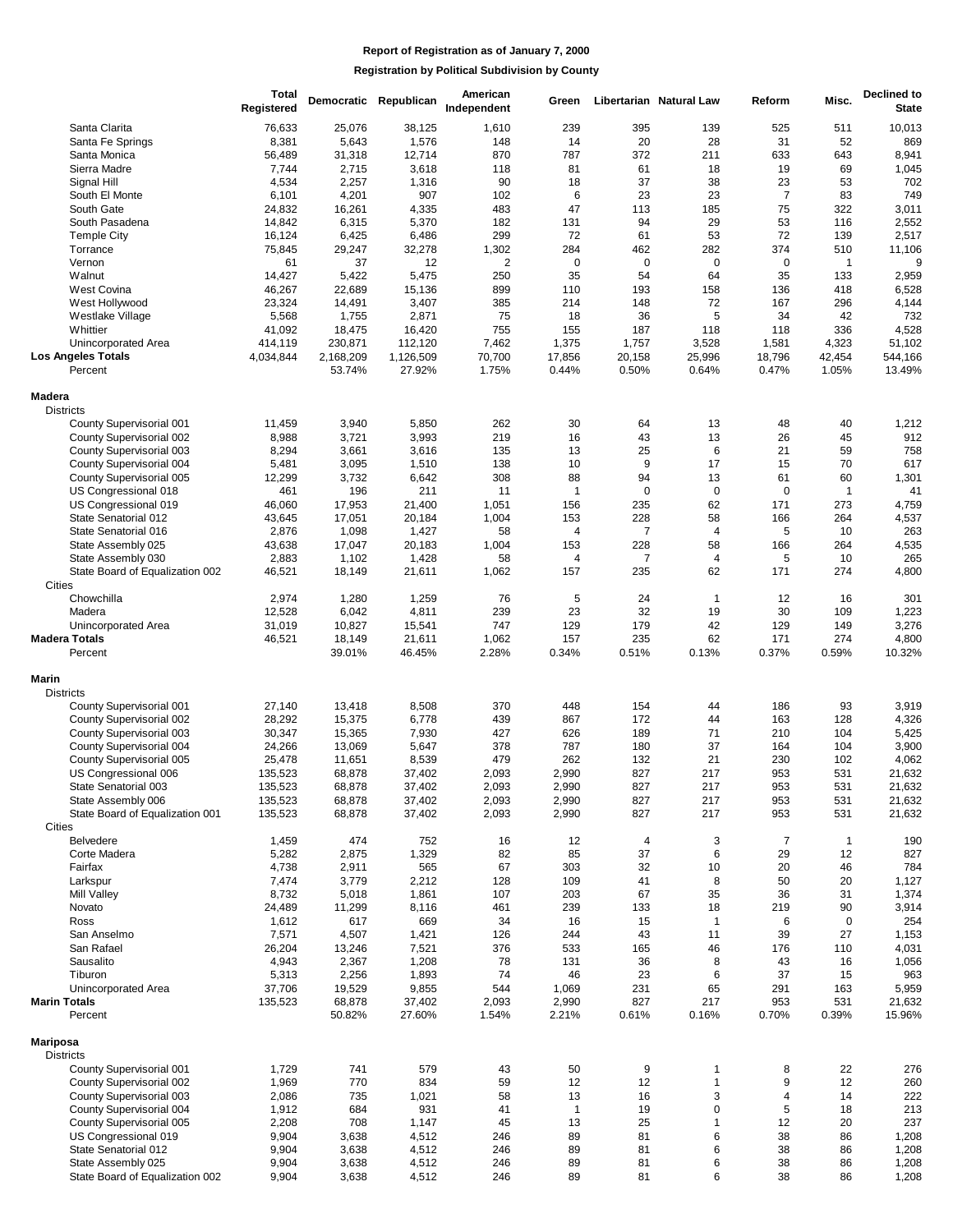|                                                                                                                                                                                                                                                                                                  | <b>Total</b><br><b>Registered</b>                                                      |                                                                                   | Democratic Republican                                                             | American<br>Independent                                             | Green                                                                             |                                                                           | Libertarian Natural Law                                                                                            | Reform                                                                                                       | Misc.                                                                        | <b>Declined to</b><br><b>State</b>                                            |
|--------------------------------------------------------------------------------------------------------------------------------------------------------------------------------------------------------------------------------------------------------------------------------------------------|----------------------------------------------------------------------------------------|-----------------------------------------------------------------------------------|-----------------------------------------------------------------------------------|---------------------------------------------------------------------|-----------------------------------------------------------------------------------|---------------------------------------------------------------------------|--------------------------------------------------------------------------------------------------------------------|--------------------------------------------------------------------------------------------------------------|------------------------------------------------------------------------------|-------------------------------------------------------------------------------|
| Cities<br>Unincorporated Area<br><b>Mariposa Totals</b><br>Percent                                                                                                                                                                                                                               | 9,904<br>9,904                                                                         | 3,638<br>3,638<br>36.73%                                                          | 4,512<br>4,512<br>45.56%                                                          | 246<br>246<br>2.48%                                                 | 89<br>89<br>0.90%                                                                 | 81<br>81<br>0.82%                                                         | 6<br>6<br>0.06%                                                                                                    | 38<br>38<br>0.38%                                                                                            | 86<br>86<br>0.87%                                                            | 1,208<br>1,208<br>12.20%                                                      |
| <b>Mendocino</b>                                                                                                                                                                                                                                                                                 |                                                                                        |                                                                                   |                                                                                   |                                                                     |                                                                                   |                                                                           |                                                                                                                    |                                                                                                              |                                                                              |                                                                               |
| <b>Districts</b><br>County Supervisorial 001<br>County Supervisorial 002<br>County Supervisorial 003<br>County Supervisorial 004<br>County Supervisorial 005<br>US Congressional 001<br>State Senatorial 002<br>State Assembly 001<br>State Board of Equalization 001                            | 8,546<br>8,267<br>9,326<br>9,368<br>10,835<br>46,342<br>46,342<br>46,342<br>46,342     | 3,729<br>3,926<br>4,349<br>4,919<br>5,478<br>22,401<br>22,401<br>22,401<br>22,401 | 2,959<br>2,577<br>2,493<br>2,284<br>2,712<br>13,025<br>13,025<br>13,025<br>13,025 | 215<br>235<br>245<br>240<br>209<br>1,144<br>1,144<br>1,144<br>1,144 | 256<br>180<br>384<br>276<br>543<br>1,639<br>1,639<br>1,639<br>1,639               | 64<br>49<br>73<br>66<br>111<br>363<br>363<br>363<br>363                   | $\overline{7}$<br>11<br>13<br>8<br>9<br>48<br>48<br>48<br>48                                                       | 22<br>30<br>192<br>43<br>51<br>338<br>338<br>338<br>338                                                      | 81<br>94<br>173<br>109<br>130<br>587<br>587<br>587<br>587                    | 1,213<br>1,165<br>1,404<br>1,423<br>1,592<br>6,797<br>6,797<br>6,797<br>6,797 |
| Cities<br>Fort Bragg<br>Point Arena<br>Ukiah<br>Willits<br>Unincorporated Area<br><b>Mendocino Totals</b><br>Percent                                                                                                                                                                             | 3,370<br>240<br>7,432<br>2,386<br>32,914<br>46,342                                     | 1,804<br>112<br>3,555<br>1,185<br>15,745<br>22,401<br>48.34%                      | 767<br>50<br>2,306<br>653<br>9,249<br>13,025<br>28.11%                            | 106<br>5<br>204<br>63<br>766<br>1,144<br>2.47%                      | 78<br>14<br>157<br>56<br>1,334<br>1,639<br>3.54%                                  | 21<br>$\mathbf 0$<br>46<br>13<br>283<br>363<br>0.78%                      | 4<br>$\mathbf 0$<br>11<br>$\overline{2}$<br>31<br>48<br>0.10%                                                      | 14<br>5<br>25<br>31<br>263<br>338<br>0.73%                                                                   | 42<br>$\overline{7}$<br>80<br>28<br>430<br>587<br>1.27%                      | 534<br>47<br>1,048<br>355<br>4,813<br>6,797<br>14.67%                         |
| <b>Merced</b><br><b>Districts</b><br>County Supervisorial 001<br>County Supervisorial 002<br>County Supervisorial 003<br>County Supervisorial 004<br>County Supervisorial 005<br>US Congressional 018<br>State Senatorial 012<br>State Assembly 026<br>State Board of Equalization 002<br>Cities | 10,735<br>16,726<br>17,089<br>16,207<br>16,108<br>76,865<br>76,865<br>76,865<br>76,865 | 7,189<br>9,070<br>8,362<br>8,180<br>9,230<br>42,031<br>42,031<br>42,031<br>42,031 | 2,095<br>5,585<br>6,317<br>5,769<br>4,816<br>24,582<br>24,582<br>24,582<br>24,582 | 217<br>329<br>380<br>376<br>354<br>1,656<br>1,656<br>1,656<br>1,656 | 23<br>43<br>34<br>27<br>17<br>144<br>144<br>144<br>144                            | 28<br>52<br>63<br>55<br>56<br>254<br>254<br>254<br>254                    | 12<br>14<br>$\overline{7}$<br>5<br>$\overline{7}$<br>45<br>45<br>45<br>45                                          | 22<br>50<br>70<br>61<br>27<br>230<br>230<br>230<br>230                                                       | 73<br>65<br>58<br>72<br>69<br>337<br>337<br>337<br>337                       | 1,076<br>1,518<br>1,798<br>1,662<br>1,532<br>7,586<br>7,586<br>7,586<br>7,586 |
| Atwater<br>Dos Palos<br>Gustine<br>Livingston<br>Los Banos<br>Merced<br>Unincorporated Area<br><b>Merced Totals</b><br>Percent                                                                                                                                                                   | 8,713<br>1,602<br>1,819<br>2,463<br>8,728<br>24,990<br>28,550<br>76,865                | 4,321<br>886<br>1,132<br>1,653<br>5,024<br>14,356<br>14,659<br>42,031<br>54.68%   | 3,040<br>495<br>478<br>422<br>2,546<br>7,479<br>10,122<br>24,582<br>31.98%        | 213<br>49<br>46<br>52<br>184<br>501<br>611<br>1,656<br>2.15%        | 11<br>$\sqrt{2}$<br>$\mathbf{1}$<br>$\mathbf 0$<br>11<br>67<br>52<br>144<br>0.19% | 34<br>$\overline{7}$<br>11<br>6<br>25<br>77<br>94<br>254<br>0.33%         | 3<br>$\mathbf 0$<br>$\mathbf 0$<br>$\overline{4}$<br>$\overline{4}$<br>19<br>15<br>45<br>0.06%                     | 40<br>$\mathbf 2$<br>$\overline{2}$<br>6<br>15<br>74<br>91<br>230<br>0.30%                                   | 33<br>12<br>$\overline{4}$<br>22<br>37<br>116<br>113<br>337<br>0.44%         | 1,018<br>149<br>145<br>298<br>882<br>2,301<br>2,793<br>7,586<br>9.87%         |
| Modoc                                                                                                                                                                                                                                                                                            |                                                                                        |                                                                                   |                                                                                   |                                                                     |                                                                                   |                                                                           |                                                                                                                    |                                                                                                              |                                                                              |                                                                               |
| <b>Districts</b><br>County Supervisorial 001<br>County Supervisorial 002<br>County Supervisorial 003<br>County Supervisorial 004<br>County Supervisorial 005<br>US Congressional 002<br>State Senatorial 001<br>State Assembly 003<br>State Board of Equalization 001<br>Cities<br>Alturas       | 817<br>1,153<br>1,055<br>1,164<br>1,029<br>5,218<br>5,218<br>5,218<br>5,218<br>1,539   | 251<br>501<br>413<br>462<br>375<br>2,002<br>2,002<br>2,002<br>2,002<br>724        | 423<br>474<br>497<br>526<br>502<br>2,422<br>2,422<br>2,422<br>2,422<br>596        | 23<br>29<br>31<br>36<br>32<br>151<br>151<br>151<br>151<br>57        | 6<br>$\mathbf{1}$<br>3<br>3<br>$\overline{1}$<br>14<br>14<br>14<br>14<br>3        | 5<br>4<br>$\overline{\mathbf{c}}$<br>5<br>10<br>26<br>26<br>26<br>26<br>3 | 0<br>0<br>0<br>2<br>2<br>4<br>4<br>$\overline{4}$<br>$\overline{4}$<br>$\mathbf 0$                                 | $\overline{4}$<br>4<br>$\pmb{0}$<br>$\mathbf{1}$<br>$\overline{4}$<br>13<br>13<br>13<br>13<br>$\overline{2}$ | 2<br>5<br>4<br>5<br>$\overline{2}$<br>18<br>18<br>18<br>18<br>$\overline{7}$ | 103<br>135<br>105<br>124<br>101<br>568<br>568<br>568<br>568<br>147            |
| Unincorporated Area<br><b>Modoc Totals</b><br>Percent                                                                                                                                                                                                                                            | 3,679<br>5,218                                                                         | 1,278<br>2,002<br>38.37%                                                          | 1,826<br>2,422<br>46.42%                                                          | 94<br>151<br>2.89%                                                  | 11<br>14<br>0.27%                                                                 | 23<br>26<br>0.50%                                                         | 4<br>4<br>0.08%                                                                                                    | 11<br>13<br>0.25%                                                                                            | 11<br>18<br>0.34%                                                            | 421<br>568<br>10.89%                                                          |
| Mono                                                                                                                                                                                                                                                                                             |                                                                                        |                                                                                   |                                                                                   |                                                                     |                                                                                   |                                                                           |                                                                                                                    |                                                                                                              |                                                                              |                                                                               |
| <b>Districts</b><br>County Supervisorial 001<br>County Supervisorial 002<br>County Supervisorial 003<br>County Supervisorial 004<br>County Supervisorial 005<br>US Congressional 004<br>State Senatorial 001<br>State Assembly 004<br>State Board of Equalization 002                            | 1,044<br>1,291<br>1,236<br>1,041<br>1,413<br>6,025<br>6,025<br>6,025<br>6,025          | 336<br>431<br>399<br>333<br>421<br>1,920<br>1,920<br>1,920<br>1,920               | 375<br>587<br>521<br>554<br>614<br>2,651<br>2,651<br>2,651<br>2,651               | 55<br>37<br>30<br>22<br>39<br>183<br>183<br>183<br>183              | 24<br>11<br>24<br>3<br>24<br>86<br>86<br>86<br>86                                 | 21<br>$\overline{7}$<br>15<br>3<br>19<br>65<br>65<br>65<br>65             | 1<br>0<br>$\mathbf{1}$<br>0<br>$\mathbf 0$<br>$\overline{c}$<br>$\overline{c}$<br>$\overline{c}$<br>$\overline{2}$ | 6<br>5<br>$\overline{2}$<br>6<br>$\mathbf{1}$<br>20<br>20<br>20<br>20                                        | 8<br>$\overline{7}$<br>6<br>3<br>$\overline{7}$<br>31<br>31<br>31<br>31      | 218<br>206<br>238<br>117<br>288<br>1,067<br>1,067<br>1,067<br>1,067           |
| Cities<br>Mammoth Lakes<br>Unincorporated Area<br><b>Mono Totals</b>                                                                                                                                                                                                                             | 3,109<br>2,916<br>6,025                                                                | 964<br>956<br>1,920                                                               | 1,251<br>1,400<br>2,651                                                           | 111<br>72<br>183                                                    | 64<br>22<br>86                                                                    | 47<br>18<br>65                                                            | $\overline{c}$<br>0<br>2                                                                                           | 8<br>12<br>20                                                                                                | 20<br>11<br>31                                                               | 642<br>425<br>1,067                                                           |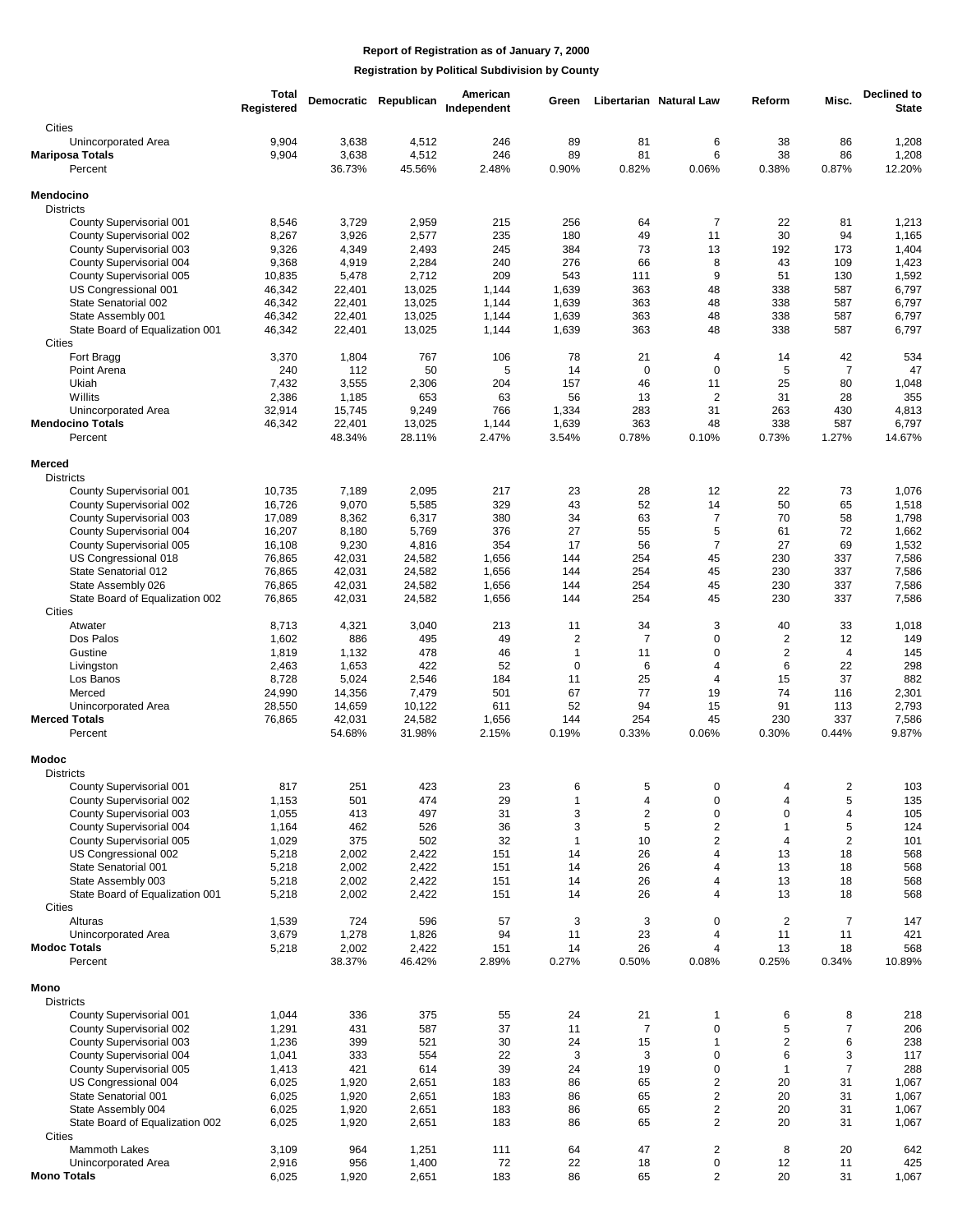|                                                      | <b>Total</b><br>Registered |                  | Democratic Republican | American<br>Independent | Green          |                | <b>Libertarian Natural Law</b> | Reform      | Misc.        | <b>Declined to</b><br><b>State</b> |
|------------------------------------------------------|----------------------------|------------------|-----------------------|-------------------------|----------------|----------------|--------------------------------|-------------|--------------|------------------------------------|
| Percent                                              |                            | 31.87%           | 44.00%                | 3.04%                   | 1.43%          | 1.08%          | 0.03%                          | 0.33%       | 0.51%        | 17.71%                             |
| <b>Monterey</b><br><b>Districts</b>                  |                            |                  |                       |                         |                |                |                                |             |              |                                    |
| County Supervisorial 001                             | 17,917                     | 11,852           | 3,037                 | 324                     | 50             | 61             | 18                             | 72          | 193          | 2,310                              |
| County Supervisorial 002                             | 41,699                     | 18,801           | 15,901                | 911                     | 172            | 207            | 25                             | 163         | 265          | 5,254                              |
| County Supervisorial 003                             | 20,638                     | 11,330           | 5,734                 | 466                     | 107            | 110            | 20                             | 78          | 206          | 2,587                              |
| County Supervisorial 004                             | 20,431                     | 10,737           | 5,194                 | 511                     | 157            | 112            | 23                             | 139         | 215          | 3,343                              |
| County Supervisorial 005                             | 41,794                     | 17,338           | 16,048                | 823                     | 537            | 263            | 66                             | 248         | 407          | 6,064                              |
| US Congressional 017                                 | 142,479                    | 70,058           | 45,914                | 3,035                   | 1,023          | 753<br>753     | 152<br>152                     | 700<br>700  | 1,286        | 19,558                             |
| State Senatorial 015<br>State Assembly 027           | 142,479<br>82,154          | 70,058<br>36,857 | 45,914<br>28,819      | 3,035<br>1,776          | 1,023<br>830   | 499            | 108                            | 497         | 1,286<br>764 | 19,558<br>12,004                   |
| State Assembly 028                                   | 60,325                     | 33,201           | 17,095                | 1,259                   | 193            | 254            | 44                             | 203         | 522          | 7,554                              |
| State Board of Equalization 001<br>Cities            | 142,479                    | 70,058           | 45,914                | 3,035                   | 1,023          | 753            | 152                            | 700         | 1,286        | 19,558                             |
| Carmel-by-the-Sea                                    | 3,153                      | 1,128            | 1,409                 | 54                      | 30             | 17             | 16                             | 14          | 35           | 450                                |
| Del Rey Oaks                                         | 1,057                      | 487              | 354                   | 21                      | 10             | 6              | 1                              | 11          | 12           | 155                                |
| Gonzales                                             | 1,757                      | 1,111            | 341                   | 33                      | 5              | 5              | 1                              | 3           | 25           | 233                                |
| Greenfield                                           | 2,352                      | 1,613            | 381                   | 62                      | 5              | 5              | 3                              | 6           | 17           | 260                                |
| King                                                 | 2,259                      | 1,174            | 729                   | 55                      | $\overline{7}$ | 10             | 3                              | 10          | 21           | 250                                |
| Marina                                               | 7,452                      | 3,508            | 2,216                 | 216                     | 45             | 35             | 5                              | 42          | 72           | 1,313                              |
| Monterey                                             | 13,586                     | 6,238            | 4,371                 | 326                     | 160            | 95             | 18                             | 85          | 140          | 2,153                              |
| Pacific Grove                                        | 9,426                      | 4,604            | 2,888                 | 185                     | 142            | 60             | 11                             | 52          | 90           | 1,394                              |
| Salinas                                              | 41,513                     | 23,298           | 11,365                | 809                     | 126            | 167            | 33                             | 140         | 337          | 5,238                              |
| Sand City                                            | 113                        | 43               | 21                    | $\overline{4}$          | $\overline{1}$ | $\overline{1}$ | $\mathbf 0$                    | $\mathbf 0$ | $\mathbf 0$  | 43                                 |
| Seaside                                              | 9,565                      | 5,532            | 2,075                 | 202                     | 52             | 56             | 11                             | 68          | 102          | 1,467                              |
| Soledad                                              | 2,621                      | 1,750            | 354                   | 37                      | 10             | 15             | $\mathbf 0$                    | 3           | 45           | 407                                |
| <b>Unincorporated Area</b><br><b>Monterey Totals</b> | 47,625<br>142,479          | 19,572<br>70,058 | 19,410<br>45,914      | 1,031<br>3,035          | 430<br>1,023   | 281<br>753     | 50<br>152                      | 266<br>700  | 390<br>1,286 | 6,195<br>19,558                    |
| Percent                                              |                            | 49.17%           | 32.23%                | 2.13%                   | 0.72%          | 0.53%          | 0.11%                          | 0.49%       | 0.90%        | 13.73%                             |
|                                                      |                            |                  |                       |                         |                |                |                                |             |              |                                    |
| Napa                                                 |                            |                  |                       |                         |                |                |                                |             |              |                                    |
| <b>Districts</b>                                     |                            |                  |                       |                         |                |                |                                |             |              |                                    |
| County Supervisorial 001                             | 12,157                     | 5,970            | 3,932                 | 237                     | 145            | 82             | 22                             | 67          | 107          | 1,595                              |
| County Supervisorial 002                             | 15,425                     | 7,235            | 5,678                 | 342                     | 106            | 71             | 28                             | 60          | 147          | 1,758                              |
| County Supervisorial 003                             | 11,571                     | 4,674            | 4,608                 | 232                     | 143            | 87             | 9                              | 55          | 107          | 1,656                              |
| County Supervisorial 004                             | 12,526                     | 5,877            | 4,493                 | 286                     | 109            | 59             | 23                             | 57          | 107          | 1,515                              |
| County Supervisorial 005                             | 13,087                     | 6,802            | 3,872                 | 299                     | 130            | 79             | 16                             | 72          | 116          | 1,701                              |
| US Congressional 001                                 | 64,766                     | 30,558<br>30,558 | 22,583                | 1,396                   | 633<br>633     | 378<br>378     | 98<br>98                       | 311<br>311  | 584<br>584   | 8,225<br>8,225                     |
| State Senatorial 002<br>State Assembly 007           | 64,766<br>64,766           | 30,558           | 22,583<br>22,583      | 1,396<br>1,396          | 633            | 378            | 98                             | 311         | 584          | 8,225                              |
| State Board of Equalization 001                      | 64,766                     | 30,558           | 22,583                | 1,396                   | 633            | 378            | 98                             | 311         | 584          | 8,225                              |
| Cities                                               |                            |                  |                       |                         |                |                |                                |             |              |                                    |
| American Canyon                                      | 4,862                      | 2,729            | 1,213                 | 126                     | 14             | 18             | $\overline{\mathbf{c}}$        | 29          | 45           | 686                                |
| Calistoga                                            | 2,225                      | 1,081            | 726                   | 42                      | 30             | 13             | 1                              | 9           | 19           | 304                                |
| Napa                                                 | 36,527                     | 17,831           | 12,290                | 800                     | 362            | 201            | 69                             | 182         | 315          | 4,477                              |
| St. Helena                                           | 2,993                      | 1,333            | 1,116                 | 49                      | 36             | 16             | 1                              | 10          | 22           | 410                                |
| Yountville                                           | 2,144                      | 1,072            | 720                   | 52                      | 17             | 11             | 4                              | 5           | 24           | 239                                |
| Unincorporated Area                                  | 16,015                     | 6,512            | 6,518                 | 327                     | 174            | 119            | 21                             | 76          | 159          | 2,109                              |
| Napa Totals                                          | 64,766                     | 30,558           | 22,583                | 1,396                   | 633            | 378            | 98                             | 311         | 584          | 8,225                              |
| Percent                                              |                            | 47.18%           | 34.87%                | 2.16%                   | 0.98%          | 0.58%          | 0.15%                          | 0.48%       | 0.90%        | 12.70%                             |
| Nevada                                               |                            |                  |                       |                         |                |                |                                |             |              |                                    |
| <b>Districts</b>                                     |                            |                  |                       |                         |                |                |                                |             |              |                                    |
| County Supervisorial 001                             | 11,548                     | 4,008            | 5,151                 | 227                     | 328            | 101            | 8                              | 126         | 40           | 1,559                              |
| County Supervisorial 002                             | 11,133                     | 3,226            | 6,143                 | 192                     | 89             | 66             | 10                             | 140         | 30           | 1,237                              |
| County Supervisorial 003                             | 9,507                      | 3,438            | 3,979                 | 211                     | 221            | 96             | 8                              | 125         | 41           | 1,388                              |
| County Supervisorial 004                             | 11,271                     | 3,387            | 5,794                 | 223                     | 173            | 92             | 4                              | 143         | 37           | 1,418                              |
| County Supervisorial 005                             | 11,515                     | 4,258            | 3,870                 | 294                     | 491            | 177            | 14                             | 58          | 63           | 2,290                              |
| US Congressional 002                                 | 54,974                     | 18,317           | 24,937                | 1,147                   | 1,302          | 532            | 44                             | 592         | 211          | 7,892                              |
| State Senatorial 001                                 | 54,974                     | 18,317           | 24,937                | 1,147                   | 1,302          | 532            | 44                             | 592         | 211          | 7,892                              |
| State Assembly 003                                   | 54,974                     | 18,317           | 24,937                | 1,147<br>1,147          | 1,302          | 532<br>532     | 44<br>44                       | 592<br>592  | 211<br>211   | 7,892<br>7,892                     |
| State Board of Equalization 002<br>Cities            | 54,974                     | 18,317           | 24,937                |                         | 1,302          |                |                                |             |              |                                    |
| <b>Grass Valley</b>                                  | 5,774                      | 2,146            | 2,247                 | 141                     | 121            | 62             | 6                              | 73          | 29           | 949                                |
| Nevada City                                          | 1,957                      | 804              | 647                   | 41                      | 111            | 20             | 1                              | 14          | 14           | 305                                |
| Truckee                                              | 7,103                      | 2,550            | 2,526                 | 191                     | 135            | 105            | 8                              | 17          | 36           | 1,535                              |
| Unincorporated Area                                  | 40,140                     | 12,817           | 19,517                | 774                     | 935            | 345            | 29                             | 488         | 132          | 5,103                              |
| Nevada Totals                                        | 54,974                     | 18,317           | 24,937                | 1,147                   | 1,302          | 532            | 44                             | 592         | 211          | 7,892                              |
| Percent                                              |                            | 33.32%           | 45.36%                | 2.09%                   | 2.37%          | 0.97%          | 0.08%                          | 1.08%       | 0.38%        | 14.36%                             |
| Orange                                               |                            |                  |                       |                         |                |                |                                |             |              |                                    |
| <b>Districts</b>                                     |                            |                  |                       |                         |                |                |                                |             |              |                                    |
| County Supervisorial 001                             | 150,047                    | 63,612           | 57,850                | 2,907                   | 408            | 906            | 724                            | 953         | 1,140        | 21,547                             |
| County Supervisorial 002                             | 247,929                    | 81,239           | 118,899               | 5,025                   | 1,180          | 2,225          | 1,315                          | 1,986       | 1,288        | 34,772                             |
| County Supervisorial 003                             | 279,751                    | 79,492           | 152,771               | 5,225                   | 840            | 1,675          | 797                            | 2,154       | 1,127        | 35,670                             |
| County Supervisorial 004                             | 198,289                    | 72,116           | 90,993                | 4,084                   | 580            | 1,326          | 644                            | 1,430       | 1,119        | 25,997                             |
| County Supervisorial 005                             | 327,082                    | 88,524           | 175,962               | 6,076                   | 1,367          | 2,217          | 1,157                          | 2,498       | 1,133        | 48,148                             |
| US Congressional 039                                 | 179,531                    | 62,770           | 85,823                | 3,522                   | 550            | 1,121          | 685                            | 1,372       | 948          | 22,740                             |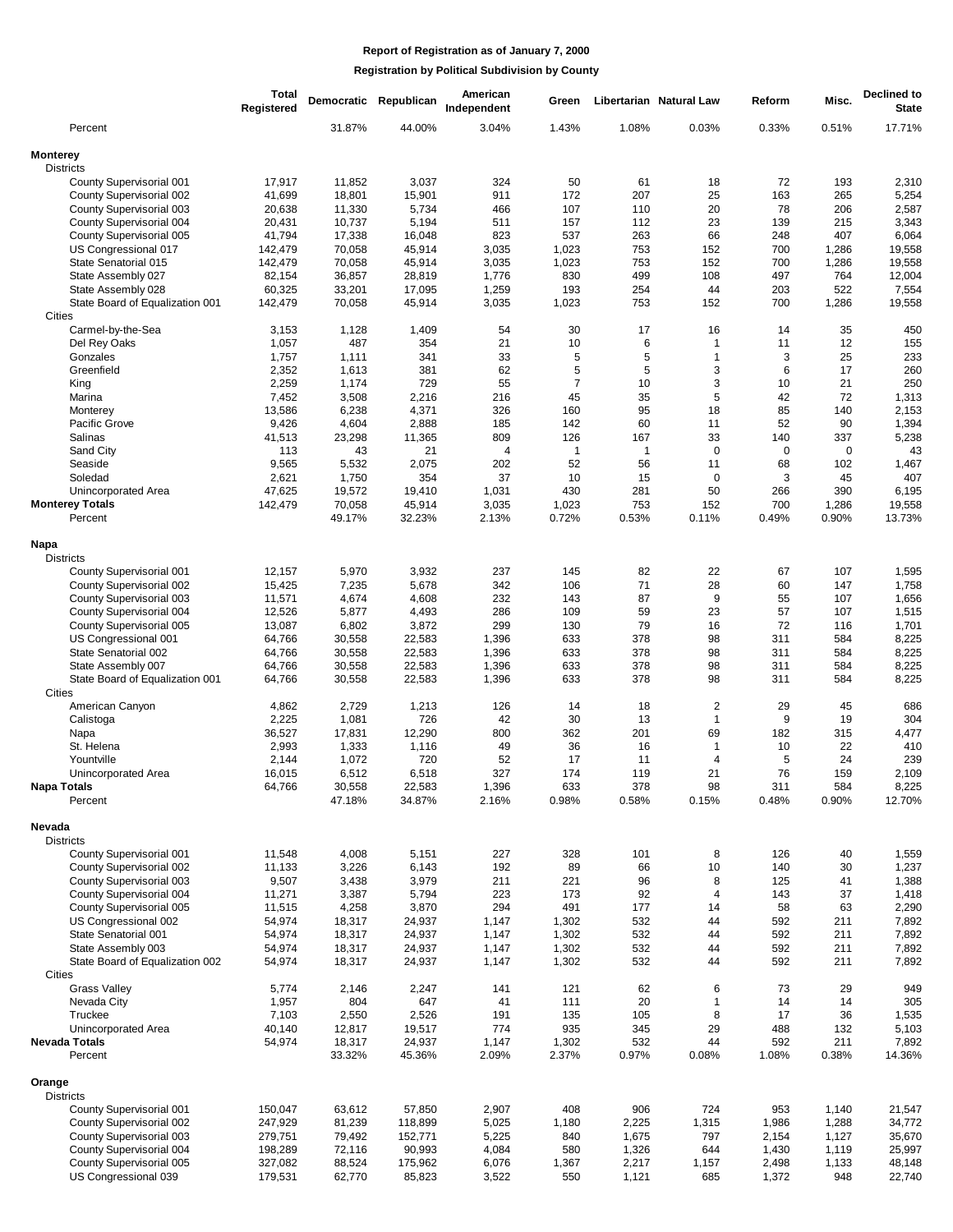## **Registration by Political Subdivision by County**

|                                 |                                          | Total<br>Registered |                  | Democratic Republican | American<br>Independent | Green          |              | Libertarian Natural Law | Reform         | Misc.      | <b>Declined to</b><br><b>State</b> |
|---------------------------------|------------------------------------------|---------------------|------------------|-----------------------|-------------------------|----------------|--------------|-------------------------|----------------|------------|------------------------------------|
|                                 | US Congressional 041                     | 47,495              | 12,514           | 27,531                | 829                     | 132            | 234          | 110                     | 375            | 161        | 5,609                              |
|                                 | US Congressional 045                     | 293,746             | 92,636           | 143,721               | 6,087                   | 1,329          | 2,552        | 1,575                   | 2,333          | 1,587      | 41,926                             |
|                                 | US Congressional 046                     | 160,210             | 72,803           | 57,471                | 3,254                   | 466            | 1,073        | 729                     | 988            | 1,278      | 22,148                             |
|                                 | US Congressional 047                     | 346,801             | 100,012          | 184,053               | 6,057                   | 1,286          | 2,275        | 1,004                   | 2,437          | 1,260      | 48,417                             |
|                                 | US Congressional 048                     | 175,315             | 44,248           | 97,876                | 3,568                   | 612            | 1,094        | 534                     | 1,516          | 573        | 25,294                             |
|                                 | State Senatorial 033                     | 422,405             | 121,843          | 228,059               | 7,869                   | 1,278          | 2,575        | 1,178                   | 3,142          | 1,688      | 54,773                             |
|                                 | State Senatorial 034                     | 231,598             | 100,761          | 86,999                | 4,872                   | 627            | 1,522        | 1,006                   | 1,512          | 1,772      | 32,527                             |
|                                 | State Senatorial 035                     | 429,310             | 130,225          | 216,735               | 8,127                   | 2,003          | 3,469        | 2,083                   | 3,200          | 1,904      | 61,564                             |
|                                 | State Senatorial 038                     | 119,785             | 32,154           | 64,682                | 2,449                   | 467            | 783          | 370                     | 1,167          | 443        | 17,270                             |
|                                 | State Assembly 067                       | 208,785             | 67,202           | 102,672               | 3,999                   | 821            | 1,643        | 1,146                   | 1,605          | 998        | 28,699                             |
|                                 | State Assembly 068                       | 147,470             | 57,174           | 61,385                | 3,319                   | 390            | 1,012        | 574                     | 1,120          | 1,048      | 21,448                             |
|                                 | State Assembly 069                       | 84,128              | 43,587           | 25,614                | 1,553                   | 237            | 510          | 432                     | 392            | 724        | 11,079                             |
|                                 | State Assembly 070                       | 220,525             | 63,023           | 114,063               | 4,128                   | 1,182          | 1,826        | 937                     | 1,595          | 906        | 32,865                             |
|                                 | State Assembly 071<br>State Assembly 072 | 235,145             | 63,907           | 129,991               | 4,407                   | 700<br>578     | 1,474        | 544<br>634              | 1,617          | 801<br>887 | 31,704<br>23,069                   |
|                                 | State Assembly 073                       | 187,260<br>119,785  | 57,936<br>32,154 | 98,068<br>64,682      | 3,462<br>2,449          | 467            | 1,101<br>783 | 370                     | 1,525<br>1,167 | 443        | 17,270                             |
|                                 | State Board of Equalization 003          | 1,203,098           | 384,983          | 596,475               | 23,317                  | 4,375          | 8,349        | 4,637                   | 9,021          | 5,807      | 166,134                            |
| <b>Cities</b>                   |                                          |                     |                  |                       |                         |                |              |                         |                |            |                                    |
| Anaheim                         |                                          | 103,614             | 38,166           | 47,042                | 2,127                   | 273            | 699          | 348                     | 723            | 607        | 13,629                             |
| <b>Brea</b>                     |                                          | 18,511              | 5,491            | 10,026                | 366                     | 39             | 86           | 61                      | 155            | 66         | 2,221                              |
| <b>Buena Park</b>               |                                          | 27,108              | 11,207           | 10,904                | 666                     | 59             | 157          | 96                      | 172            | 167        | 3,680                              |
| Costa Mesa                      |                                          | 44,729              | 13,491           | 21,636                | 1,067                   | 334            | 568          | 227                     | 371            | 250        | 6,785                              |
| Cypress                         |                                          | 23,005              | 8,286            | 10.515                | 447                     | 69             | 157          | 78                      | 150            | 100        | 3,203                              |
| Dana Point                      |                                          | 20,459              | 5,501            | 10,907                | 472                     | 85             | 163          | 64                      | 232            | 91         | 2,944                              |
|                                 | <b>Fountain Valley</b>                   | 29,736              | 9,142            | 15,285                | 527                     | 76             | 186          | 145                     | 223            | 143        | 4,009                              |
| Fullerton                       |                                          | 53,022              | 17,452           | 26,112                | 988                     | 222            | 411          | 228                     | 492            | 344        | 6,773                              |
|                                 | Garden Grove                             | 56,828              | 22,038           | 23,874                | 1,138                   | 161            | 388          | 254                     | 443            | 413        | 8,119                              |
|                                 | Huntington Beach                         | 104,262             | 30,758           | 52,229                | 2,196                   | 524            | 986          | 744                     | 962            | 538        | 15,325                             |
| Irvine                          |                                          | 64,532              | 18,834           | 31,949                | 1,054                   | 314            | 436          | 397                     | 404            | 206        | 10,938                             |
| La Habra                        |                                          | 21,151              | 8,090            | 9,515                 | 486                     | 67             | 124          | 96                      | 139            | 122        | 2,512                              |
| La Palma                        |                                          | 7,116               | 2,682            | 3,229                 | 101                     | 6              | 25           | 23                      | 31             | 32         | 987                                |
|                                 | Laguna Beach                             | 16,524              | 6,126            | 6,877                 | 301                     | 183            | 174          | 49                      | 146            | 84         | 2,584                              |
| Laguna Hills                    |                                          | 14,977              | 3,947            | 8,054                 | 311                     | 41             | 111          | 41                      | 104            | 59         | 2,309                              |
|                                 | Laguna Niguel                            | 33,312              | 8,324            | 18,497                | 657                     | 112            | 167          | 92                      | 270            | 96         | 5,097                              |
| Lake Forest                     | Laguna Woods                             | 15,890<br>28,916    | 6,745<br>7,758   | 7,159<br>15,776       | 166<br>577              | 23<br>91       | 23<br>203    | $\overline{7}$<br>84    | 83<br>222      | 16<br>121  | 1,668<br>4,084                     |
| Los Alamitos                    |                                          | 5,502               | 2,083            | 2,547                 | 98                      | 17             | 33           | 20                      | 28             | 30         | 646                                |
| Mission Viejo                   |                                          | 51,169              | 13,429           | 28,661                | 980                     | 139            | 253          | 129                     | 354            | 155        | 7,069                              |
|                                 | Newport Beach                            | 46,030              | 9,212            | 29,556                | 727                     | 198            | 297          | 144                     | 245            | 136        | 5,515                              |
| Orange                          |                                          | 55,883              | 17,058           | 29,344                | 1,057                   | 193            | 395          | 112                     | 433            | 258        | 7,033                              |
| Placentia                       |                                          | 21,517              | 6,742            | 11,076                | 387                     | 77             | 127          | 89                      | 191            | 95         | 2,733                              |
|                                 | Rancho Santa Margarita                   | 21,674              | 5,214            | 12,248                | 442                     | 46             | 142          | 76                      | 101            | 46         | 3,359                              |
|                                 | San Clemente                             | 26,915              | 6,632            | 14,905                | 605                     | 129            | 224          | 122                     | 350            | 122        | 3,826                              |
|                                 | San Juan Capistrano                      | 15,655              | 4,087            | 8,696                 | 331                     | 54             | 103          | 46                      | 187            | 58         | 2,093                              |
| Santa Ana                       |                                          | 70,018              | 35,727           | 21,990                | 1,292                   | 220            | 389          | 331                     | 314            | 560        | 9,195                              |
| Seal Beach                      |                                          | 17,376              | 6,723            | 8,326                 | 206                     | 53             | 92           | 33                      | 85             | 36         | 1,822                              |
| Stanton                         |                                          | 9,851               | 4,241            | 3,692                 | 219                     | 24             | 63           | 37                      | 100            | 79         | 1,396                              |
| Tustin                          |                                          | 24,774              | 7,429            | 12,432                | 474                     | 81             | 187          | 64                      | 214            | 126        | 3,767                              |
| Villa Park                      |                                          | 4,027               | 723              | 2,821                 | 44                      | 5              | 17           | 3                       | 18             | 4          | 392                                |
| Westminster                     |                                          | 34,582              | 11,979           | 15,272                | 744                     | 103            | 239          | 157                     | 258            | 259        | 5,571                              |
| Yorba Linda                     |                                          | 32,515              | 7,950            | 19,614                | 581                     | 77             | 143          | 66                      | 249            | 89         | 3,746                              |
|                                 | Unincorporated Area                      | 81,918              | 21,716           | 45,709                | 1,483                   | 280            | 581          | 174                     | 572            | 299        | 11,104                             |
| <b>Orange Totals</b><br>Percent |                                          | 1,203,098           | 384,983          | 596,475               | 23,317                  | 4,375          | 8,349        | 4,637                   | 9,021          | 5,807      | 166,134<br>13.81%                  |
|                                 |                                          |                     | 32.00%           | 49.58%                | 1.94%                   | 0.36%          | 0.69%        | 0.39%                   | 0.75%          | 0.48%      |                                    |
| Placer                          |                                          |                     |                  |                       |                         |                |              |                         |                |            |                                    |
| <b>Districts</b>                |                                          |                     |                  |                       |                         |                |              |                         |                |            |                                    |
|                                 | County Supervisorial 001                 | 34,465              | 12,485           | 16,527                | 698                     | 120            | 148          | 11                      | 170            | 92         | 4,214                              |
|                                 | County Supervisorial 002                 | 27,297              | 8,894            | 13,557                | 571                     | 127            | 171          | 10                      | 149            | 77         | 3,741                              |
|                                 | County Supervisorial 003                 | 21,696              | 7,914            | 10,026                | 418                     | 200            | 160          | 11                      | 278            | 75         | 2,614                              |
|                                 | County Supervisorial 004                 | 27,248              | 8,040            | 14,960                | 468                     | 110            | 149          | 10                      | 148            | 65         | 3,298                              |
|                                 | County Supervisorial 005                 | 21,944              | 7,859            | 9,049                 | 536                     | 278            | 244          | 35                      | 199            | 119        | 3,625                              |
|                                 | US Congressional 004                     | 132,650             | 45,192           | 64,119                | 2,691                   | 835            | 872          | 77                      | 944            | 428        | 17,492                             |
|                                 | State Senatorial 001                     | 132,650             | 45,192           | 64,119                | 2,691                   | 835            | 872          | 77                      | 944            | 428        | 17,492                             |
|                                 | State Assembly 004                       | 132,650             | 45,192           | 64,119                | 2,691                   | 835            | 872          | 77                      | 944            | 428        | 17,492                             |
|                                 | State Board of Equalization 002          | 132,650             | 45,192           | 64,119                | 2,691                   | 835            | 872          | 77                      | 944            | 428        | 17,492                             |
| Cities                          |                                          |                     |                  |                       |                         |                |              |                         |                |            |                                    |
| Auburn                          |                                          | 7,393               | 2,740            | 3,302                 | 149                     | 95             | 70           | $\overline{7}$          | 73             | 30         | 927                                |
| Colfax                          |                                          | 781                 | 313              | 280                   | 26                      | 9              | 11           | 0                       | $\overline{7}$ | 6          | 129                                |
| Lincoln                         |                                          | 4,464               | 1,738            | 1,814                 | 132                     | $\overline{7}$ | 17           | 3                       | 21             | 16         | 716                                |
| Loomis                          |                                          | 3,482               | 1,198            | 1,697                 | 71                      | 17             | 28           | 1                       | 24             | 10         | 436                                |
| Rocklin<br>Roseville            |                                          | 18,252<br>40,894    | 5,515<br>14,196  | 9,483                 | 372<br>795              | 90<br>144      | 102<br>184   | $\overline{7}$<br>13    | 89<br>193      | 57<br>110  | 2,537                              |
|                                 | Unincorporated Area                      | 57,384              | 19,492           | 20,213<br>27,330      | 1,146                   | 473            | 460          | 46                      | 537            | 199        | 5,046<br>7,701                     |
| <b>Placer Totals</b>            |                                          | 132,650             | 45,192           | 64,119                | 2,691                   | 835            | 872          | 77                      | 944            | 428        | 17,492                             |
| Percent                         |                                          |                     | 34.07%           | 48.34%                | 2.03%                   | 0.63%          | 0.66%        | 0.06%                   | 0.71%          | 0.32%      | 13.19%                             |

**Plumas**

Districts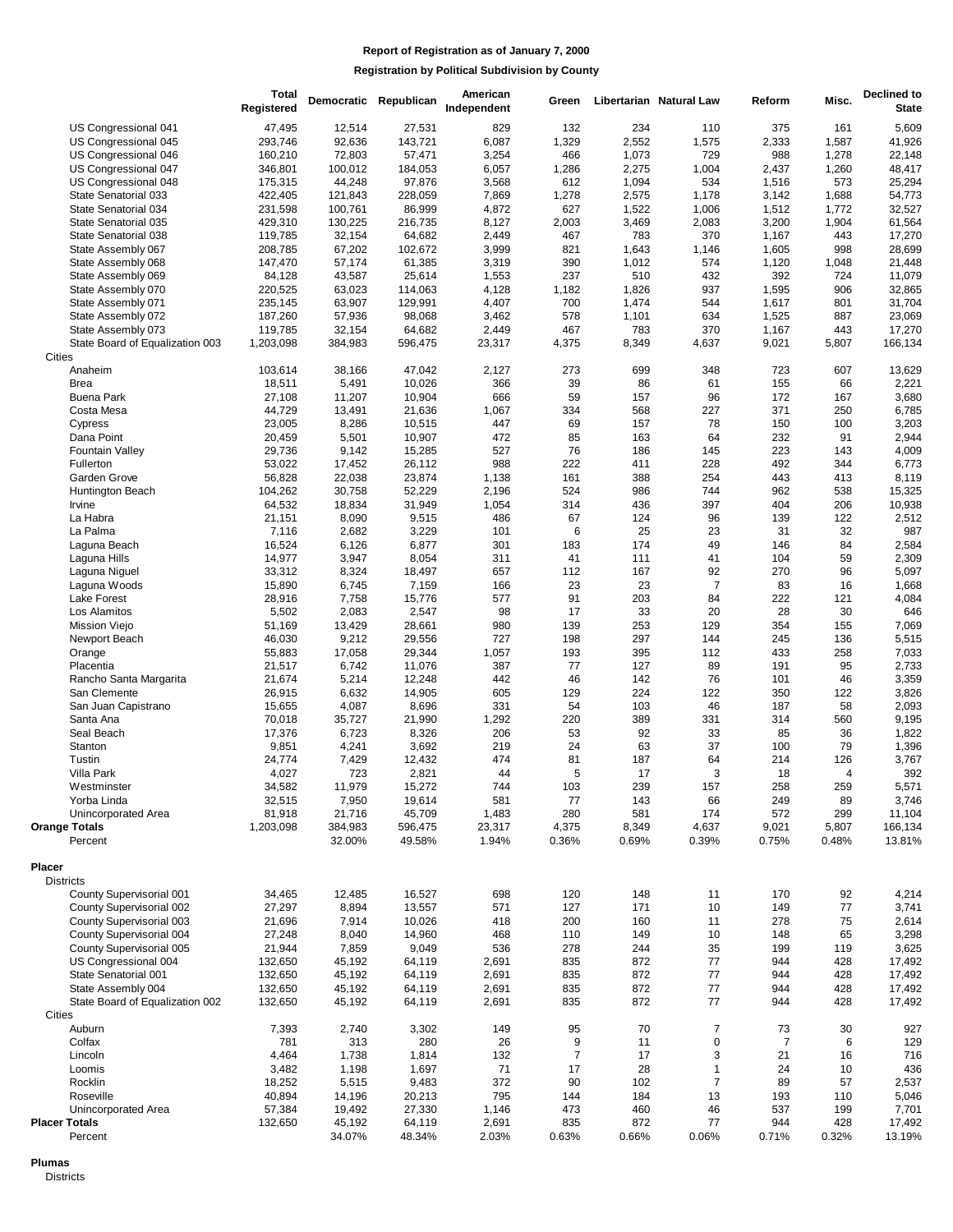|                                 | <b>Total</b><br>Registered |         | Democratic Republican | American<br>Independent | Green                   |                | <b>Libertarian Natural Law</b> | Reform         | Misc. | <b>Declined to</b><br><b>State</b> |
|---------------------------------|----------------------------|---------|-----------------------|-------------------------|-------------------------|----------------|--------------------------------|----------------|-------|------------------------------------|
| County Supervisorial 001        | 2,209                      | 935     | 821                   | 93                      | 5                       | 14             | 0                              | 6              | 14    | 321                                |
| County Supervisorial 002        | 1,983                      | 857     | 708                   | 85                      | 16                      | 13             | 0                              | 15             | 15    | 274                                |
| County Supervisorial 003        | 2,704                      | 971     | 1,350                 | 69                      | 4                       | 11             | 0                              | 16             | 18    | 265                                |
| County Supervisorial 004        | 2,402                      | 971     | 938                   | 84                      | 29                      | 19             | 3                              | 10             | 22    | 326                                |
| County Supervisorial 005        | 2,797                      | 1,072   | 1,290                 | 66                      | 14                      | 10             | 0                              | $\overline{7}$ | 23    | 315                                |
| US Congressional 002            | 12,095                     | 4,806   | 5,107                 | 397                     | 68                      | 67             | 3                              | 54             | 92    | 1,501                              |
| State Senatorial 001            | 12,095                     | 4,806   | 5,107                 | 397                     | 68                      | 67             | 3                              | 54             | 92    | 1,501                              |
| State Assembly 003              | 12,095                     | 4,806   | 5,107                 | 397                     | 68                      | 67             | 3                              | 54             | 92    | 1,501                              |
| State Board of Equalization 002 | 12,095                     | 4,806   | 5,107                 | 397                     | 68                      | 67             | 3                              | 54             | 92    | 1,501                              |
| Cities                          |                            |         |                       |                         |                         |                |                                |                |       |                                    |
| Portola                         | 1,060                      | 500     | 302                   | 53                      | 3                       | 5              | 0                              | $\overline{4}$ | 8     | 185                                |
| Unincorporated Area             | 11,035                     | 4,306   | 4,805                 | 344                     | 65                      | 62             | 3                              | 50             | 84    | 1,316                              |
| <b>Plumas Totals</b>            | 12,095                     | 4,806   | 5,107                 | 397                     | 68                      | 67             | 3                              | 54             | 92    | 1,501                              |
| Percent                         |                            | 39.74%  | 42.22%                | 3.28%                   | 0.56%                   | 0.55%          | 0.02%                          | 0.45%          | 0.76% | 12.41%                             |
|                                 |                            |         |                       |                         |                         |                |                                |                |       |                                    |
| Riverside                       |                            |         |                       |                         |                         |                |                                |                |       |                                    |
| <b>Districts</b>                |                            |         |                       |                         |                         |                |                                |                |       |                                    |
| County Supervisorial 001        | 127,422                    | 40,790  | 65,493                | 2,966                   | 294                     | 820            | 360                            | 970            | 1,409 | 14,320                             |
| County Supervisorial 002        | 102,921                    | 38,840  | 47,698                | 2,306                   | 271                     | 627            | 326                            | 593            | 1,145 | 11,115                             |
| County Supervisorial 003        | 129,038                    | 46,721  | 63,038                | 3,099                   | 353                     | 601            | 186                            | 1,052          | 1,438 | 12,550                             |
| County Supervisorial 004        | 107,199                    | 42,949  | 46,915                | 2,120                   | 186                     | 393            | 229                            | 1,062          | 1,367 | 11,978                             |
|                                 | 104,450                    | 43,363  | 44,659                | 2,260                   | 394                     | 838            | 452                            | 505            | 1,248 | 10,731                             |
| County Supervisorial 005        | 272.990                    |         |                       | 6,078                   | 832                     | 1,818          | 931                            |                | 3,042 |                                    |
| US Congressional 043            |                            | 98,373  | 130,942               |                         |                         |                |                                | 1,783          |       | 29,191                             |
| US Congressional 044            | 272,238                    | 107,915 | 121,878               | 6,051                   | 609                     | 1,331          | 591                            | 2,227          | 3,289 | 28,347                             |
| US Congressional 048            | 25,802                     | 6,375   | 14,983                | 622                     | 57                      | 130            | 31                             | 172            | 276   | 3,156                              |
| State Senatorial 031            | 110,035                    | 44,768  | 48,295                | 2,585                   | 252                     | 713            | 280                            | 666            | 1,300 | 11,176                             |
| State Senatorial 036            | 339,160                    | 119,447 | 165,897               | 7,675                   | 969                     | 2,092          | 1,014                          | 2,325          | 3,765 | 35,976                             |
| State Senatorial 037            | 121,835                    | 48,448  | 53,611                | 2,491                   | 277                     | 474            | 259                            | 1,191          | 1,542 | 13,542                             |
| State Assembly 064              | 155,473                    | 59,902  | 71,421                | 3,312                   | 522                     | 1,025          | 685                            | 895            | 1,812 | 15,899                             |
| State Assembly 065              | 110,035                    | 44,768  | 48,295                | 2,585                   | 252                     | 713            | 280                            | 666            | 1,300 | 11,176                             |
| State Assembly 066              | 183,687                    | 59,545  | 94,476                | 4,363                   | 447                     | 1,067          | 329                            | 1,430          | 1,953 | 20,077                             |
| State Assembly 080              | 121,835                    | 48,448  | 53,611                | 2,491                   | 277                     | 474            | 259                            | 1,191          | 1,542 | 13,542                             |
| State Board of Equalization 003 | 571,030                    | 212,663 | 267,803               | 12,751                  | 1,498                   | 3,279          | 1,553                          | 4,182          | 6,607 | 60,694                             |
| Cities                          |                            |         |                       |                         |                         |                |                                |                |       |                                    |
| Banning                         | 10,540                     | 4,474   | 4,605                 | 242                     | 11                      | 34             | 17                             | 59             | 117   | 981                                |
| Beaumont                        | 3,882                      | 1,570   | 1,534                 | 159                     | 8                       | 26             | 5                              | 28             | 67    | 485                                |
| <b>Blythe</b>                   | 4,035                      | 2,072   | 1,339                 | 95                      | 5                       | 19             | 4                              | 9              | 42    | 450                                |
| Calimesa                        | 3,748                      | 1,344   | 1,896                 | 79                      | 9                       | 16             | 0                              | 28             | 43    | 333                                |
| Canyon Lake                     | 5,291                      | 1,272   | 3,301                 | 95                      | 9                       | 32             | 5                              | 56             | 41    | 480                                |
| <b>Cathedral City</b>           | 12,080                     | 5,198   | 4,615                 | 285                     | 35                      | 43             | 36                             | 139            | 160   | 1,569                              |
| Coachella                       | 3,582                      | 2,667   | 323                   | 64                      | 3                       | 8              | 28                             | 17             | 66    | 406                                |
|                                 |                            |         |                       | 860                     | 107                     | 220            | 77                             | 221            |       |                                    |
| Corona                          | 41,767                     | 13,781  | 21,319                |                         | 9                       |                |                                |                | 381   | 4,801                              |
| Desert Hot Springs              | 5,021                      | 2,060   | 1,976                 | 166                     |                         | 31             | 12                             | 51             | 82    | 634                                |
| Hemet                           | 27,020                     | 10,287  | 13,169                | 596                     | 64                      | 101            | 44                             | 251            | 253   | 2,255                              |
| Indian Wells                    | 2,383                      | 398     | 1,742                 | 16                      | $\overline{\mathbf{c}}$ | $\overline{7}$ | $\mathbf 0$                    | 11             | 24    | 183                                |
| Indio                           | 10,578                     | 5,729   | 3,181                 | 225                     | 11                      | 38             | 40                             | 112            | 125   | 1,117                              |
| La Quinta                       | 8,810                      | 2,658   | 4,721                 | 179                     | 14                      | 25             | 11                             | 87             | 105   | 1,010                              |
| Lake Elsinore                   | 9,556                      | 3,284   | 4,347                 | 300                     | 26                      | 90             | 14                             | 99             | 122   | 1,274                              |
| Moreno Valley                   | 47,733                     | 20,575  | 19,615                | 1,080                   | 83                      | 444            | 170                            | 191            | 573   | 5,002                              |
| Murieta                         | 19,961                     | 5,051   | 11,547                | 466                     | 23                      | 110            | 30                             | 132            | 174   | 2,428                              |
| Norco                           | 9,320                      | 2,962   | 4,978                 | 209                     | 21                      | 64             | 16                             | 63             | 95    | 912                                |
| Palm Desert                     | 19,418                     | 5,710   | 10,740                | 364                     | 26                      | 68             | 29                             | 231            | 207   | 2,043                              |
| Palm Springs                    | 20,563                     | 8,665   | 8,179                 | 415                     | 47                      | 90             | 46                             | 190            | 315   | 2,616                              |
| Perris                          | 9,620                      | 4,832   | 3,087                 | 287                     | 24                      | 50             | 48                             | 99             | 135   | 1,058                              |
| Rancho Mirage                   | 6,898                      | 2,036   | 3,880                 | 80                      | 12                      | 21             | 4                              | 74             | 82    | 709                                |
| Riverside                       | 97,391                     | 38,375  | 44,135                | 1,940                   | 418                     | 696            | 498                            | 518            | 1,153 | 9,658                              |
| San Jacinto                     | 8,572                      | 3,297   | 3,998                 | 207                     | 19                      | 34             | 15                             | 72             | 90    | 840                                |
| Temecula                        | 22,421                     | 5,613   | 12,951                | 544                     | 48                      | 113            | 23                             | 145            | 236   | 2,748                              |
| Unincorporated Area             | 160,840                    | 58,753  | 76,625                | 3,798                   | 464                     | 899            | 381                            | 1,299          | 1,919 | 16,702                             |
| <b>Riverside Totals</b>         | 571,030                    | 212,663 | 267,803               | 12,751                  | 1,498                   | 3,279          | 1,553                          | 4,182          | 6,607 | 60,694                             |
| Percent                         |                            | 37.24%  | 46.90%                | 2.23%                   | 0.26%                   | 0.57%          | 0.27%                          | 0.73%          | 1.16% | 10.63%                             |
|                                 |                            |         |                       |                         |                         |                |                                |                |       |                                    |
| Sacramento                      |                            |         |                       |                         |                         |                |                                |                |       |                                    |
| <b>Districts</b>                |                            |         |                       |                         |                         |                |                                |                |       |                                    |
| County Supervisorial 001        | 92,951                     | 51,771  | 21,541                | 2,513                   | 1,109                   | 604            | 452                            | 1,051          | 928   | 12,982                             |
|                                 |                            |         |                       |                         |                         | 382            |                                |                |       | 10,671                             |
| County Supervisorial 002        | 94,097                     | 56,750  | 22,443                | 1,758                   | 550                     |                | 266                            | 599            | 678   |                                    |
| County Supervisorial 003        | 120,407                    | 54,310  | 46,721                | 2,320                   | 929                     | 657            | 181                            | 694            | 591   | 14,004                             |
| County Supervisorial 004        | 128,153                    | 47,110  | 59,393                | 2,673                   | 617                     | 717            | 105                            | 940            | 507   | 16,091                             |
| County Supervisorial 005        | 129,664                    | 58,168  | 49,860                | 2,815                   | 509                     | 582            | 198                            | 746            | 606   | 16,180                             |
| US Congressional 003            | 114,166                    | 48,883  | 45,318                | 2,654                   | 614                     | 642            | 184                            | 883            | 589   | 14,399                             |
| US Congressional 004            | 88,675                     | 31,744  | 42,071                | 1,838                   | 465                     | 517            | 67                             | 614            | 357   | 11,002                             |
| US Congressional 005            | 299,496                    | 161,606 | 85,594                | 6,236                   | 2,392                   | 1,488          | 847                            | 2,145          | 2,119 | 37,069                             |
| US Congressional 011            | 62,935                     | 25,876  | 26,975                | 1,351                   | 243                     | 295            | 104                            | 388            | 245   | 7,458                              |
| State Senatorial 004            | 5,119                      | 2,279   | 2,093                 | 93                      | 12                      | 27             | 2                              | 30             | 15    | 568                                |
| State Senatorial 005            | 179,558                    | 80,042  | 70,245                | 3,678                   | 978                     | 826            | 259                            | 1,013          | 808   | 21,709                             |
| State Senatorial 006            | 380,595                    | 185,788 | 127,620               | 8,308                   | 2,724                   | 2,089          | 941                            | 2,987          | 2,487 | 47,651                             |
| State Assembly 005              | 210,876                    | 84,059  | 90,650                | 4,641                   | 1,119                   | 1,211          | 260                            | 1,554          | 979   | 26,403                             |
| State Assembly 008              | 5,119                      | 2,279   | 2,093                 | 93                      | 12                      | 27             | 2                              | 30             | 15    | 568                                |
| State Assembly 009              | 169,719                    | 101,729 | 36,970                | 3,667                   | 1,605                   | 878            | 681                            | 1,433          | 1,508 | 21,248                             |
|                                 |                            |         |                       |                         |                         |                |                                |                |       |                                    |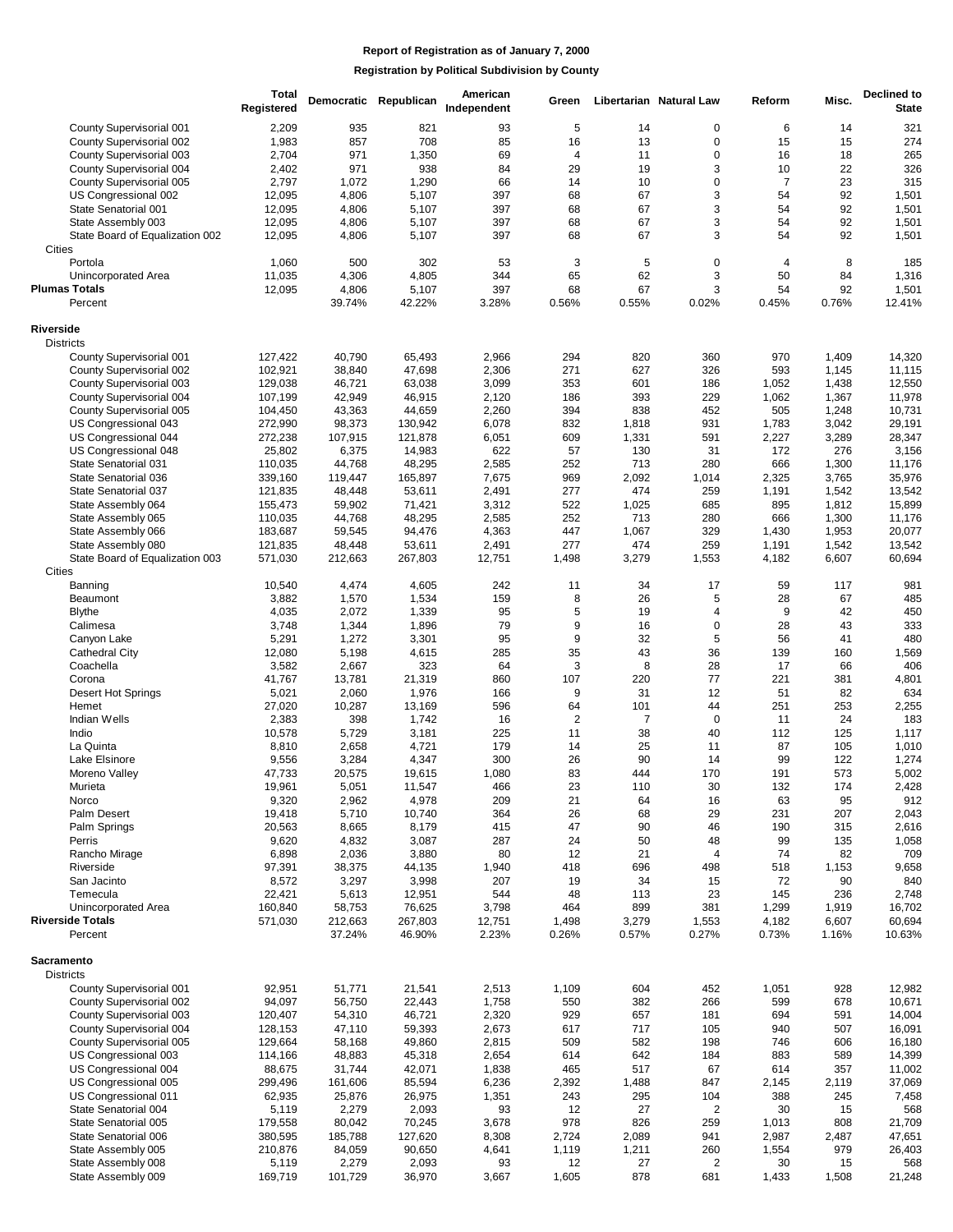|                                                       | <b>Total</b><br>Registered |                   | Democratic Republican | American<br>Independent | Green          |              | Libertarian Natural Law | Reform         | Misc.          | <b>Declined to</b><br><b>State</b> |
|-------------------------------------------------------|----------------------------|-------------------|-----------------------|-------------------------|----------------|--------------|-------------------------|----------------|----------------|------------------------------------|
| State Assembly 010<br>State Board of Equalization 002 | 179,558<br>565,272         | 80,042<br>268,109 | 70,245<br>199,958     | 3,678<br>12,079         | 978<br>3,714   | 826<br>2,942 | 259<br>1,202            | 1,013<br>4,030 | 808<br>3,310   | 21,709<br>69,928                   |
| Cities<br><b>Citrus Heights</b>                       | 41,407                     | 16,249            | 17,855                | 1,004                   | 227            | 257          | 44                      | 408            | 209            | 5,154                              |
| Folsom                                                | 23,085                     | 7,288             | 12,085                | 374                     | 79             | 123          | 12                      | 86             | 50             | 2,988                              |
| Galt                                                  | 7,377                      | 2,986             | 3,131                 | 225                     | 23             | 39           | 21                      | 30             | 31             | 891                                |
| Isleton                                               | 446                        | 260               | 103                   | 15                      | 0              | 4            | 0                       | 2              | 3              | 59                                 |
| Sacramento                                            | 180,390                    | 104,938           | 42,870                | 3,758                   | 1,815          | 927          | 639                     | 1,436          | 1,458          | 22,549                             |
| <b>Unincorporated Area</b>                            | 312,567                    | 136,388           | 123,914               | 6,703                   | 1,570          | 1,592        | 486                     | 2,068          | 1,559          | 38,287                             |
| <b>Sacramento Totals</b>                              | 565,272                    | 268,109           | 199,958               | 12,079                  | 3,714          | 2,942        | 1,202                   | 4,030          | 3,310          | 69,928                             |
| Percent                                               |                            | 47.43%            | 35.37%                | 2.14%                   | 0.66%          | 0.52%        | 0.21%                   | 0.71%          | 0.59%          | 12.37%                             |
| San Benito                                            |                            |                   |                       |                         |                |              |                         |                |                |                                    |
| <b>Districts</b><br>County Supervisorial 001          | 5,341                      | 2,188             | 2,167                 | 142                     | 20             | 43           | 5                       | 44             | 22             | 710                                |
| County Supervisorial 002                              | 4,732                      | 2,294             | 1,578                 | 107                     | 40             | 38           | 1                       | 22             | 23             | 629                                |
| County Supervisorial 003                              | 4,239                      | 2,453             | 1,039                 | 98                      | 14             | 17           | 1                       | 21             | 39             | 557                                |
| County Supervisorial 004                              | 5,556                      | 1,988             | 2,610                 | 134                     | 21             | 64           | 4                       | 34             | 26             | 675                                |
| County Supervisorial 005                              | 4,114                      | 2,231             | 1,085                 | 106                     | 11             | 28           | 3                       | 21             | 50             | 579                                |
| US Congressional 017                                  | 23,982                     | 11,154            | 8,479                 | 587                     | 106            | 190          | 14                      | 142            | 160            | 3,150                              |
| State Senatorial 015                                  | 23,982                     | 11,154            | 8,479                 | 587                     | 106            | 190          | 14                      | 142            | 160            | 3,150                              |
| State Assembly 028                                    | 23,982                     | 11,154            | 8,479                 | 587                     | 106            | 190          | 14                      | 142            | 160            | 3,150                              |
| State Board of Equalization 001                       | 23,982                     | 11,154            | 8,479                 | 587                     | 106            | 190          | 14                      | 142            | 160            | 3,150                              |
| Cities                                                |                            |                   |                       |                         |                |              |                         |                |                |                                    |
| Hollister                                             | 13,847                     | 7,070             | 4,173                 | 345                     | 44             | 84           | 6                       | 102            | 113            | 1,910                              |
| San Juan Bautista                                     | 973                        | 556               | 248                   | 14                      | 10             | 8            | 0                       | 4              | 1              | 132                                |
| Unincorporated Area                                   | 9,162                      | 3,528             | 4,058                 | 228                     | 52             | 98           | 8                       | 36             | 46             | 1,108                              |
| San Benito Totals<br>Percent                          | 23,982                     | 11,154<br>46.51%  | 8,479<br>35.36%       | 587<br>2.45%            | 106<br>0.44%   | 190<br>0.79% | 14<br>0.06%             | 142<br>0.59%   | 160<br>0.67%   | 3,150<br>13.13%                    |
|                                                       |                            |                   |                       |                         |                |              |                         |                |                |                                    |
| San Bernardino                                        |                            |                   |                       |                         |                |              |                         |                |                |                                    |
| <b>Districts</b>                                      |                            |                   |                       |                         |                |              |                         |                |                |                                    |
| County Supervisorial 001                              | 130,761                    | 48,837            | 57,661                | 4,595                   | 268            | 822          | 116                     | 1,035          | 1,341          | 16,086                             |
| County Supervisorial 002                              | 139,518                    | 55,187            | 61,770                | 3,117                   | 513            | 644          | 345                     | 913            | 1,224          | 15,805                             |
| County Supervisorial 003                              | 146,991                    | 55,156            | 67,876                | 3,729                   | 463            | 787          | 313                     | 1,265          | 1,245          | 16,157                             |
| County Supervisorial 004                              | 108,304                    | 46,650            | 43,323                | 2,439                   | 323            | 482          | 463                     | 393            | 1,078          | 13,153                             |
| County Supervisorial 005                              | 102,782                    | 63,117            | 25,131                | 2,285                   | 171            | 336          | 316                     | 751            | 1,035          | 9,640                              |
| US Congressional 040                                  | 272,049                    | 100,720           | 123,384               | 8,265                   | 793            | 1,646        | 433                     | 2,296          | 2,589          | 31,923                             |
| US Congressional 041                                  | 122,815                    | 48,608            | 53,806                | 2,651                   | 402            | 532          | 484                     | 458            | 1,144          | 14,730                             |
| US Congressional 042                                  | 233,492                    | 119,619           | 78,571                | 5,249                   | 543            | 893          | 636                     | 1,603          | 2,190          | 24,188                             |
| State Senatorial 017                                  | 121,255                    | 45,550            | 53,517                | 4,238                   | 236            | 755          | 105                     | 955            | 1,225          | 14,674                             |
| State Senatorial 031                                  | 262,607                    | 99,450            | 120,857               | 6,407                   | 895            | 1,294        | 597                     | 2,025          | 2,167          | 28,915                             |
| State Senatorial 032                                  | 244,494                    | 123,947           | 81,387                | 5,520                   | 607            | 1,022        | 851                     | 1,377          | 2,531          | 27,252                             |
| State Assembly 034                                    | 121,255                    | 45,550            | 53,517                | 4,238                   | 236            | 755<br>525   | 105                     | 955            | 1,225          | 14,674                             |
| State Assembly 061<br>State Assembly 062              | 113,701<br>130,793         | 48,918<br>75,029  | 45,437<br>35,950      | 2,576<br>2,944          | 345<br>262     | 497          | 470<br>381              | 418<br>959     | 1,143<br>1,388 | 13,869<br>13,383                   |
| State Assembly 063                                    | 198,552                    | 78,529            | 89,103                | 4,458                   | 641            | 860          | 522                     | 1,434          | 1,572          | 21,433                             |
| State Assembly 065                                    | 64,055                     | 20,921            | 31,754                | 1,949                   | 254            | 434          | 75                      | 591            | 595            | 7,482                              |
| State Board of Equalization 002                       | 628,356                    | 268,947           | 255,761               | 16,165                  | 1,738          | 3,071        | 1,553                   | 4,357          | 5,923          | 70,841                             |
| Cities                                                |                            |                   |                       |                         |                |              |                         |                |                |                                    |
| Adelanto                                              | 4,412                      | 1,923             | 1,485                 | 183                     | 8              | 37           | $\overline{2}$          | 42             | 65             | 667                                |
| Apple Valley                                          | 25,108                     | 8,356             | 12,470                | 778                     | 41             | 150          | 17                      | 147            | 241            | 2,908                              |
| <b>Barstow</b>                                        | 7,923                      | 3,846             | 2,443                 | 343                     | 8              | 28           | $\overline{7}$          | 24             | 94             | 1,130                              |
| Big Bear Lake                                         | 3,445                      | 909               | 1,912                 | 94                      | 14             | 30           | $\mathbf 0$             | 34             | 36             | 416                                |
| Chino                                                 | 22,823                     | 9,568             | 9,457                 | 509                     | 83             | 113          | 127                     | 86             | 218            | 2,662                              |
| Chino Hills                                           | 25,773                     | 8,701             | 12,422                | 497                     | 57             | 114          | 163                     | 81             | 202            | 3,536                              |
| Colton                                                | 15,353                     | 9,361             | 3,779                 | 325                     | 25             | 46           | 40                      | 69             | 166            | 1,542                              |
| Fontana                                               | 36,237                     | 18,907            | 11,384                | 842                     | 90             | 142          | 108                     | 269            | 362            | 4,133                              |
| <b>Grand Terrace</b>                                  | 5,469                      | 2,114             | 2,549                 | 134                     | $\overline{4}$ | 31           | 12                      | 26             | 41             | 558                                |
| Hesperia                                              | 24,427                     | 9,014             | 11,013                | 877                     | 53             | 127          | 17                      | 245            | 240            | 2,841                              |
| Highland                                              | 17,069                     | 8,093             | 6,331                 | 414                     | 28             | 62           | 33                      | 182            | 145            | 1,781                              |
| Loma Linda                                            | 7,600                      | 2,321             | 3,709                 | 155                     | 22             | 35           | 19                      | 88             | 68             | 1,183                              |
| Montclair                                             | 9,624                      | 4,865             | 3,028                 | 253                     | 27             | 38           | 27                      | 34             | 125            | 1,227                              |
| Needles                                               | 2,060                      | 1,056             | 609                   | 82                      | 3              | 8            | $\mathbf 0$             | 9              | 19             | 274                                |
| Ontario                                               | 43,445                     | 20,537            | 15,873                | 1,017                   | 141            | 182          | 114                     | 159            | 472            | 4,950                              |
| Rancho Cucamonga                                      | 56,437                     | 20,193            | 27,225                | 1,217                   | 184            | 254          | 122                     | 341            | 447            | 6,454                              |
| Redlands                                              | 31,974                     | 11,610            | 15,198                | 695                     | 126            | 159          | 103                     | 238            | 268            | 3,577                              |
| Rialto                                                | 29,299                     | 17,196            | 7,999                 | 628                     | 38             | 103          | 92                      | 183            | 292            | 2,768                              |
| San Bernardino                                        | 64,556                     | 36,925            | 18,555                | 1,428                   | 114            | 238          | 209                     | 580            | 582            | 5,925                              |
| <b>Twenty-nine Palms</b>                              | 4,322                      | 1,363             | 1,990                 | 157                     | 12             | 30           | 5                       | 24             | 55             | 686                                |
| Upland                                                | 31,255                     | 10,883            | 15,536                | 621                     | 139            | 124          | 65                      | 129            | 256            | 3,502                              |
| Victorville                                           | 24,414                     | 10,112            | 10,039                | 739                     | 39             | 132          | 25                      | 223            | 236            | 2,869                              |
| Yucaipa<br><b>Yucca Valley</b>                        | 19,244<br>7,894            | 6,518<br>2,673    | 9,705<br>3,865        | 525<br>269              | 59<br>25       | 110<br>43    | 26<br>5                 | 204<br>66      | 145<br>62      | 1,952<br>886                       |
| Unincorporated Area                                   |                            |                   |                       |                         | 398            | 735          |                         |                |                |                                    |
| San Bernardino Totals                                 | 108,193<br>628,356         | 41,903<br>268,947 | 47,185<br>255,761     | 3,383<br>16,165         | 1,738          | 3,071        | 215<br>1,553            | 874<br>4,357   | 1,086<br>5,923 | 12,414<br>70,841                   |
| Percent                                               |                            | 42.80%            | 40.70%                | 2.57%                   | 0.28%          | 0.49%        | 0.25%                   | 0.69%          | 0.94%          | 11.27%                             |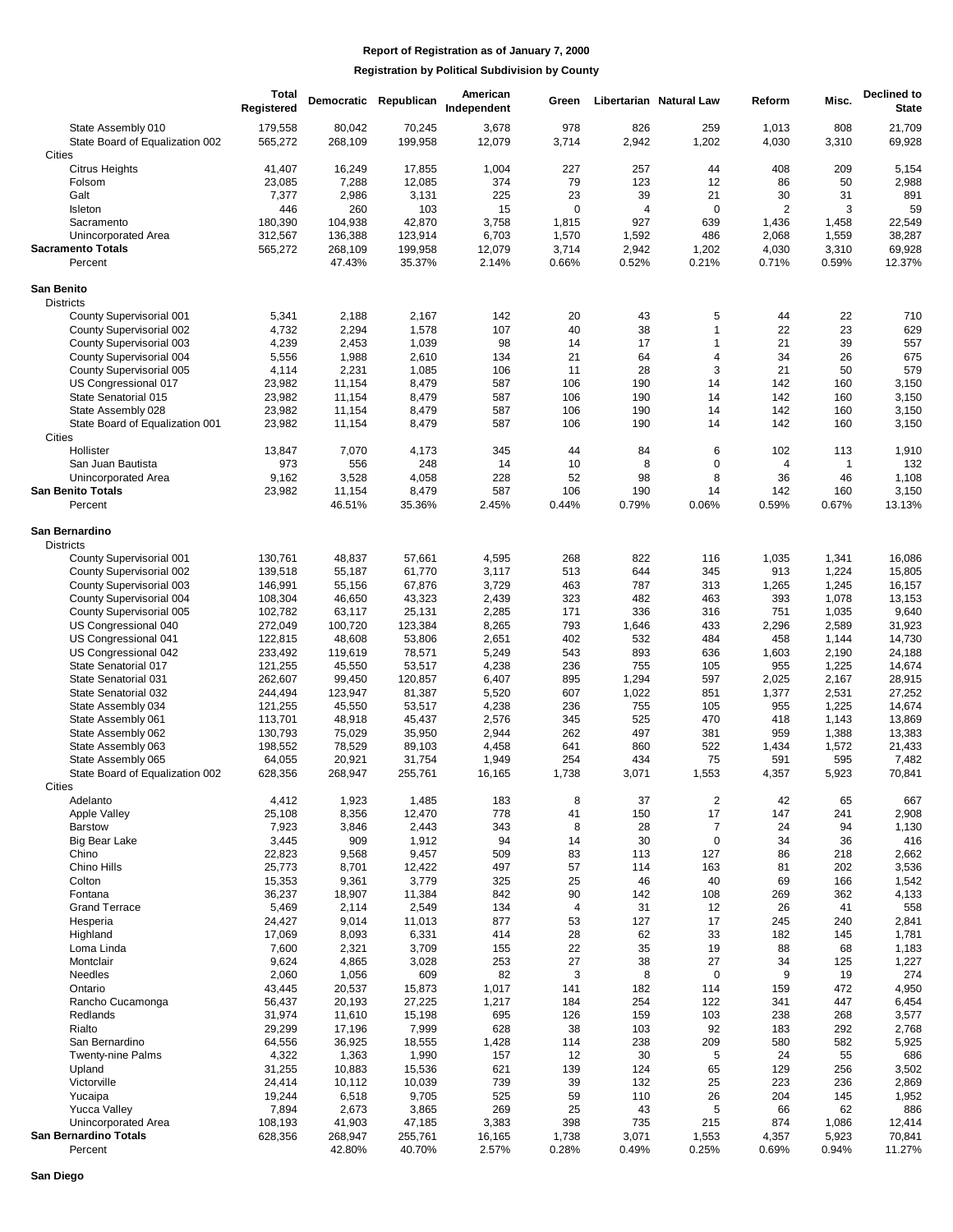|                                                      | <b>Total</b><br>Registered |                   | Democratic Republican | American<br>Independent | Green           |                | Libertarian Natural Law | Reform         | Misc.          | Declined to<br><b>State</b> |
|------------------------------------------------------|----------------------------|-------------------|-----------------------|-------------------------|-----------------|----------------|-------------------------|----------------|----------------|-----------------------------|
|                                                      |                            |                   |                       |                         |                 |                |                         |                |                |                             |
| <b>Districts</b><br>County Supervisorial 001         | 194,415                    | 84,449            | 67,100                | 4,226                   | 1,101           | 1,340          | 3,644                   | 1,781          | 1,492          | 29,282                      |
| County Supervisorial 002                             | 281,145                    | 92,333            | 129,680               | 6,945                   | 1,123           | 2,377          | 2,456                   | 3,489          | 1,272          | 41,470                      |
| County Supervisorial 003                             | 330,296                    | 105,473           | 147,984               | 6,908                   | 1,977           | 2,614          | 2,072                   | 3,448          | 1,316          | 58,504                      |
| County Supervisorial 004                             | 219,113                    | 102,528           | 64,310                | 5,061                   | 1,561           | 1,911          | 4,996                   | 2,607          | 1,655          | 34,484                      |
| County Supervisorial 005                             | 255,784                    | 76,354            | 125,349               | 6,322                   | 971             | 2,073          | 1,134                   | 2,989          | 1,364          | 39,228                      |
| US Congressional 048                                 | 145,370                    | 44,066            | 70,366                | 3,733                   | 591             | 1,164          | 654                     | 1,557          | 839            | 22,400                      |
| US Congressional 049                                 | 313,608                    | 121,423           | 116,730               | 7,356                   | 2,753           | 3,064          | 3,399                   | 3,868          | 1,972          | 53,043                      |
| US Congressional 050                                 | 221,550                    | 107,970           | 65,342                | 4,522                   | 815             | 1,314          | 5,949                   | 1,981          | 1,712          | 31,945                      |
| US Congressional 051                                 | 349,340                    | 103,041           | 168,639               | 7,473                   | 1,584           | 2,653          | 1,828                   | 3,732          | 1,380          | 59,010                      |
| US Congressional 052                                 | 250,885                    | 84,637            | 113,346               | 6,378                   | 990             | 2,120          | 2,472                   | 3,176          | 1,196          | 36,570                      |
| State Senatorial 036                                 | 44,502                     | 11,209            | 24,936                | 1,008                   | 152             | 350            | 149                     | 405            | 203            | 6,090                       |
| State Senatorial 037<br>State Senatorial 038         | 228,394                    | 66,215            | 112,647               | 5,254                   | 764             | 1,835          | 1,418                   | 2,696          | 793            | 36,772                      |
| State Senatorial 039                                 | 292,702<br>400,871         | 90,776<br>154,507 | 137,025<br>150,689    | 7,015<br>9,317          | 1,550<br>3,155  | 2,358<br>3,751 | 1,518<br>4,483          | 3,321<br>4,722 | 1,489<br>2,499 | 47,650<br>67,748            |
| State Senatorial 040                                 | 314,284                    | 138,430           | 109,126               | 6,868                   | 1,112           | 2,021          | 6,734                   | 3,170          | 2,115          | 44,708                      |
| State Assembly 066                                   | 44,502                     | 11,209            | 24,936                | 1,008                   | 152             | 350            | 149                     | 405            | 203            | 6,090                       |
| State Assembly 073                                   | 81,981                     | 27,066            | 36,638                | 2,147                   | 367             | 696            | 391                     | 890            | 528            | 13,258                      |
| State Assembly 074                                   | 210,721                    | 63,710            | 100,387               | 4,868                   | 1,183           | 1,662          | 1,127                   | 2,431          | 961            | 34,392                      |
| State Assembly 075                                   | 228,394                    | 66,215            | 112,647               | 5,254                   | 764             | 1,835          | 1,418                   | 2,696          | 793            | 36,772                      |
| State Assembly 076                                   | 195,487                    | 78,328            | 71,752                | 4,413                   | 1,181           | 1,656          | 2,343                   | 2,155          | 1,163          | 32,496                      |
| State Assembly 077                                   | 189,958                    | 72,375            | 78,076                | 4,434                   | 674             | 1,328          | 2,451                   | 2,129          | 970            | 27,521                      |
| State Assembly 078                                   | 205,384                    | 76,179            | 78,937                | 4,904                   | 1,974           | 2,095          | 2,140                   | 2,567          | 1,336          | 35,252                      |
| State Assembly 079                                   | 124,326                    | 66,055            | 31,050                | 2,434                   | 438             | 693            | 4,283                   | 1,041          | 1,145          | 17,187                      |
| State Board of Equalization 003                      | 1,280,753                  | 461,137           | 534,423               | 29,462                  | 6,733           | 10,315         | 14,302                  | 14,314         | 7,099          | 202,968                     |
| Cities                                               |                            |                   |                       |                         |                 |                |                         |                |                |                             |
| Carlsbad                                             | 42,673                     | 12,458            | 21,041                | 926                     | 224             | 335            | 184                     | 435            | 163            | 6,907                       |
| Chula Vista                                          | 70,004                     | 30,695            | 25,150                | 1,388                   | 228             | 371            | 1,034                   | 621            | 411            | 10,106                      |
| Coronado                                             | 10,780                     | 2,612             | 6,149                 | 201                     | 42              | 50             | 65                      | 81             | 27             | 1,553                       |
| Del Mar                                              | 3,248<br>40,889            | 1,107<br>13,842   | 1,328<br>18,149       | 75<br>1,201             | 37<br>136       | 21<br>312      | 30<br>493               | 24<br>501      | 14<br>238      | 612<br>6,017                |
| El Cajon<br>Encinitas                                | 32,655                     | 11,201            | 13,211                | 753                     | 427             | 301            | 272                     | 388            | 188            | 5,914                       |
| Escondido                                            | 50,497                     | 14,678            | 24,631                | 1,274                   | 152             | 429            | 236                     | 763            | 272            | 8,062                       |
| Imperial Beach                                       | 9,795                      | 3,816             | 3,573                 | 299                     | 61              | 87             | 166                     | 86             | 102            | 1,605                       |
| La Mesa                                              | 31,034                     | 11,563            | 13,218                | 733                     | 163             | 248            | 255                     | 365            | 159            | 4,330                       |
| Lemon Grove                                          | 11,663                     | 5,245             | 3,936                 | 249                     | 56              | 112            | 185                     | 161            | 71             | 1,648                       |
| <b>National City</b>                                 | 15,823                     | 8,393             | 4,126                 | 329                     | 38              | 76             | 392                     | 114            | 181            | 2,174                       |
| Oceanside                                            | 66,854                     | 22,543            | 29,999                | 1,641                   | 263             | 529            | 257                     | 722            | 398            | 10,502                      |
| Poway                                                | 25,210                     | 6,696             | 12,880                | 531                     | 74              | 195            | 99                      | 339            | 70             | 4,326                       |
| San Diego                                            | 568,243                    | 226,367           | 207,911               | 12,491                  | 3,689           | 4,738          | 8,548                   | 6,181          | 3,451          | 94,867                      |
| San Marcos                                           | 22,159                     | 6,805             | 10,606                | 522                     | 85              | 168            | 103                     | 221            | 123            | 3,526                       |
| Santee                                               | 28,277                     | 9,101             | 12,798                | 746                     | 79              | 268            | 233                     | 418            | 124            | 4,510                       |
| Solana Beach                                         | 8,235                      | 2,534             | 3,883                 | 160                     | 71              | 66             | 50                      | 72             | 26             | 1,373<br>5,344              |
| Vista<br>Unincorporated Area                         | 32,567<br>210,147          | 10,016            | 15,131<br>106,703     | 924<br>5,019            | 142<br>766      | 267<br>1,742   | 171                     | 400<br>2,422   | 172<br>909     | 29,592                      |
| San Diego Totals                                     | 1,280,753                  | 61,465<br>461,137 | 534,423               | 29,462                  | 6,733           | 10,315         | 1,529<br>14,302         | 14,314         | 7,099          | 202,968                     |
| Percent                                              |                            | 36.01%            | 41.73%                | 2.30%                   | 0.53%           | 0.81%          | 1.12%                   | 1.12%          | 0.55%          | 15.85%                      |
|                                                      |                            |                   |                       |                         |                 |                |                         |                |                |                             |
| San Francisco<br><b>Districts</b>                    |                            |                   |                       |                         |                 |                |                         |                |                |                             |
| County Supervisorial 000                             | 465,992                    | 266,989           | 64,096                | 8,261                   | 11,414          | 3,121          | 1,554                   | 1,598          | 3,967          | 104,992                     |
| US Congressional 008                                 | 370,624                    | 215,171           | 47,105                | 6,767                   | 9,463           | 2,573          | 1,282                   | 1,312          | 3,358          | 83,593                      |
| US Congressional 012                                 | 95,368                     | 51,818            | 16,991                | 1,494                   | 1,951           | 548            | 272                     | 286            | 609            | 21,399                      |
| State Senatorial 003                                 | 258,525                    | 150,768           | 31,686                | 4,852                   | 7,643           | 1,995          | 899                     | 1,032          | 2,466          | 57,184                      |
| State Senatorial 008                                 | 207,467                    | 116,221           | 32,410                | 3,409                   | 3,771           | 1,126          | 655                     | 566            | 1,501          | 47,808                      |
| State Assembly 012                                   | 207,467                    | 116,221           | 32,410                | 3,409                   | 3,771           | 1,126          | 655                     | 566            | 1,501          | 47,808                      |
| State Assembly 013                                   | 258,525                    | 150,768           | 31,686                | 4,852                   | 7,643           | 1,995          | 899                     | 1,032          | 2,466          | 57,184                      |
| State Board of Equalization 001                      | 465,992                    | 266,989           | 64,096                | 8,261                   | 11,414          | 3,121          | 1,554                   | 1,598          | 3,967          | 104,992                     |
| Cities                                               |                            |                   |                       |                         |                 |                |                         |                |                |                             |
| San Francisco                                        | 465,992                    | 266,989           | 64,096                | 8,261                   | 11,414          | 3,121          | 1,554                   | 1,598          | 3,967          | 104,992                     |
| San Francisco Totals<br>Percent                      | 465,992                    | 266,989<br>57.29% | 64,096<br>13.75%      | 8,261<br>1.77%          | 11,414<br>2.45% | 3,121<br>0.67% | 1,554<br>0.33%          | 1,598<br>0.34% | 3,967<br>0.85% | 104,992<br>22.53%           |
|                                                      |                            |                   |                       |                         |                 |                |                         |                |                |                             |
| San Joaquin                                          |                            |                   |                       |                         |                 |                |                         |                |                |                             |
| <b>Districts</b>                                     |                            |                   |                       |                         |                 |                |                         |                |                |                             |
| County Supervisorial 001                             | 32,103                     | 18,009            | 10,994                | 454                     | 68              | 119            | 28                      | 73             | 848            | 1,510                       |
| County Supervisorial 002                             | 38,429                     | 18,016            | 16,514                | 494                     | 142             | 172            | 38                      | 87             | 732            | 2,234                       |
| County Supervisorial 003<br>County Supervisorial 004 | 38,517<br>42,134           | 17,385<br>14,674  | 16,628<br>22,886      | 589<br>717              | 99<br>98        | 164<br>241     | 38<br>22                | 100<br>111     | 766<br>621     | 2,748<br>2,764              |
| County Supervisorial 005                             | 45,717                     | 18,581            | 20,921                | 907                     | 89              | 233            | 18                      | 163            | 864            | 3,941                       |
| US Congressional 011                                 | 192,170                    | 85,154            | 85,229                | 3,080                   | 486             | 906            | 144                     | 514            | 3,772          | 12,885                      |
| US Congressional 018                                 | 4,730                      | 1,511             | 2,714                 | 81                      | 10              | 23             | 0                       | 20             | 59             | 312                         |
| State Senatorial 005                                 | 192,087                    | 84,744            | 85,718                | 3,044                   | 489             | 892            | 142                     | 520            | 3,738          | 12,800                      |
| State Senatorial 012                                 | 4,813                      | 1,921             | 2,225                 | 117                     | 7               | 37             | 2                       | 14             | 93             | 397                         |
| State Assembly 010                                   | 41,250                     | 14,521            | 22,245                | 686                     | 85              | 235            | 21                      | 106            | 619            | 2,732                       |
| State Assembly 017                                   | 150,837                    | 70,223            | 63,473                | 2,358                   | 404             | 657            | 121                     | 414            | 3,119          | 10,068                      |
| State Assembly 026                                   | 4,813                      | 1,921             | 2,225                 | 117                     | 7               | 37             | $\overline{c}$          | 14             | 93             | 397                         |
| State Board of Equalization 002                      | 196,900                    | 86,665            | 87,943                | 3,161                   | 496             | 929            | 144                     | 534            | 3,831          | 13,197                      |
| Cities                                               |                            |                   |                       |                         |                 |                |                         |                |                |                             |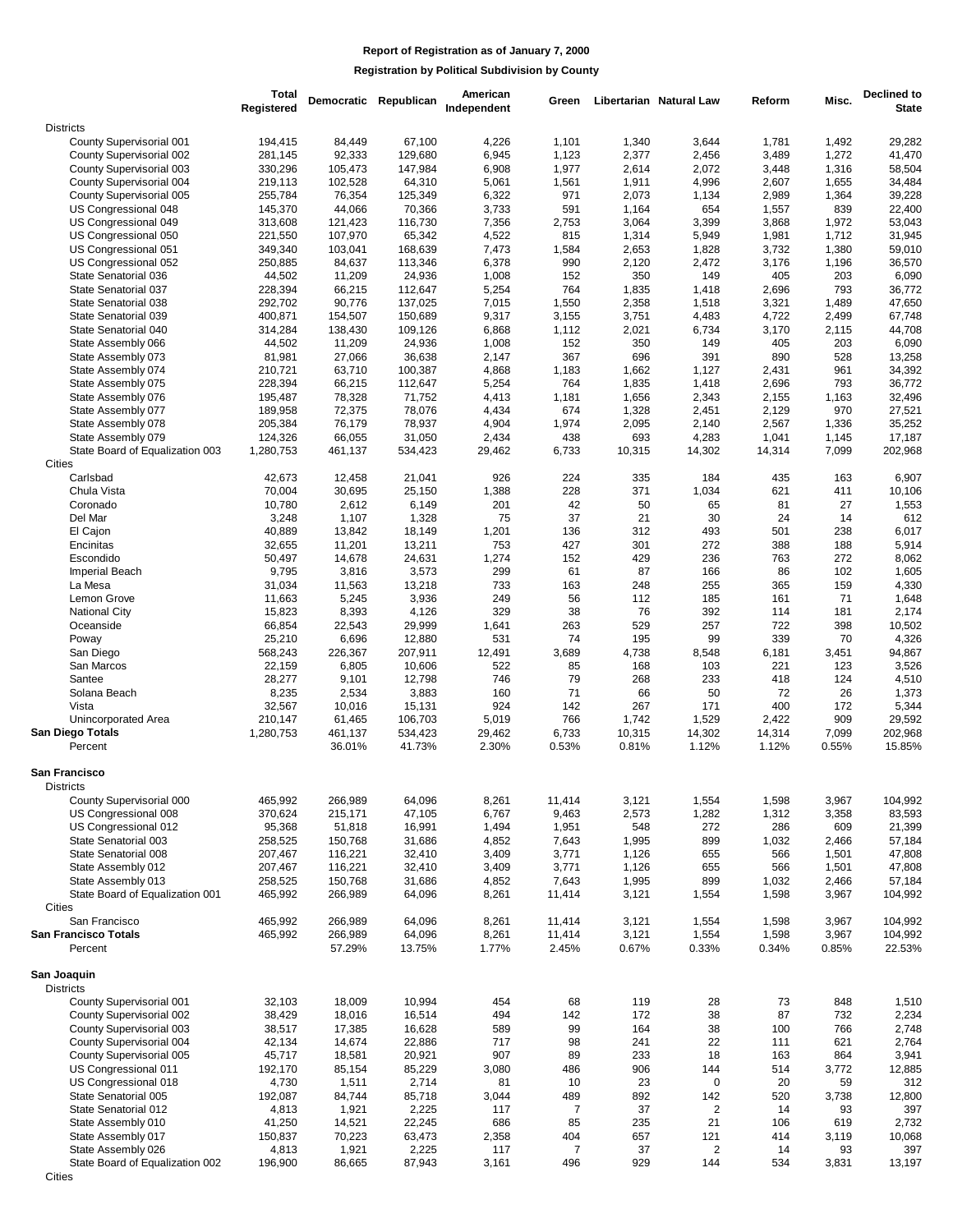|                                              | <b>Total</b><br>Registered |                 | Democratic Republican | American<br>Independent | Green        |                | Libertarian Natural Law | Reform     | Misc.      | Declined to<br><b>State</b> |
|----------------------------------------------|----------------------------|-----------------|-----------------------|-------------------------|--------------|----------------|-------------------------|------------|------------|-----------------------------|
| Escalon                                      | 2,479                      | 1,006           | 1,157                 | 45                      | 4            | 12             | 0                       | 22         | 37         | 196                         |
| Lathrop                                      | 3,130                      | 1,654           | 1,048                 | 64                      | $\mathbf{1}$ | 6              | $\overline{c}$          | 12         | 86         | 257                         |
| Lodi                                         | 22,032                     | 7,545           | 11,999                | 369                     | 52           | 145            | 10                      | 57         | 342        | 1,513                       |
| Manteca                                      | 18,118                     | 7,893           | 7,875                 | 364                     | 38           | 90             | 11                      | 52         | 347        | 1,448                       |
| Ripon                                        | 4,406                      | 1,241           | 2,629                 | 78                      | 6            | 14             | 0                       | 17         | 82         | 339                         |
| Stockton                                     | 79,180                     | 38,882          | 32,168                | 1,055                   | 234          | 327            | 82                      | 173        | 1,730      | 4,529                       |
| Tracy                                        | 19,091                     | 8,296           | 7,756                 | 397                     | 46           | 109            | 8                       | 60         | 434        | 1,985                       |
| Unincorporated Area                          | 48,464                     | 20,148          | 23,311                | 789                     | 115          | 226            | 31                      | 141        | 773        | 2,930                       |
| San Joaquin Totals                           | 196,900                    | 86,665          | 87,943                | 3,161                   | 496          | 929            | 144                     | 534        | 3,831      | 13,197                      |
| Percent                                      |                            | 44.01%          | 44.66%                | 1.61%                   | 0.25%        | 0.47%          | 0.07%                   | 0.27%      | 1.95%      | 6.70%                       |
| San Luis Obispo                              |                            |                 |                       |                         |              |                |                         |            |            |                             |
| <b>Districts</b>                             |                            |                 |                       |                         |              |                |                         |            |            |                             |
| County Supervisorial 001                     | 27,471                     | 8,460           | 14,316                | 628                     | 173          | 154            | 30                      | 141        | 416        | 3,153                       |
| County Supervisorial 002                     | 24,040                     | 9,719           | 9,509                 | 487                     | 422          | 183            | 62                      | 144        | 416        | 3,098                       |
| County Supervisorial 003                     | 25,772                     | 10,715          | 10,005                | 576<br>582              | 351<br>201   | 206<br>179     | 59<br>39                | 117<br>161 | 402<br>438 | 3,341<br>3,230              |
| County Supervisorial 004                     | 28,971<br>21,089           | 10,838<br>7,791 | 13,303<br>8,982       | 495                     | 300          | 185            | 66                      | 91         | 333        | 2,846                       |
| County Supervisorial 005                     | 127,343                    | 47,523          | 56,115                | 2,768                   | 1,447        | 907            | 256                     | 654        | 2,005      | 15,668                      |
| US Congressional 022<br>State Senatorial 018 | 127,343                    | 47,523          | 56,115                | 2,768                   | 1,447        | 907            | 256                     | 654        | 2,005      | 15,668                      |
| State Assembly 033                           | 127,343                    | 47,523          | 56,115                | 2,768                   | 1,447        | 907            | 256                     | 654        | 2,005      | 15,668                      |
| State Board of Equalization 002              | 127,343                    | 47,523          | 56,115                | 2,768                   | 1,447        | 907            | 256                     | 654        | 2,005      | 15,668                      |
| Cities                                       |                            |                 |                       |                         |              |                |                         |            |            |                             |
| Arroyo Grande                                | 9,544                      | 3,528           | 4,481                 | 184                     | 54           | 50             | 12                      | 47         | 140        | 1,048                       |
| Atascadero                                   | 13,984                     | 4,759           | 6,690                 | 283                     | 116          | 88             | 37                      | 74         | 241        | 1,696                       |
| El Paso de Robles                            | 10,476                     | 3,540           | 5,147                 | 254                     | 63           | 59             | 14                      | 48         | 166        | 1,185                       |
| GroverCity                                   | 6,127                      | 2,675           | 2,229                 | 162                     | 49           | 42             | 18                      | 28         | 82         | 842                         |
| Morro Bay                                    | 6,384                      | 2,623           | 2,442                 | 133                     | 121          | 46             | 15                      | 34         | 125        | 845                         |
| Pismo Beach                                  | 5,390                      | 1,910           | 2,549                 | 142                     | 35           | 39             | 6                       | 21         | 90         | 598                         |
| San Luis Obispo                              | 22,016                     | 9,538           | 7,944                 | 458                     | 408          | 199            | 67                      | 83         | 324        | 2,995                       |
| Unincorporated Area                          | 53,422                     | 18,950          | 24,633                | 1,152                   | 601          | 384            | 87                      | 319        | 837        | 6,459                       |
| San Luis Obispo Totals                       | 127,343                    | 47,523          | 56,115                | 2,768                   | 1,447        | 907            | 256                     | 654        | 2,005      | 15,668                      |
| Percent                                      |                            | 37.32%          | 44.07%                | 2.17%                   | 1.14%        | 0.71%          | 0.20%                   | 0.51%      | 1.57%      | 12.30%                      |
| San Mateo                                    |                            |                 |                       |                         |              |                |                         |            |            |                             |
| <b>Districts</b>                             |                            |                 |                       |                         |              |                |                         |            |            |                             |
| County Supervisorial 001                     | 61,802                     | 31,573          | 18,706                | 1,081                   | 345          | 271            | 147                     | 214        | 249        | 9,216                       |
| County Supervisorial 002                     | 65,105                     | 31,957          | 20,264                | 1,066                   | 363          | 365            | 160                     | 268        | 215        | 10,447                      |
| County Supervisorial 003                     | 76,164                     | 36,007          | 24,065                | 1,388                   | 933          | 543            | 124                     | 565        | 282        | 12,257                      |
| County Supervisorial 004                     | 56,301                     | 29,434          | 15,461                | 965                     | 540          | 372            | 107                     | 299        | 357        | 8,766                       |
| County Supervisorial 005                     | 51,143                     | 29,695          | 9,862                 | 887                     | 256          | 146            | 160                     | 118        | 266        | 9,753                       |
| US Congressional 012                         | 196,615                    | 103,355         | 52,618                | 3,438                   | 1,234        | 908            | 507                     | 777        | 826        | 32,952                      |
| US Congressional 014                         | 113,900                    | 55,311          | 35,740                | 1,949                   | 1,203        | 789            | 191                     | 687        | 543        | 17,487                      |
| State Senatorial 008                         | 182,364                    | 97,348          | 47,557                | 3,224                   | 1,178        | 844            | 485                     | 711        | 798        | 30,219                      |
| State Senatorial 011                         | 128,151                    | 61,318          | 40,801                | 2,163                   | 1,259        | 853            | 213                     | 753        | 571        | 20,220                      |
| State Assembly 012                           | 9,379                      | 5,464           | 1,687                 | 161                     | 62           | 29             | 38                      | 17         | 61         | 1,860                       |
| State Assembly 019                           | 172,985                    | 91,884          | 45,870                | 3,063                   | 1,116        | 815            | 447                     | 694        | 737        | 28,359                      |
| State Assembly 021                           | 128,151                    | 61,318          | 40,801                | 2,163                   | 1,259        | 853            | 213                     | 753        | 571        | 20,220                      |
| State Board of Equalization 001              | 310,515                    | 158,666         | 88,358                | 5,387                   | 2,437        | 1,697          | 698                     | 1,464      | 1,369      | 50,439                      |
| Cities<br>Atherton                           | 4,719                      | 1,272           | 2,707                 | 51                      | 24           | 32             | $\overline{c}$          | 13         | 8          | 610                         |
| Belmont                                      | 13,208                     | 6,438           | 4,108                 | 240                     | 92           | 89             | 22                      | 54         | 35         | 2,130                       |
| <b>Brisbane</b>                              | 1,884                      | 1,100           | 302                   | 46                      | 45           | 15             | 8                       | 12         | 6          | 350                         |
| <b>Burlingame</b>                            | 14,501                     | 6,910           | 4,888                 | 253                     | 104          | 78             | 31                      | 57         | 33         | 2,147                       |
| Colma                                        | 491                        | 278             | 84                    | 12                      | 2            | $\overline{1}$ | 0                       | 0          | 8          | 106                         |
| Daly City                                    | 34,085                     | 19,638          | 6,399                 | 573                     | 156          | 83             | 106                     | 73         | 191        | 6,866                       |
| East Palo Alto                               | 6,259                      | 4,562           | 425                   | 125                     | 54           | 38             | 30                      | 19         | 107        | 899                         |
| <b>Foster City</b>                           | 13,692                     | 6,048           | 4,652                 | 179                     | 53           | 56             | 26                      | 66         | 28         | 2,584                       |
| Half Moon Bay                                | 5,717                      | 2,583           | 1,781                 | 112                     | 92           | 46             | 11                      | 75         | 28         | 989                         |
| Hillsborough                                 | 6,534                      | 1,769           | 3,665                 | 74                      | 16           | 25             | 12                      | 13         | 6          | 954                         |
| Menlo Park                                   | 15,692                     | 7,348           | 5,357                 | 182                     | 196          | 98             | 23                      | 75         | 76         | 2,337                       |
| Millbrae                                     | 9,971                      | 5,005           | 3,213                 | 159                     | 48           | 34             | 23                      | 35         | 30         | 1,424                       |
| Pacifica                                     | 19,212                     | 10,968          | 3,894                 | 423                     | 222          | 131            | 34                      | 122        | 93         | 3,325                       |
| Portola Valley                               | 3,026                      | 1,115           | 1,391                 | 42                      | 24           | 32             | 0                       | 9          | 9          | 404                         |
| <b>Redwood City</b>                          | 30,276                     | 15,176          | 8,863                 | 579                     | 247          | 205            | 46                      | 181        | 133        | 4,846                       |
| San Bruno                                    | 17,307                     | 9,967           | 3,951                 | 356                     | 99           | 83             | 39                      | 63         | 87         | 2,662                       |
| San Carlos                                   | 15,827                     | 7,344           | 5,571                 | 280                     | 100          | 87             | 19                      | 85         | 37         | 2,304                       |
| San Mateo                                    | 42,593                     | 21,485          | 12,978                | 722                     | 249          | 243            | 120                     | 170        | 163        | 6,463                       |
| South San Francisco                          | 22,811                     | 13,885          | 4,447                 | 399                     | 92           | 78             | 77                      | 60         | 133        | 3,640                       |
| Woodside                                     | 3,550                      | 1,152           | 1,688                 | 58                      | 34           | 26             | 5                       | 17         | 10         | 560                         |
| Unincorporated Area                          | 29,160                     | 14,623          | 7,994                 | 522                     | 488          | 217            | 64                      | 265        | 148        | 4,839                       |
| <b>San Mateo Totals</b>                      | 310,515                    | 158,666         | 88,358                | 5,387                   | 2,437        | 1,697          | 698                     | 1,464      | 1,369      | 50,439                      |
| Percent                                      |                            | 51.10%          | 28.46%                | 1.73%                   | 0.78%        | 0.55%          | 0.22%                   | 0.47%      | 0.44%      | 16.24%                      |
| Santa Barbara                                |                            |                 |                       |                         |              |                |                         |            |            |                             |
| <b>Districts</b>                             |                            |                 |                       |                         |              |                |                         |            |            |                             |
| County Supervisorial 001                     | 39,621                     | 18,367          | 12,486                | 783                     | 753          | 278            | 91                      | 158        | 662        | 6,043                       |
| County Supervisorial 002                     | 46,711                     | 20,571          | 16,532                | 804                     | 754          | 303            | 103                     | 200        | 650        | 6,794                       |
| County Supervisorial 003                     | 44,952                     | 16,988          | 16,299                | 1,016                   | 680          | 381            | 142                     | 156        | 700        | 8,590                       |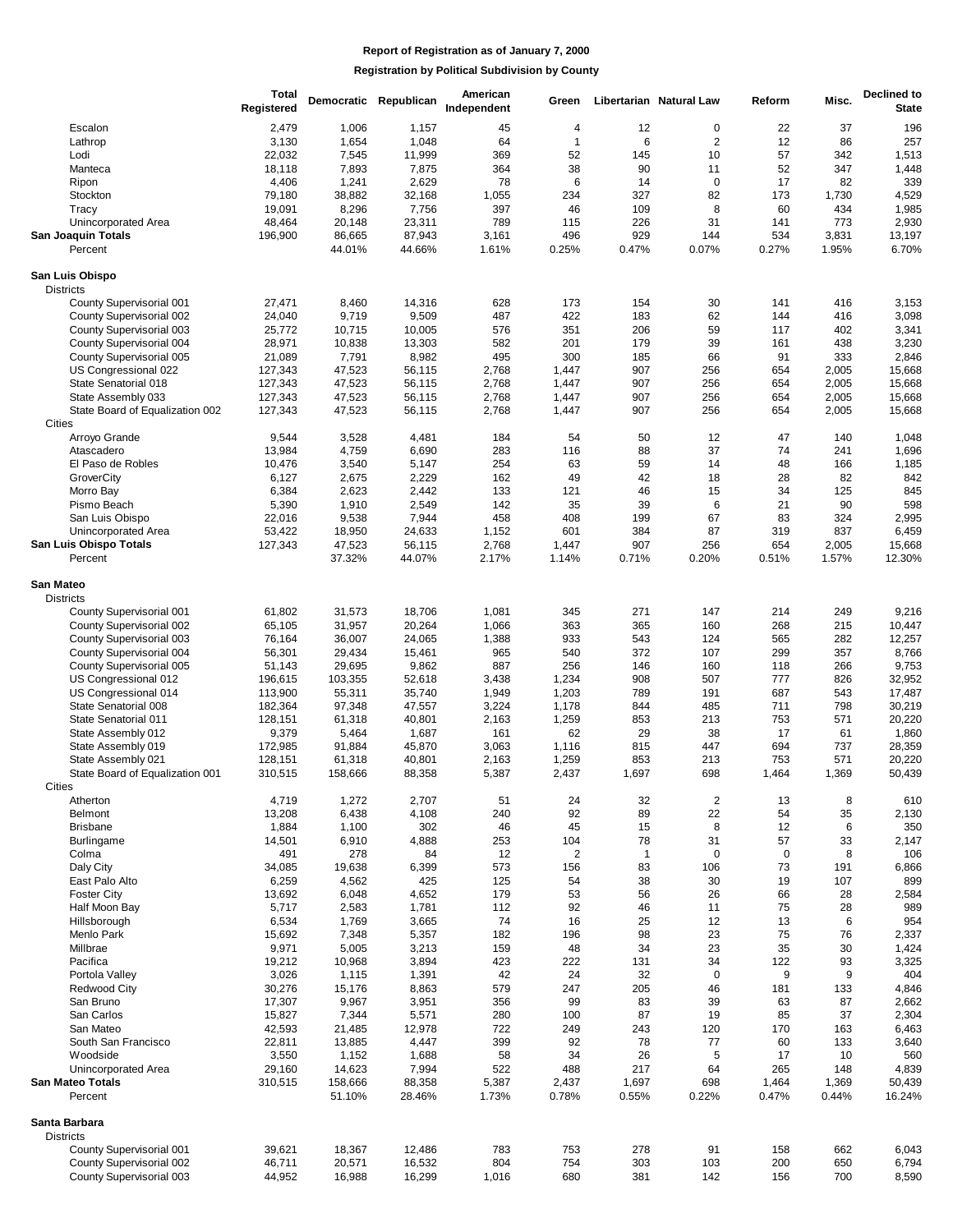|                                              | <b>Total</b><br>Registered |                  | Democratic Republican | American<br>Independent | Green        |              | Libertarian Natural Law | Reform       | Misc.          | <b>Declined to</b><br><b>State</b> |
|----------------------------------------------|----------------------------|------------------|-----------------------|-------------------------|--------------|--------------|-------------------------|--------------|----------------|------------------------------------|
| County Supervisorial 004                     | 36,788                     | 13,284           | 17,346                | 802                     | 113          | 157          | 23                      | 164          | 391            | 4,508                              |
| County Supervisorial 005                     | 30,610                     | 13,979           | 11,879                | 608                     | 62           | 145          | 30                      | 221          | 324            | 3,362                              |
| US Congressional 022                         | 192,029                    | 80,160           | 72,287                | 3,858                   | 2,286        | 1,219        | 379                     | 882          | 2,655          | 28,303                             |
| US Congressional 023                         | 6,653                      | 3,029            | 2,255                 | 155                     | 76           | 45           | 10                      | 17           | 72             | 994                                |
| State Senatorial 018                         | 198,682                    | 83,189           | 74,542                | 4,013                   | 2,362        | 1,264        | 389                     | 899          | 2,727          | 29,297                             |
| State Assembly 033                           | 69,262                     | 27,933           | 30,086                | 1,445                   | 183          | 315          | 54                      | 398          | 732            | 8,116                              |
| State Assembly 035                           | 129,420                    | 55,256           | 44,456                | 2,568                   | 2,179        | 949          | 335                     | 501          | 1,995          | 21,181                             |
| State Board of Equalization 002              | 198,682                    | 83,189           | 74,542                | 4,013                   | 2,362        | 1,264        | 389                     | 899          | 2,727          | 29,297                             |
| Cities                                       |                            |                  |                       |                         |              |              |                         |              |                |                                    |
| <b>Buellton</b>                              | 1,961                      | 702              | 894                   | 49                      | 4            | 7            | 2                       | 9            | 27             | 267                                |
| Carpinteria<br>Guadalupe                     | 6,630                      | 3,060            | 2,210<br>312          | 156<br>25               | 75<br>3      | 43<br>8      | 10<br>$\mathbf{1}$      | 17<br>12     | 73<br>15       | 986                                |
| Lompoc                                       | 1,688<br>15,710            | 1,123<br>6,777   | 6,028                 | 403                     | 52           | 68           | 9                       | 55           | 209            | 189<br>2,109                       |
| Santa Barbara                                | 48,486                     | 23,755           | 13,610                | 944                     | 1,031        | 358          | 132                     | 222          | 869            | 7,565                              |
| Santa Maria                                  | 24,948                     | 11,379           | 9,643                 | 510                     | 44           | 125          | 28                      | 175          | 277            | 2,767                              |
| Solvang                                      | 3,131                      | 857              | 1,792                 | 60                      | 13           | 17           | $\overline{4}$          | 11           | 32             | 345                                |
| Unincorporated Area                          | 96,128                     | 35,536           | 40,053                | 1,866                   | 1,140        | 638          | 203                     | 398          | 1,225          | 15,069                             |
| Santa Barbara Totals                         | 198,682                    | 83,189           | 74,542                | 4,013                   | 2,362        | 1,264        | 389                     | 899          | 2,727          | 29,297                             |
| Percent                                      |                            | 41.87%           | 37.52%                | 2.02%                   | 1.19%        | 0.64%        | 0.20%                   | 0.45%        | 1.37%          | 14.75%                             |
|                                              |                            |                  |                       |                         |              |              |                         |              |                |                                    |
| Santa Clara<br><b>Districts</b>              |                            |                  |                       |                         |              |              |                         |              |                |                                    |
| County Supervisorial 001                     | 155,707                    | 67,400           | 56,968                | 3,237                   | 762          | 1,079        | 288                     | 893          | 563            | 24,517                             |
| County Supervisorial 002                     | 103,148                    | 57,791           | 22,274                | 2,190                   | 679          | 711          | 301                     | 761          | 1,002          | 17,439                             |
| County Supervisorial 003                     | 140,666                    | 63,822           | 42,426                | 2,656                   | 631          | 938          | 276                     | 1,003        | 749            | 28,165                             |
| County Supervisorial 004                     | 142,882                    | 67,538           | 45,094                | 2,853                   | 975          | 1,268        | 318                     | 1,160        | 614            | 23,062                             |
| County Supervisorial 005                     | 164,534                    | 71,096           | 56,006                | 2,097                   | 1,629        | 1,298        | 315                     | 1,068<br>206 | 446            | 30,579                             |
| US Congressional 013                         | 27,145<br>175,440          | 11,894<br>79,200 | 7,936<br>55,566       | 546<br>2,451            | 101<br>1,781 | 149<br>1,490 | 48<br>337               | 1,194        | 158<br>551     | 6,107<br>32,870                    |
| US Congressional 014<br>US Congressional 015 | 273,117                    | 120,169          | 97,218                | 5,051                   | 1,600        | 2,071        | 533                     | 1,897        | 942            | 43,636                             |
| US Congressional 016                         | 231,235                    | 116,384          | 62,048                | 4,985                   | 1,194        | 1,584        | 580                     | 1,588        | 1,723          | 41,149                             |
| State Senatorial 010                         | 65,733                     | 29,124           | 19,335                | 1,329                   | 256          | 418          | 136                     | 478          | 376            | 14,281                             |
| State Senatorial 011                         | 275,692                    | 118,137          | 101,048               | 4,474                   | 2,028        | 1,998        | 518                     | 1,745        | 791            | 44,953                             |
| State Senatorial 013                         | 299,178                    | 150,834          | 78,748                | 5,931                   | 2,166        | 2,448        | 737                     | 2,311        | 1,925          | 54,078                             |
| State Senatorial 015                         | 66,334                     | 29,552           | 23,637                | 1,299                   | 226          | 430          | 107                     | 351          | 282            | 10,450                             |
| State Assembly 020                           | 65,733                     | 29,124           | 19,335                | 1,329                   | 256          | 418          | 136                     | 478          | 376            | 14,281                             |
| State Assembly 021                           | 67,866                     | 31,229           | 22,275                | 749                     | 872          | 520          | 151                     | 402          | 178            | 11,490                             |
| State Assembly 022                           | 171,207                    | 80,280           | 51,239                | 3,055                   | 1,331        | 1,521        | 357                     | 1,333        | 701            | 31,390                             |
| State Assembly 023                           | 127,971                    | 70,554           | 27,509                | 2,876                   | 835          | 927          | 380                     | 978          | 1,224          | 22,688                             |
| State Assembly 024                           | 207,826                    | 86,908           | 78,773                | 3,725                   | 1,156        | 1,478        | 367                     | 1,343        | 613            | 33,463                             |
| State Assembly 028                           | 66,334                     | 29,552           | 23,637                | 1,299                   | 226          | 430          | 107                     | 351          | 282            | 10,450                             |
| State Board of Equalization 001              | 706,937                    | 327,647          | 222,768               | 13,033                  | 4,676        | 5,294        | 1,498                   | 4,885        | 3,374          | 123,762                            |
| Cities                                       |                            |                  |                       |                         |              |              |                         |              |                |                                    |
| Campbell                                     | 18,591<br>23,293           | 8,504<br>9,049   | 5,985<br>8,393        | 399<br>316              | 144<br>140   | 181<br>174   | 42<br>25                | 199<br>168   | 63<br>50       | 3,074<br>4,978                     |
| Cupertino<br>Gilroy                          | 14,485                     | 7,423            | 4,366                 | 300                     | 63           | 93           | 21                      | 44           | 80             | 2,095                              |
| Los Altos                                    | 18,224                     | 6,847            | 8,092                 | 204                     | 117          | 115          | 28                      | 168          | 32             | 2,621                              |
| Los Altos Hills                              | 5,284                      | 1,651            | 2,559                 | 64                      | 44           | 31           | 12                      | 34           | $\overline{7}$ | 882                                |
| Los Gatos                                    | 17,770                     | 6,935            | 7,477                 | 304                     | 105          | 134          | 21                      | 111          | 43             | 2,640                              |
| Milpitas                                     | 21,101                     | 9,184            | 6,240                 | 402                     | 63           | 122          | 38                      | 136          | 130            | 4,786                              |
| Monte Sereno                                 | 2,273                      | 781              | 1,133                 | 32                      | 14           | 13           | $\overline{2}$          | 10           | 10             | 278                                |
| Morgan Hill                                  | 15,055                     | 6,221            | 5,885                 | 331                     | 43           | 97           | 19                      | 98           | 49             | 2,312                              |
| Mountain View                                | 31,696                     | 15,406           | 8,305                 | 505                     | 413          | 358          | 75                      | 210          | 125            | 6,299                              |
| Palo Alto                                    | 35,336                     | 18,539           | 9,010                 | 375                     | 605          | 306          | 92                      | 172          | 113            | 6,124                              |
| San Jose                                     | 341,364                    | 163,578          | 101,725               | 6,991                   | 1,848        | 2,359        | 819                     | 2,362        | 2,023          | 59,659                             |
| Santa Clara                                  | 42,225                     | 20,706           | 12,242                | 847                     | 285          | 346          | 113                     | 323          | 203            | 7,160                              |
| Saratoga                                     | 18,418                     | 5,791            | 8,902                 | 195                     | 78           | 102          | 24                      | 119          | 36             | 3,171                              |
| Sunnyvale                                    | 54,706                     | 24,709           | 17,306                | 898                     | 342          | 457          | 91                      | 430          | 204            | 10,269                             |
| Unincorporated Area                          | 47,116                     | 22,323           | 15,148                | 870                     | 372          | 406          | 76                      | 301          | 206            | 7,414                              |
| Santa Clara Totals                           | 706,937                    | 327,647          | 222,768               | 13,033                  | 4,676        | 5,294        | 1,498                   | 4,885        | 3,374          | 123,762                            |
| Percent                                      |                            | 46.35%           | 31.51%                | 1.84%                   | 0.66%        | 0.75%        | 0.21%                   | 0.69%        | 0.48%          | 17.51%                             |
| Santa Cruz                                   |                            |                  |                       |                         |              |              |                         |              |                |                                    |
| <b>Districts</b>                             |                            |                  |                       |                         |              |              |                         |              |                |                                    |
| County Supervisorial 001                     | 27,584                     | 14,129           | 7,209                 | 488                     | 865          | 300          | 49                      | 267          | 203            | 4,074                              |
| County Supervisorial 002                     | 27,199                     | 13,684           | 8,018                 | 435                     | 592          | 248          | 58                      | 203          | 179            | 3,782                              |
| County Supervisorial 003                     | 31,976                     | 18,263           | 4,412                 | 441                     | 2,105        | 345          | 117                     | 199          | 453            | 5,641                              |
| County Supervisorial 004                     | 15,323                     | 9,115            | 3,562                 | 214                     | 103          | 58           | 15                      | 70           | 134            | 2,052                              |
| County Supervisorial 005                     | 30,197                     | 14,019           | 8,502                 | 607                     | 1,073        | 511          | 61                      | 264          | 281            | 4,879                              |
| US Congressional 015                         | 33,162                     | 15,021           | 10,127                | 629                     | 1,027        | 550          | 60                      | 320          | 236            | 5,192                              |
| US Congressional 017                         | 99,117                     | 54,189           | 21,576                | 1,556                   | 3,711        | 912          | 240                     | 683          | 1,014          | 15,236                             |
| State Senatorial 015                         | 132,279                    | 69,210           | 31,703                | 2,185                   | 4,738        | 1,462        | 300                     | 1,003        | 1,250          | 20,428                             |
| State Assembly 027                           | 116,011                    | 59,344           | 28,073                | 1,953                   | 4,650        | 1,404        | 282                     | 926          | 1,108          | 18,271                             |
| State Assembly 028                           | 16,268                     | 9,866            | 3,630                 | 232                     | 88           | 58           | 18                      | 77           | 142            | 2,157                              |
| State Board of Equalization 001              | 132,279                    | 69,210           | 31,703                | 2,185                   | 4,738        | 1,462        | 300                     | 1,003        | 1,250          | 20,428                             |
| Cities                                       |                            |                  |                       |                         |              |              |                         |              |                |                                    |
| Capitola                                     | 5,642                      | 2,998            | 1,416                 | 111                     | 107          | 51           | 15                      | 58           | 38             | 848                                |
| Santa Cruz                                   | 35,557                     | 20,135           | 5,079                 | 540                     | 2,291        | 393          | 134                     | 207          | 522            | 6,256                              |
| <b>Scotts Valley</b>                         | 6,425                      | 2,454            | 2,678                 | 125                     | 76           | 59           | $\overline{7}$          | 59           | 21             | 946                                |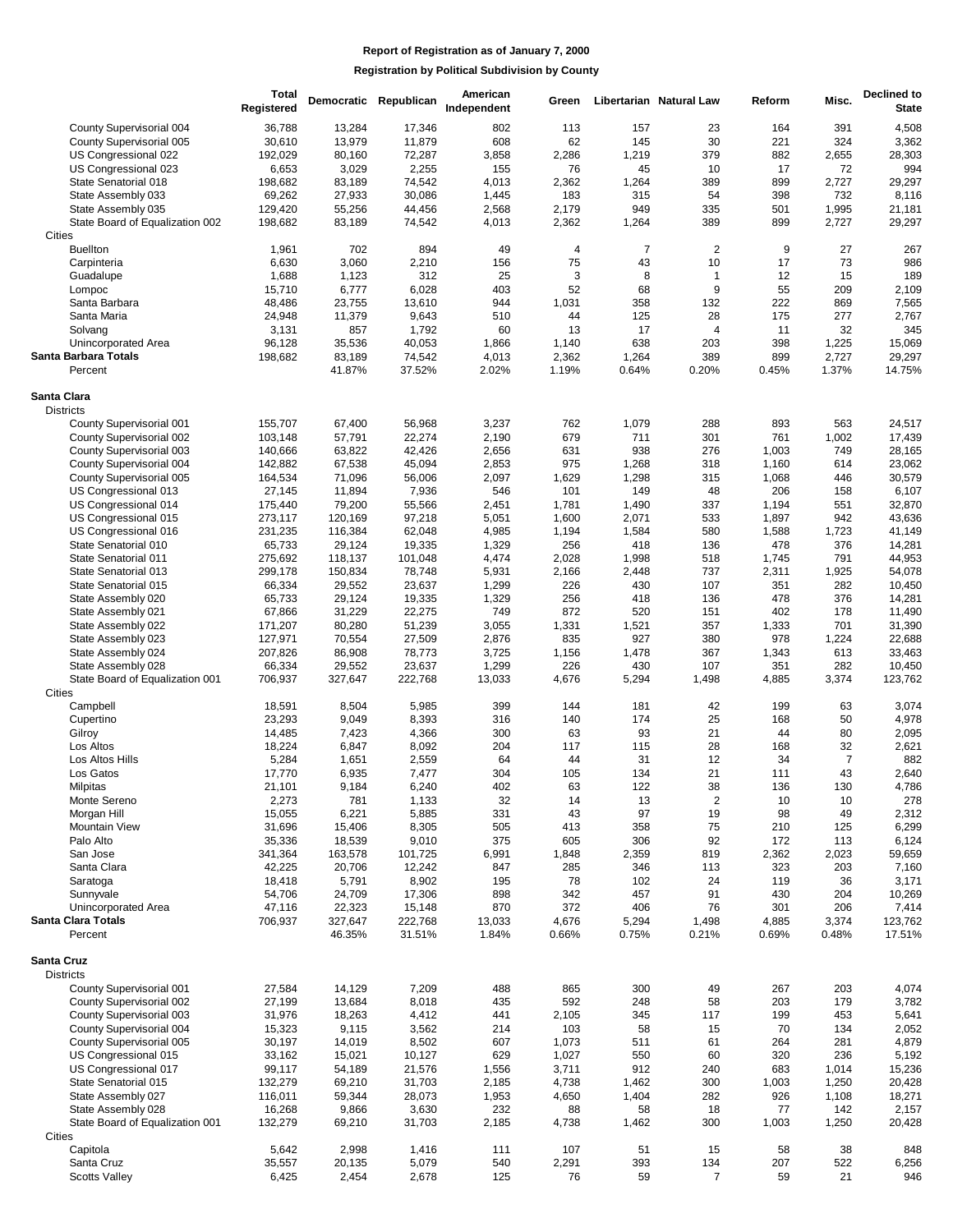|                                                       | <b>Total</b><br>Registered |                  | Democratic Republican | American<br>Independent | Green                                  |                         | Libertarian Natural Law        | Reform                  | Misc.                        | <b>Declined to</b><br><b>State</b> |
|-------------------------------------------------------|----------------------------|------------------|-----------------------|-------------------------|----------------------------------------|-------------------------|--------------------------------|-------------------------|------------------------------|------------------------------------|
| Watsonville                                           | 10,929                     | 6,705            | 2,378                 | 150                     | 47                                     | 36                      | 10                             | 44                      | 95                           | 1,464                              |
| Unincorporated Area<br><b>Santa Cruz Totals</b>       | 73,726<br>132,279          | 36,918<br>69,210 | 20,152<br>31,703      | 1,259<br>2,185          | 2,217<br>4,738                         | 923<br>1,462            | 134<br>300                     | 635<br>1,003            | 574<br>1,250                 | 10,914<br>20,428                   |
| Percent                                               |                            | 52.32%           | 23.97%                | 1.65%                   | 3.58%                                  | 1.11%                   | 0.23%                          | 0.76%                   | 0.94%                        | 15.44%                             |
|                                                       |                            |                  |                       |                         |                                        |                         |                                |                         |                              |                                    |
| Shasta<br><b>Districts</b>                            |                            |                  |                       |                         |                                        |                         |                                |                         |                              |                                    |
| County Supervisorial 001                              | 16,320                     | 5,958            | 7,556                 | 450                     | 80                                     | 143                     | 10                             | 58                      | 115                          | 1,950                              |
| County Supervisorial 002                              | 16,210                     | 6,136            | 7,252                 | 509                     | 62                                     | 123                     | 11                             | 57                      | 131                          | 1,929                              |
| County Supervisorial 003<br>County Supervisorial 004  | 15,864<br>17,139           | 5,500<br>6,026   | 7,701<br>7,874        | 442<br>555              | 51<br>50                               | 99<br>129               | $\overline{7}$<br>16           | 54<br>51                | 104<br>134                   | 1,906<br>2,304                     |
| County Supervisorial 005                              | 16,017                     | 5,841            | 7,551                 | 477                     | 27                                     | 110                     | $\overline{7}$                 | 49                      | 95                           | 1,860                              |
| US Congressional 002                                  | 81,550                     | 29,461           | 37,934                | 2,433                   | 270                                    | 604                     | 51                             | 269                     | 579                          | 9,949                              |
| State Senatorial 004                                  | 81,550                     | 29,461           | 37,934                | 2,433                   | 270                                    | 604                     | 51                             | 269                     | 579                          | 9,949                              |
| State Assembly 002<br>State Board of Equalization 001 | 81,550<br>81,550           | 29,461<br>29,461 | 37,934<br>37,934      | 2,433<br>2,433          | 270<br>270                             | 604<br>604              | 51<br>51                       | 269<br>269              | 579<br>579                   | 9,949<br>9,949                     |
| Cities                                                |                            |                  |                       |                         |                                        |                         |                                |                         |                              |                                    |
| Anderson                                              | 3,427                      | 1,503            | 1,295                 | 127                     | $\overline{7}$                         | 20                      | $\overline{2}$                 | 12                      | 30                           | 431                                |
| Redding                                               | 38,554                     | 13,326           | 18,639                | 1,024                   | 153                                    | 279                     | 24                             | 129                     | 293                          | 4,687                              |
| Shasta Lake<br>Unincorporated Area                    | 4,221<br>35,348            | 1,856<br>12,776  | 1,437<br>16,563       | 176<br>1,106            | 17<br>93                               | 32<br>273               | 6<br>19                        | 13<br>115               | 44<br>212                    | 640<br>4,191                       |
| <b>Shasta Totals</b>                                  | 81,550                     | 29,461           | 37,934                | 2,433                   | 270                                    | 604                     | 51                             | 269                     | 579                          | 9,949                              |
| Percent                                               |                            | 36.13%           | 46.52%                | 2.98%                   | 0.33%                                  | 0.74%                   | 0.06%                          | 0.33%                   | 0.71%                        | 12.20%                             |
| Sierra<br><b>Districts</b>                            |                            |                  |                       |                         |                                        |                         |                                |                         |                              |                                    |
| County Supervisorial 001                              | 378                        | 137              | 178                   | 9                       | 3                                      | $\overline{2}$          | 0                              | 3                       | $\mathbf{1}$                 | 45                                 |
| County Supervisorial 002                              | 428                        | 153              | 178                   | 9                       | 6                                      | 8                       | 0                              | $\overline{\mathbf{c}}$ | 12                           | 60                                 |
| County Supervisorial 003                              | 475                        | 154              | 224                   | 10                      | 4                                      | 12                      | 0                              | 3<br>1                  | 13                           | 55                                 |
| County Supervisorial 004<br>County Supervisorial 005  | 399<br>445                 | 181<br>171       | 155<br>170            | 6<br>19                 | 0<br>$\overline{2}$                    | $\overline{2}$<br>9     | 0<br>0                         | 1                       | $\overline{2}$<br>5          | 52<br>68                           |
| US Congressional 002                                  | 2,125                      | 796              | 905                   | 53                      | 15                                     | 33                      | 0                              | 10                      | 33                           | 280                                |
| State Senatorial 001                                  | 2,125                      | 796              | 905                   | 53                      | 15                                     | 33                      | 0                              | 10                      | 33                           | 280                                |
| State Assembly 003<br>State Board of Equalization 002 | 2,125<br>2,125             | 796<br>796       | 905<br>905            | 53<br>53                | 15<br>15                               | 33<br>33                | 0<br>0                         | 10<br>10                | 33<br>33                     | 280<br>280                         |
| Cities                                                |                            |                  |                       |                         |                                        |                         |                                |                         |                              |                                    |
| Loyalton                                              | 480                        | 226              | 169                   | 11                      | $\mathbf 0$                            | $\overline{4}$          | 0                              | 1                       | 3                            | 66                                 |
| Unincorporated Area<br><b>Sierra Totals</b>           | 1,645                      | 570              | 736                   | 42                      | 15                                     | 29                      | 0                              | 9                       | 30                           | 214                                |
| Percent                                               | 2,125                      | 796<br>37.46%    | 905<br>42.59%         | 53<br>2.49%             | 15<br>0.71%                            | 33<br>1.55%             | 0<br>0.00%                     | 10<br>0.47%             | 33<br>1.55%                  | 280<br>13.18%                      |
|                                                       |                            |                  |                       |                         |                                        |                         |                                |                         |                              |                                    |
| Siskiyou                                              |                            |                  |                       |                         |                                        |                         |                                |                         |                              |                                    |
| <b>Districts</b><br>County Supervisorial 001          | 4,301                      | 1,760            | 1,821                 | 147                     | 12                                     | 40                      | 5                              | 13                      | 18                           | 485                                |
| County Supervisorial 002                              | 5,080                      | 2,319            | 1,746                 | 119                     | 49                                     | 51                      | 65                             | 15                      | 29                           | 687                                |
| County Supervisorial 003                              | 5,173                      | 2,345            | 1,932                 | 124                     | 37                                     | 49                      | 21                             | 15                      | 19                           | 631                                |
| County Supervisorial 004<br>County Supervisorial 005  | 4,689<br>4,441             | 1,875<br>1,642   | 2,045<br>1,975        | 142<br>143              | 22<br>27                               | 40<br>72                | $\overline{2}$<br>$\mathbf{1}$ | 11<br>11                | 19<br>26                     | 533<br>544                         |
| US Congressional 002                                  | 23,684                     | 9,941            | 9,519                 | 675                     | 147                                    | 252                     | 94                             | 65                      | 111                          | 2,880                              |
| State Senatorial 004                                  | 23,684                     | 9,941            | 9,519                 | 675                     | 147                                    | 252                     | 94                             | 65                      | 111                          | 2,880                              |
| State Assembly 002                                    | 23,684                     | 9,941            | 9,519                 | 675                     | 147                                    | 252                     | 94                             | 65                      | 111                          | 2,880                              |
| State Board of Equalization 001<br>Cities             | 23,684                     | 9,941            | 9,519                 | 675                     | 147                                    | 252                     | 94                             | 65                      | 111                          | 2,880                              |
| Dorris                                                | 413                        | 176              | 158                   | 15                      | 1                                      | $\overline{\mathbf{c}}$ | $\mathbf 0$                    | 0                       | $\mathbf 0$                  | 61                                 |
| Dunsmuir                                              | 1,003                      | 533              | 279                   | 15                      | 9                                      | 9                       | $\overline{\mathbf{c}}$        | 5                       | 6                            | 145                                |
| Etna<br>Fort Jones                                    | 430<br>352                 | 183<br>149       | 174<br>142            | 14<br>10                | $\overline{\mathbf{c}}$<br>$\mathbf 0$ | $\overline{4}$<br>8     | 0<br>$\mathbf 0$               | 0<br>0                  | $\overline{\mathbf{c}}$<br>4 | 51<br>39                           |
| Montague                                              | 631                        | 260              | 225                   | 27                      | $\mathbf{1}$                           | 8                       | $\mathbf 0$                    | 3                       | 3                            | 104                                |
| Mt. Shasta                                            | 1,954                      | 918              | 587                   | 47                      | 23                                     | 22                      | 34                             | 6                       | 10                           | 307                                |
| Tulelake                                              | 344                        | 111              | 182                   | 18                      | $\mathbf 0$                            | $\mathbf{1}$            | 0                              | 4                       | 4                            | 24                                 |
| Weed<br>Yreka                                         | 1,323<br>3,774             | 775<br>1,554     | 299<br>1,607          | 38<br>115               | 5<br>17                                | $\overline{7}$<br>33    | 3<br>$\overline{2}$            | 3<br>6                  | 9<br>16                      | 184<br>424                         |
| <b>Unincorporated Area</b>                            | 13,460                     | 5,282            | 5,866                 | 376                     | 89                                     | 158                     | 53                             | 38                      | 57                           | 1,541                              |
| <b>Siskiyou Totals</b>                                | 23,684                     | 9,941            | 9,519                 | 675                     | 147                                    | 252                     | 94                             | 65                      | 111                          | 2,880                              |
| Percent                                               |                            | 41.97%           | 40.19%                | 2.85%                   | 0.62%                                  | 1.06%                   | 0.40%                          | 0.27%                   | 0.47%                        | 12.16%                             |
| Solano                                                |                            |                  |                       |                         |                                        |                         |                                |                         |                              |                                    |
| <b>Districts</b>                                      |                            |                  |                       |                         |                                        |                         |                                |                         |                              |                                    |
| County Supervisorial 001<br>County Supervisorial 002  | 35,289<br>36,982           | 23,100<br>21,240 | 6,413<br>9,037        | 558<br>717              | 109<br>236                             | 111<br>196              | 61<br>70                       | 190<br>202              | 211<br>251                   | 4,536<br>5,033                     |
| County Supervisorial 003                              | 33,562                     | 16,129           | 10,416                | 757                     | 134                                    | 154                     | 34                             | 220                     | 219                          | 5,499                              |
| County Supervisorial 004                              | 33,569                     | 15,497           | 11,643                | 773                     | 130                                    | 149                     | 34                             | 137                     | 181                          | 5,025                              |
| County Supervisorial 005                              | 39,775                     | 17,911           | 14,056                | 936                     | 135                                    | 203                     | 11                             | 188                     | 218                          | 6,117                              |
| US Congressional 001<br>US Congressional 003          | 67,234<br>34,176           | 32,166<br>14,603 | 21,413<br>13,152      | 1,592<br>777            | 256<br>116                             | 317<br>156              | 65<br>11                       | 378<br>128              | 410<br>176                   | 10,637<br>5,057                    |
| US Congressional 007                                  | 77,767                     | 47,108           | 17,000                | 1,372                   | 372                                    | 340                     | 134                            | 431                     | 494                          | 10,516                             |
| State Senatorial 002                                  | 59,134                     | 37,317           | 11,947                | 1,005                   | 218                                    | 226                     | 93                             | 337                     | 360                          | 7,631                              |
| State Senatorial 004                                  | 120,043                    | 56,560           | 39,618                | 2,736                   | 526                                    | 587                     | 117                            | 600                     | 720                          | 18,579                             |
| State Assembly 007                                    | 59,134                     | 37,317           | 11,947                | 1,005                   | 218                                    | 226                     | 93                             | 337                     | 360                          | 7,631                              |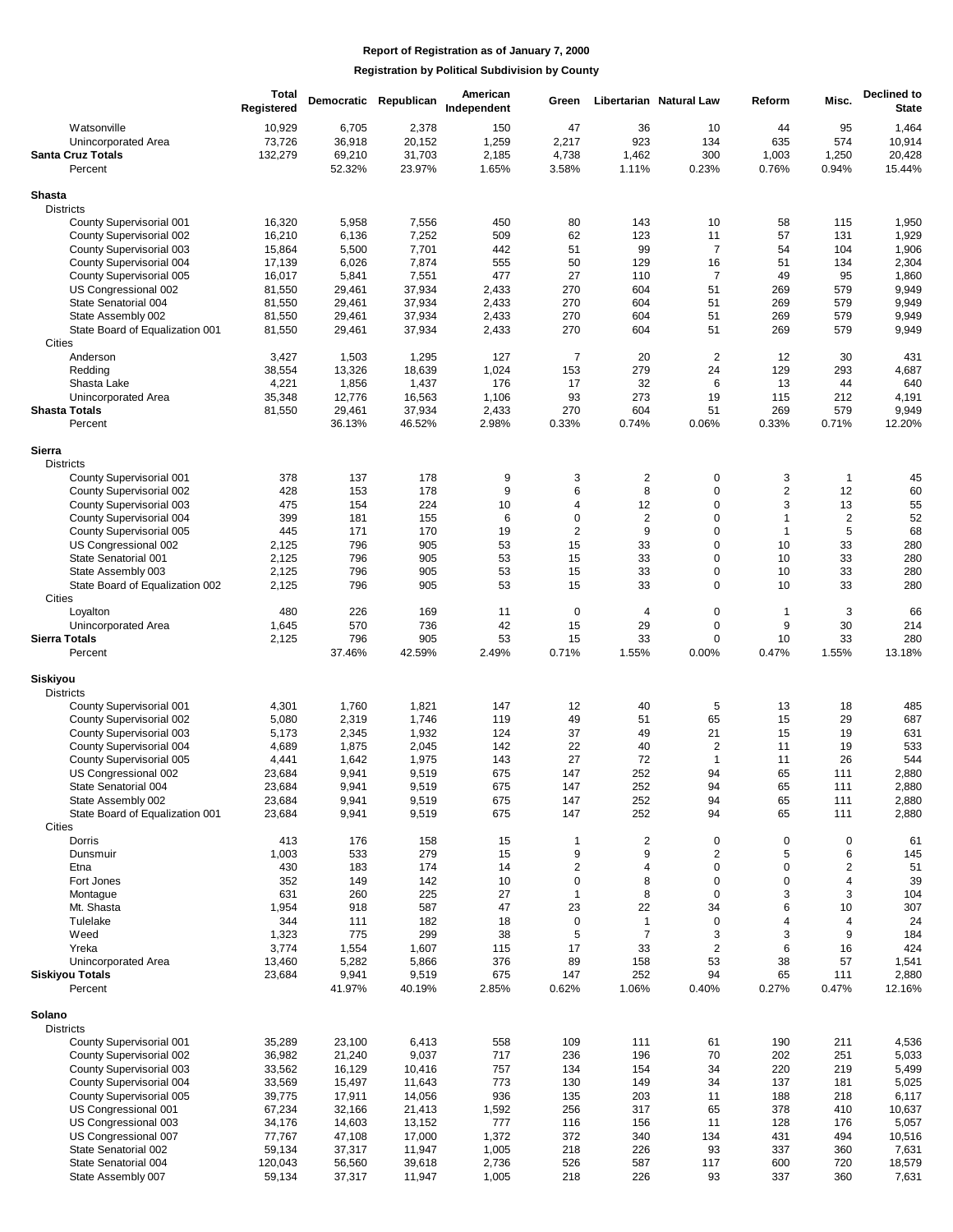|                                                       | Total<br>Registered |                   | Democratic Republican | American<br>Independent | Green          |              | <b>Libertarian Natural Law</b> | Reform         | Misc.          | Declined to<br><b>State</b> |
|-------------------------------------------------------|---------------------|-------------------|-----------------------|-------------------------|----------------|--------------|--------------------------------|----------------|----------------|-----------------------------|
| State Assembly 008<br>State Board of Equalization 001 | 120,043<br>179,177  | 56,560<br>93,877  | 39,618<br>51,565      | 2,736<br>3,741          | 526<br>744     | 587<br>813   | 117<br>210                     | 600<br>937     | 720<br>1,080   | 18,579<br>26,210            |
| Cities<br>Benicia                                     | 15,802              | 7,654             | 5,026                 | 334                     | 151            | 107          | 35                             | 86             | 107            | 2,302                       |
| Dixon                                                 | 6,870               | 2,994             | 2,694                 | 147                     | 27             | 39           | $\overline{1}$                 | 24             | 48             | 896                         |
| Fairfield                                             | 39,419              | 19,477            | 11,802                | 915                     | 148            | 162          | 54                             | 218            | 247            | 6,396                       |
| Rio Vista                                             | 2,296               | 988               | 934                   | 61                      | 8              | 14           | 0                              | 5              | 12             | 274                         |
| Suisun City                                           | 11,580              | 6,029             | 3,001                 | 271                     | 43             | 68           | 4                              | 103            | 79             | 1,982                       |
| Vacaville                                             | 37,500              | 16,466            | 13,624                | 899                     | 108            | 168          | 16                             | 127            | 181            | 5,911                       |
| Vallejo                                               | 54,992              | 35,693            | 10,180                | 911                     | 185            | 194          | 94                             | 302            | 338            | 7,095                       |
| Unincorporated Area                                   | 10,718              | 4,576             | 4,304                 | 203                     | 74             | 61           | 6                              | 72             | 68             | 1,354                       |
| <b>Solano Totals</b><br>Percent                       | 179,177             | 93,877<br>52.39%  | 51,565<br>28.78%      | 3,741<br>2.09%          | 744<br>0.42%   | 813<br>0.45% | 210<br>0.12%                   | 937<br>0.52%   | 1,080<br>0.60% | 26,210<br>14.63%            |
| Sonoma                                                |                     |                   |                       |                         |                |              |                                |                |                |                             |
| <b>Districts</b><br>County Supervisorial 001          | 51,127              | 24,826            | 17,635                | 875                     | 657            | 315          | 50                             | 320            | 463            | 5,986                       |
| County Supervisorial 002                              | 48,105              | 24,689            | 13,689                | 938                     | 884            | 377          | 41                             | 328            | 484            | 6,675                       |
| County Supervisorial 003                              | 44,827              | 23,697            | 12,292                | 901                     | 808            | 311          | 69                             | 302            | 516            | 5,931                       |
| County Supervisorial 004                              | 47,703              | 23,734            | 15,436                | 958                     | 545            | 315          | 61                             | 254            | 445            | 5,955                       |
| County Supervisorial 005                              | 46,741              | 26,196            | 10,779                | 809                     | 1,569          | 367          | 111                            | 359            | 595            | 5,956                       |
| US Congressional 001                                  | 31,881              | 15,411            | 10,826                | 599                     | 384            | 228          | 35                             | 163            | 284            | 3,951                       |
| US Congressional 006                                  | 206,622             | 107,731           | 59,005                | 3,882                   | 4,079          | 1,457        | 297                            | 1,400          | 2,219          | 26,552                      |
| State Senatorial 002                                  | 154,305             | 79,923            | 45,834                | 2,779                   | 3,012          | 1,062        | 237                            | 944            | 1,653          | 18,861                      |
| State Senatorial 003                                  | 84,198              | 43,219            | 23,997                | 1,702                   | 1,451          | 623          | 95                             | 619            | 850            | 11,642                      |
| State Assembly 001                                    | 65,875              | 34,653            | 18,434                | 1,171                   | 1,662          | 492          | 118                            | 410            | 742            | 8,193                       |
| State Assembly 006                                    | 84,198              | 43,219            | 23,997                | 1,702                   | 1,451          | 623          | 95                             | 619            | 850            | 11,642                      |
| State Assembly 007<br>State Board of Equalization 001 | 88,430<br>238,503   | 45,270<br>123,142 | 27,400<br>69,831      | 1,608<br>4,481          | 1,350<br>4,463 | 570<br>1,685 | 119<br>332                     | 534<br>1,563   | 911<br>2,503   | 10,668<br>30,503            |
| Cities<br>Cloverdale                                  | 2,963               | 1,517             | 904                   | 64                      | 28             | 19           | 2                              | 9              | 21             | 399                         |
| Cotati                                                | 3,519               | 1,938             | 805                   | 67                      | 80             | 45           | 8                              | 34             | 47             | 495                         |
| Healdsburg                                            | 5,549               | 2,876             | 1,700                 | 87                      | 84             | 39           | 4                              | 35             | 65             | 659                         |
| Petaluma                                              | 27,581              | 14,269            | 7,880                 | 546                     | 415            | 192          | 18                             | 172            | 260            | 3,829                       |
| <b>Rhonert Park</b>                                   | 19,713              | 9,896             | 5,720                 | 426                     | 256            | 138          | 19                             | 167            | 199            | 2,892                       |
| Santa Rosa                                            | 75,241              | 38,591            | 23,163                | 1,399                   | 1,113          | 490          | 117                            | 483            | 788            | 9,097                       |
| Sebastopol                                            | 4,715               | 2,770             | 970                   | 74                      | 206<br>78      | 33           | 15                             | 35             | 56             | 556                         |
| Sonoma<br>Windsor                                     | 5,774<br>11,215     | 2,976<br>5,358    | 1,778<br>3,890        | 111<br>234              | 57             | 35<br>75     | $\overline{4}$<br>13           | 26<br>56       | 40<br>98       | 726<br>1,434                |
| <b>Unincorporated Area</b>                            | 82,233              | 42,951            | 23,021                | 1,473                   | 2,146          | 619          | 132                            | 546            | 929            | 10,416                      |
| Sonoma Totals                                         | 238,503             | 123,142           | 69,831                | 4,481                   | 4,463          | 1,685        | 332                            | 1,563          | 2,503          | 30,503                      |
| Percent                                               |                     | 51.63%            | 29.28%                | 1.88%                   | 1.87%          | 0.71%        | 0.14%                          | 0.66%          | 1.05%          | 12.79%                      |
| <b>Stanislaus</b><br><b>Districts</b>                 |                     |                   |                       |                         |                |              |                                |                |                |                             |
| County Supervisorial 001                              | 45,563              | 20,252            | 17,971                | 1,201                   | 102            | 202          | 26                             | 312            | 441            | 5,056                       |
| County Supervisorial 002                              | 41,757              | 19,213            | 16,586                | 962                     | 122            | 176          | 26                             | 148            | 413            | 4,111                       |
| County Supervisorial 003                              | 37,419              | 17,270            | 13,961                | 929                     | 102            | 171          | 75                             | 263            | 433            | 4,215                       |
| County Supervisorial 004                              | 39,456              | 18,016            | 15,526                | 923                     | 160            | 207          | 28                             | 283            | 394            | 3,919                       |
| County Supervisorial 005                              | 34,699              | 18,779            | 10,469                | 896                     | 62             | 205          | 37                             | 160            | 397            | 3,694                       |
| US Congressional 018                                  | 198,894             | 93,530            | 74,513                | 4,911                   | 548            | 961          | 192                            | 1,166          | 2,078          | 20,995                      |
| State Senatorial 012                                  | 198,894             | 93,530            | 74,513                | 4,911                   | 548            | 961          | 192                            | 1,166          | 2,078          | 20,995                      |
| State Assembly 025                                    | 106,837             | 47,481            | 42,797                | 2,628                   | 309            | 500          | 98                             | 713            | 1,035          | 11,276                      |
| State Assembly 026                                    | 92,057              | 46,049            | 31,716                | 2,283                   | 239            | 461          | 94                             | 453            | 1,043          | 9,719                       |
| State Board of Equalization 002<br>Cities             | 198,894             | 93,530            | 74,513                | 4,911                   | 548            | 961          | 192                            | 1,166          | 2,078          | 20,995                      |
| Ceres                                                 | 15,519              | 7,878             | 5,357                 | 395                     | 21             | 57           | 11                             | 86             | 152            | 1,562                       |
| Hughson                                               | 1,971               | 927               | 740                   | 49                      | $\overline{2}$ | 8            | 3                              | $\overline{7}$ | 11             | 224                         |
| Modesto                                               | 85,761              | 39,644            | 32,344                | 2,046                   | 283            | 432          | 104                            | 611            | 939            | 9,358                       |
| Newman                                                | 2,622               | 1,440             | 711                   | 84                      | 5              | 14           | 1                              | 8              | 29             | 330                         |
| Oakdale                                               | 6,650               | 2,933             | 2,634                 | 199                     | 15             | 38           | 3                              | 51             | 58             | 719                         |
| Patterson<br>Riverbank                                | 4,040<br>6,799      | 2,209<br>3,353    | 1,159<br>2,249        | 92<br>209               | 11<br>12       | 25<br>25     | 2<br>5                         | 17<br>56       | 52<br>75       | 473<br>815                  |
| Turlock                                               | 25,621              | 11,745            | 10,165                | 552                     | 82             | 103          | 17                             | 87             | 273            | 2,597                       |
| Waterford                                             | 2,587               | 1,198             | 906                   | 95                      | 7              | 9            | 1                              | 12             | 33             | 326                         |
| <b>Unincorporated Area</b>                            | 47,324              | 22,203            | 18,248                | 1,190                   | 110            | 250          | 45                             | 231            | 456            | 4,591                       |
| <b>Stanislaus Totals</b>                              | 198,894             | 93,530            | 74,513                | 4,911                   | 548            | 961          | 192                            | 1,166          | 2,078          | 20,995                      |
| Percent                                               |                     | 47.03%            | 37.46%                | 2.47%                   | 0.28%          | 0.48%        | 0.10%                          | 0.59%          | 1.04%          | 10.56%                      |
| Sutter                                                |                     |                   |                       |                         |                |              |                                |                |                |                             |
| <b>Districts</b>                                      |                     |                   |                       |                         |                |              |                                |                |                |                             |
| County Supervisorial 001                              | 5,975               | 2,504             | 2,582                 | 158                     | 10             | 25           | 1                              | 9              | 215            | 471                         |
| County Supervisorial 002<br>County Supervisorial 003  | 4,485<br>8,093      | 1,875<br>2,774    | 1,818<br>4,190        | 115<br>177              | 17<br>18       | 48<br>37     | 4<br>0                         | 15<br>19       | 192<br>238     | 401<br>640                  |
| County Supervisorial 004                              | 8,218               | 2,764             | 4,275                 | 198                     | 17             | 32           | 6                              | 21             | 249            | 656                         |
| County Supervisorial 005                              | 7,666               | 2,618             | 3,932                 | 148                     | 13             | 44           | 3                              | 17             | 224            | 667                         |
| US Congressional 003                                  | 34,437              | 12,535            | 16,797                | 796                     | 75             | 186          | 14                             | 81             | 1,118          | 2,835                       |
| State Senatorial 004                                  | 34,437              | 12,535            | 16,797                | 796                     | 75             | 186          | 14                             | 81             | 1,118          | 2,835                       |
| State Assembly 002                                    | 34,437              | 12,535            | 16,797                | 796                     | 75             | 186          | 14                             | 81             | 1,118          | 2,835                       |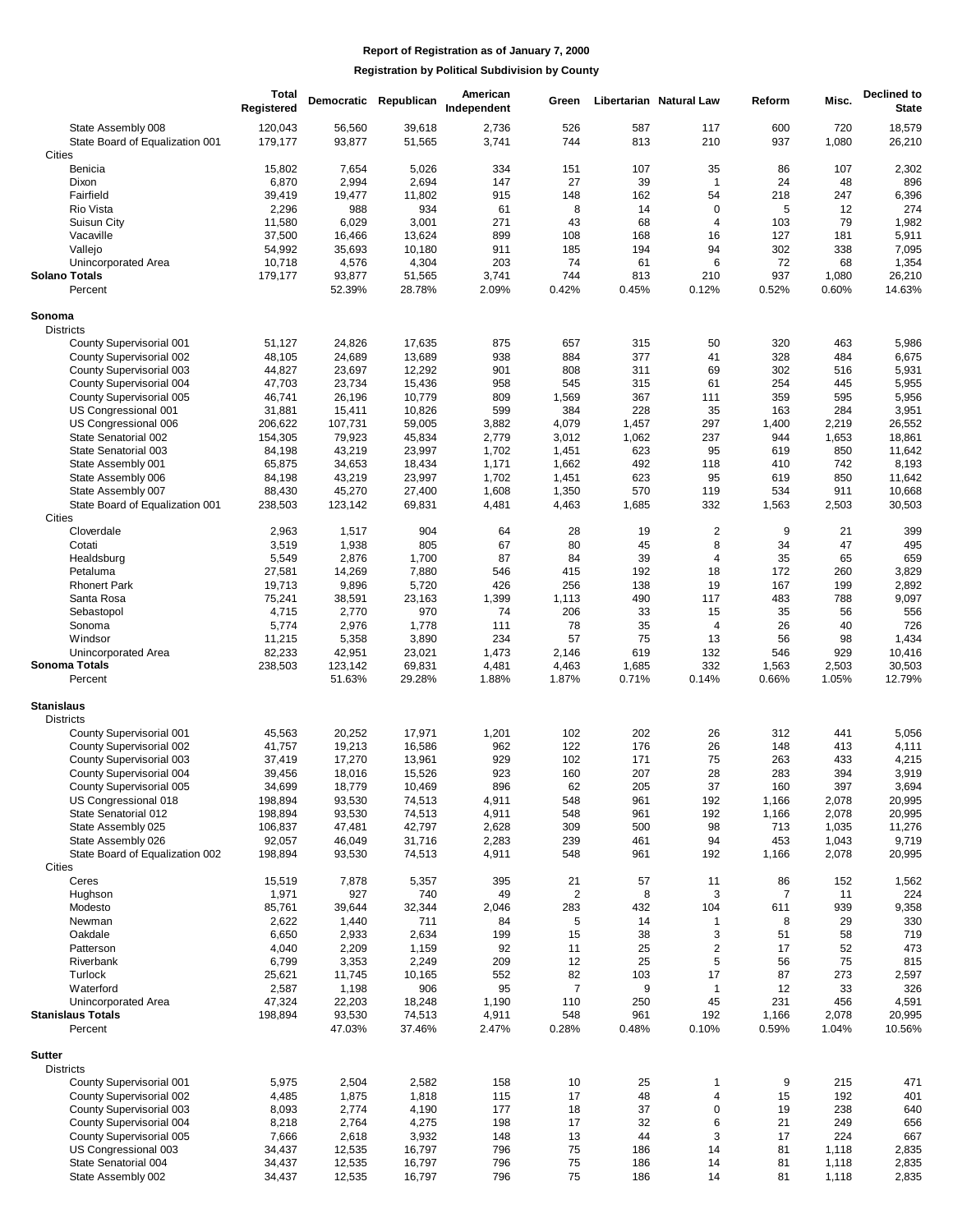|                                                      | <b>Total</b><br>Registered |                  | Democratic Republican | American<br>Independent | Green          |                | Libertarian Natural Law | Reform             | Misc.          | <b>Declined to</b><br><b>State</b> |
|------------------------------------------------------|----------------------------|------------------|-----------------------|-------------------------|----------------|----------------|-------------------------|--------------------|----------------|------------------------------------|
| State Board of Equalization 001<br>Cities            | 34,437                     | 12,535           | 16,797                | 796                     | 75             | 186            | 14                      | 81                 | 1,118          | 2,835                              |
| Live Oak                                             | 1,961                      | 1,043            | 582                   | 62                      | 5              | 12             | 1                       | 3                  | 81             | 172                                |
| <b>Yuba City</b>                                     | 13,992                     | 5,216            | 6,555                 | 325                     | 30             | 95             | 8                       | 36                 | 491            | 1,236                              |
| Unincorporated Area                                  | 18,484                     | 6,276            | 9,660                 | 409                     | 40             | 79             | 5                       | 42                 | 546            | 1,427                              |
| <b>Sutter Totals</b><br>Percent                      | 34,437                     | 12,535<br>36.40% | 16,797<br>48.78%      | 796<br>2.31%            | 75<br>0.22%    | 186<br>0.54%   | 14<br>0.04%             | 81<br>0.24%        | 1,118<br>3.25% | 2,835<br>8.23%                     |
| <b>Tehama</b>                                        |                            |                  |                       |                         |                |                |                         |                    |                |                                    |
| <b>Districts</b>                                     |                            |                  |                       |                         |                |                |                         |                    |                |                                    |
| County Supervisorial 001                             | 5,950                      | 2,330            | 2,653                 | 180                     | 12             | 44             | $\overline{c}$          | 13                 | 51             | 665                                |
| County Supervisorial 002<br>County Supervisorial 003 | 5,151<br>5,273             | 2,205<br>2,102   | 2,091<br>2,353        | 206<br>176              | 14<br>13       | 56<br>44       | $\mathbf{1}$<br>4       | 12<br>18           | 62<br>55       | 504<br>508                         |
| County Supervisorial 004                             | 4,647                      | 1,969            | 1,870                 | 192                     | 10             | 32             | $\overline{2}$          | 12                 | 50             | 510                                |
| County Supervisorial 005                             | 5,269                      | 2,259            | 2,133                 | 192                     | 12             | 30             | $\overline{2}$          | 19                 | 61             | 561                                |
| US Congressional 003                                 | 26,290                     | 10,865           | 11,100                | 946                     | 61             | 206            | 11                      | 74                 | 279            | 2,748                              |
| State Senatorial 004                                 | 26,290                     | 10,865           | 11,100                | 946                     | 61             | 206            | 11                      | 74                 | 279            | 2,748                              |
| State Assembly 002                                   | 26,290                     | 10,865           | 11,100                | 946                     | 61             | 206            | 11                      | 74                 | 279            | 2,748                              |
| State Board of Equalization 001<br>Cities            | 26,290                     | 10,865           | 11,100                | 946                     | 61             | 206            | 11                      | 74                 | 279            | 2,748                              |
| Corning                                              | 2,420                      | 1,051            | 895                   | 112                     | 6              | 15             | 2                       | $\overline{7}$     | 29             | 303                                |
| <b>Red Bluff</b>                                     | 5,416                      | 2,444            | 2,002                 | 213                     | 14             | 49             | $\overline{2}$          | 16                 | 58             | 618                                |
| Tehama                                               | 213                        | 94               | 77                    | 8                       | $\mathbf 0$    | $\overline{2}$ | 0                       | $\overline{2}$     | 5              | 25                                 |
| Unincorporated Area                                  | 18,241                     | 7,276            | 8,126                 | 613                     | 41             | 140            | $\overline{7}$          | 49                 | 187            | 1,802                              |
| <b>Tehama Totals</b><br>Percent                      | 26,290                     | 10,865<br>41.33% | 11,100<br>42.22%      | 946<br>3.60%            | 61<br>0.23%    | 206<br>0.78%   | 11<br>0.04%             | 74<br>0.28%        | 279<br>1.06%   | 2,748<br>10.45%                    |
| <b>Trinity</b>                                       |                            |                  |                       |                         |                |                |                         |                    |                |                                    |
| <b>Districts</b>                                     |                            |                  |                       |                         |                |                |                         |                    |                |                                    |
| County Supervisorial 001                             | 1,626                      | 668              | 698                   | 48                      | 12             | 11             | 1                       | 8                  | 31             | 149                                |
| County Supervisorial 002                             | 1,702                      | 620              | 754                   | 56                      | 18             | 12             | 4                       | 2                  | 28             | 208                                |
| County Supervisorial 003                             | 1,270                      | 543              | 482                   | 41                      | 15             | 13             | 0                       | 4                  | 26             | 146                                |
| County Supervisorial 004                             | 1,462                      | 649              | 519                   | 39                      | 17             | 14             | 1                       | 8                  | 44             | 171                                |
| County Supervisorial 005                             | 1,329                      | 598              | 445<br>2,898          | 34<br>218               | 34<br>96       | 27<br>77       | 0<br>6                  | $\mathbf{1}$<br>23 | 33<br>162      | 157                                |
| US Congressional 002<br>State Senatorial 004         | 7,389<br>7,389             | 3,078<br>3,078   | 2,898                 | 218                     | 96             | 77             | 6                       | 23                 | 162            | 831<br>831                         |
| State Assembly 002                                   | 7,389                      | 3,078            | 2,898                 | 218                     | 96             | 77             | 6                       | 23                 | 162            | 831                                |
| State Board of Equalization 001                      | 7,389                      | 3,078            | 2,898                 | 218                     | 96             | 77             | 6                       | 23                 | 162            | 831                                |
| Cities                                               |                            |                  |                       |                         |                |                |                         |                    |                |                                    |
| Unincorporated Area<br><b>Trinity Totals</b>         | 7,389<br>7,389             | 3,078<br>3,078   | 2,898<br>2,898        | 218<br>218              | 96<br>96       | 77<br>77       | 6<br>6                  | 23<br>23           | 162<br>162     | 831<br>831                         |
| Percent                                              |                            | 41.66%           | 39.22%                | 2.95%                   | 1.30%          | 1.04%          | 0.08%                   | 0.31%              | 2.19%          | 11.25%                             |
| <b>Tulare</b>                                        |                            |                  |                       |                         |                |                |                         |                    |                |                                    |
| <b>Districts</b>                                     |                            |                  |                       |                         |                |                |                         |                    |                |                                    |
| County Supervisorial 001                             | 26,214                     | 9,711            | 12,466                | 667<br>472              | 84<br>30       | 110<br>54      | 30<br>23                | 76<br>50           | 115<br>97      | 2,955<br>2,249                     |
| County Supervisorial 002<br>County Supervisorial 003 | 20,689<br>29,021           | 9,825<br>9,976   | 7,889<br>14,686       | 627                     | 80             | 136            | 52                      | 57                 | 100            | 3,307                              |
| County Supervisorial 004                             | 16,961                     | 8,034            | 6,533                 | 329                     | 26             | 65             | 26                      | 43                 | 93             | 1,812                              |
| County Supervisorial 005                             | 21,644                     | 9,134            | 9,115                 | 657                     | 44             | 102            | 30                      | 83                 | 134            | 2,345                              |
| US Congressional 019                                 | 24,275                     | 8,301            | 12,423                | 563                     | 78             | 98             | 30                      | 57                 | 112            | 2,613                              |
| US Congressional 020                                 | 21,492                     | 10,555           | 7,892                 | 441                     | 36             | 73             | 30                      | 54                 | 126            | 2,285                              |
| US Congressional 021<br>State Senatorial 014         | 68,762                     | 27,824           | 30,374                | 1,748                   | 150            | 296            | 101                     | 198                | 301            | 7,770                              |
| State Senatorial 016                                 | 87,904<br>26,625           | 33,468<br>13,212 | 41,286<br>9,403       | 2,140<br>612            | 216<br>48      | 363<br>104     | 117<br>44               | 232<br>77          | 377<br>162     | 9,705<br>2,963                     |
| State Assembly 029                                   | 46,632                     | 16,372           | 23,247                | 1,092                   | 140            | 211            | 68                      | 107                | 182            | 5,213                              |
| State Assembly 031                                   | 26,625                     | 13,212           | 9,403                 | 612                     | 48             | 104            | 44                      | 77                 | 162            | 2,963                              |
| State Assembly 032                                   | 41,272                     | 17,096           | 18,039                | 1,048                   | 76             | 152            | 49                      | 125                | 195            | 4,492                              |
| State Board of Equalization 002                      | 114,529                    | 46,680           | 50,689                | 2,752                   | 264            | 467            | 161                     | 309                | 539            | 12,668                             |
| Cities<br>Dinuba                                     | 4,051                      | 2,035            | 1,462                 | 71                      | $\overline{2}$ | 14             | 4                       | 18                 | 14             | 431                                |
| Exeter                                               | 2,982                      | 1,104            | 1,451                 | 84                      | 8              | 17             | $\mathbf{1}$            | 10                 | 10             | 297                                |
| Farmersville                                         | 2,017                      | 1,159            | 461                   | 98                      | 4              | 11             | 1                       | 6                  | 13             | 264                                |
| Lindsay                                              | 2,057                      | 1,097            | 621                   | 45                      | 4              | 11             | 4                       | 6                  | 14             | 255                                |
| Porterville                                          | 10,383                     | 4,459            | 4,309                 | 316                     | 18             | 43             | 13                      | 26                 | 64             | 1,135                              |
| Tulare                                               | 12,610                     | 5,736            | 4,989                 | 291                     | 22             | 40             | 14                      | 30                 | 51             | 1,437                              |
| Visalia                                              | 37,587                     | 13,209           | 18,590                | 837                     | 102            | 167            | 75                      | 86                 | 139            | 4,382                              |
| Woodlake<br>Unincorporated Area                      | 1,165<br>41,677            | 726<br>17,155    | 275<br>18,531         | 17<br>993               | 0<br>104       | 2<br>162       | 1<br>48                 | 3<br>124           | 9<br>225       | 132<br>4,335                       |
| <b>Tulare Totals</b>                                 | 114,529                    | 46,680           | 50,689                | 2,752                   | 264            | 467            | 161                     | 309                | 539            | 12,668                             |
| Percent                                              |                            | 40.76%           | 44.26%                | 2.40%                   | 0.23%          | 0.41%          | 0.14%                   | 0.27%              | 0.47%          | 11.06%                             |
| <b>Tuolumne</b>                                      |                            |                  |                       |                         |                |                |                         |                    |                |                                    |
| <b>Districts</b>                                     |                            |                  |                       |                         |                |                |                         |                    |                |                                    |
| County Supervisorial 001<br>County Supervisorial 002 | 5,587<br>5,395             | 2,467<br>2,194   | 2,212<br>2,350        | 133<br>160              | 58<br>32       | 34<br>31       | 8<br>$\overline{c}$     | 48<br>49           | 23<br>31       | 604<br>546                         |
| County Supervisorial 003                             | 5,985                      | 2,426            | 2,623                 | 141                     | 42             | 36             | 2                       | 46                 | 23             | 646                                |
| County Supervisorial 004                             | 6,495                      | 2,615            | 2,924                 | 146                     | 34             | 37             | 3                       | 57                 | 31             | 648                                |
| County Supervisorial 005                             | 6,254                      | 2,809            | 2,480                 | 167                     | 33             | 38             | 9                       | 52                 | 32             | 634                                |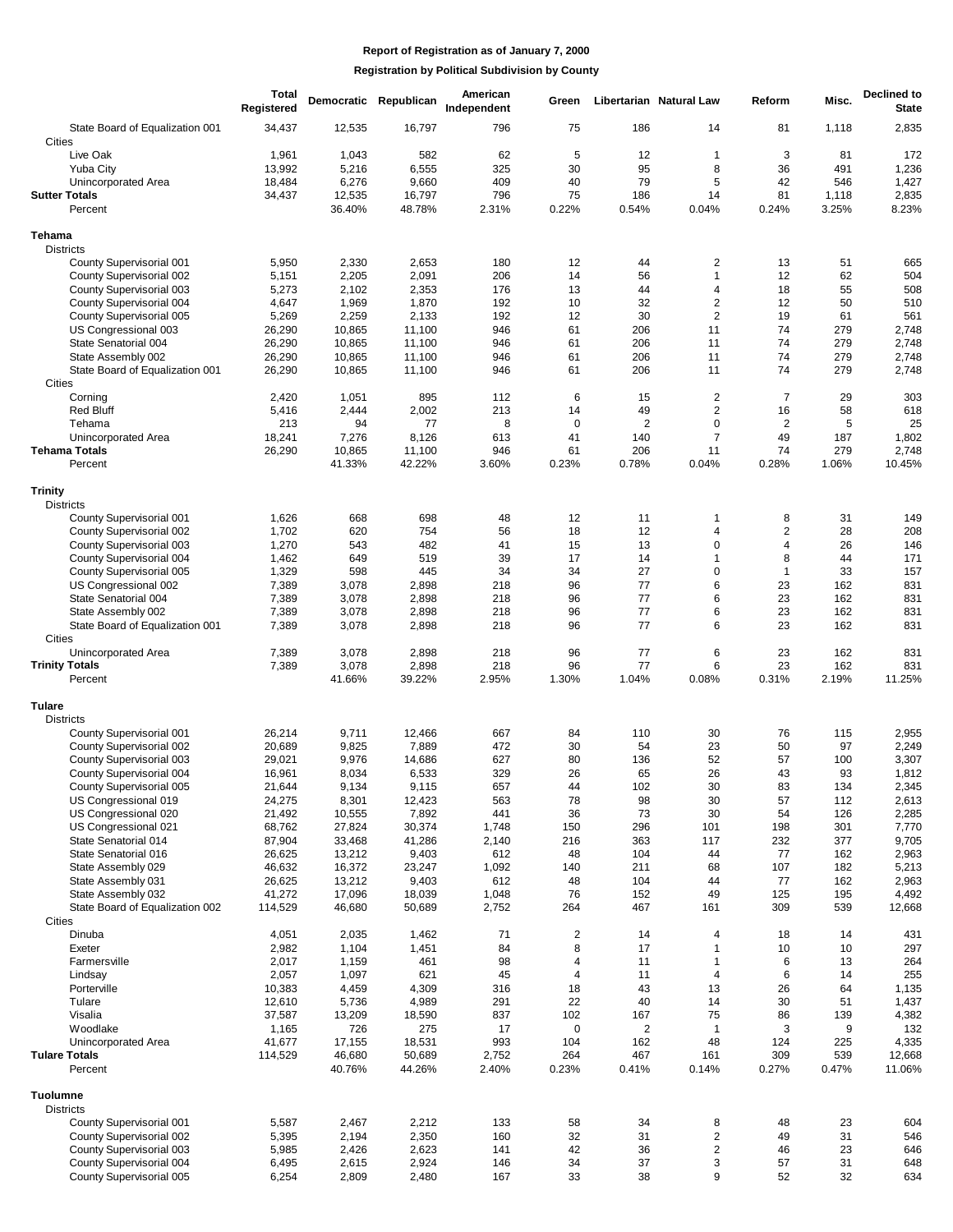|                                                      | <b>Total</b><br>Registered |                  | Democratic Republican | American<br>Independent | Green          |                | Libertarian Natural Law | Reform       | Misc.           | <b>Declined to</b><br><b>State</b> |
|------------------------------------------------------|----------------------------|------------------|-----------------------|-------------------------|----------------|----------------|-------------------------|--------------|-----------------|------------------------------------|
| US Congressional 004                                 | 29,716                     | 12,511           | 12,589                | 747                     | 199            | 176            | 24                      | 252          | 140             | 3,078                              |
| State Senatorial 012                                 | 29,716                     | 12,511           | 12,589                | 747                     | 199            | 176            | 24                      | 252          | 140             | 3,078                              |
| State Assembly 025                                   | 29,716                     | 12,511           | 12,589                | 747                     | 199            | 176            | 24                      | 252          | 140             | 3,078                              |
| State Board of Equalization 002<br>Cities            | 29,716                     | 12,511           | 12,589                | 747                     | 199            | 176            | 24                      | 252          | 140             | 3,078                              |
| Sonora                                               | 2,359                      | 1,122            | 813                   | 56                      | 30             | 11             | $\overline{7}$          | 20           | 10              | 290                                |
| Unincorporated Area                                  | 27,357                     | 11,389           | 11,776                | 691                     | 169            | 165            | 17                      | 232          | 130             | 2,788                              |
| <b>Tuolumne Totals</b>                               | 29,716                     | 12,511           | 12,589                | 747                     | 199            | 176            | 24                      | 252          | 140             | 3,078                              |
| Percent                                              |                            | 42.10%           | 42.36%                | 2.51%                   | 0.67%          | 0.59%          | 0.08%                   | 0.85%        | 0.47%           | 10.36%                             |
|                                                      |                            |                  |                       |                         |                |                |                         |              |                 |                                    |
| Ventura                                              |                            |                  |                       |                         |                |                |                         |              |                 |                                    |
| <b>Districts</b><br>County Supervisorial 001         | 79,158                     | 32,438           | 30,609                | 1,880                   | 1,036          | 567            | 281                     | 709          | 830             | 10,808                             |
| County Supervisorial 002                             | 80,890                     | 27,834           | 37,261                | 1,653                   | 394            | 482            | 165                     | 714          | 748             | 11,639                             |
| County Supervisorial 003                             | 75,331                     | 28,432           | 33,653                | 1,567                   | 414            | 412            | 209                     | 542          | 654             | 9,448                              |
| County Supervisorial 004                             | 77,651                     | 24,768           | 38,017                | 1,933                   | 334            | 480            | 187                     | 417          | 761             | 10,754                             |
| County Supervisorial 005                             | 49,492                     | 26,979           | 12,506                | 1,157                   | 201            | 251            | 252                     | 272          | 717             | 7,157                              |
| US Congressional 023                                 | 291,211                    | 117,759          | 117,203               | 6,796                   | 2,033          | 1,742          | 982                     | 1,971        | 3,079           | 39,646                             |
| US Congressional 024<br>State Senatorial 018         | 71,311                     | 22,692<br>37,971 | 34,843<br>33,099      | 1,394<br>2,046          | 346<br>1,162   | 450<br>625     | 112<br>315              | 683<br>780   | 631<br>944      | 10,160<br>11,765                   |
| State Senatorial 019                                 | 88,707<br>273,815          | 102,480          | 118,947               | 6,144                   | 1,217          | 1,567          | 779                     | 1,874        | 2,766           | 38,041                             |
| State Assembly 035                                   | 88,707                     | 37,971           | 33,099                | 2,046                   | 1,162          | 625            | 315                     | 780          | 944             | 11,765                             |
| State Assembly 037                                   | 189,192                    | 74,031           | 78,736                | 4,108                   | 866            | 1,055          | 576                     | 1,377        | 1,985           | 26,458                             |
| State Assembly 038                                   | 84,623                     | 28,449           | 40,211                | 2,036                   | 351            | 512            | 203                     | 497          | 781             | 11,583                             |
| State Board of Equalization 002                      | 362,522                    | 140,451          | 152,046               | 8,190                   | 2,379          | 2,192          | 1,094                   | 2,654        | 3,710           | 49,806                             |
| Cities                                               |                            |                  |                       |                         |                |                |                         |              |                 |                                    |
| Camarillo                                            | 33,812                     | 11,311           | 16,772                | 721                     | 135            | 164            | 69                      | 214          | 254             | 4,172                              |
| Fillmore<br>Moorpark                                 | 5,087<br>15,014            | 2,559<br>5,015   | 1,619<br>7,078        | 114<br>305              | 20<br>57       | 23<br>89       | 35<br>47                | 24<br>45     | 61<br>160       | 632<br>2,218                       |
| Ojai                                                 | 4,596                      | 1,920            | 1,724                 | 97                      | 101            | 29             | 12                      | 55           | 47              | 611                                |
| Oxnard                                               | 55,723                     | 29,447           | 15,133                | 1,290                   | 203            | 269            | 269                     | 322          | 752             | 8,038                              |
| Port Hueneme                                         | 9,008                      | 4,044            | 3,068                 | 243                     | 55             | 55             | 38                      | 66           | 103             | 1,336                              |
| San Buenaventura                                     | 57,607                     | 23,767           | 22,265                | 1,348                   | 719            | 372            | 202                     | 509          | 593             | 7,832                              |
| Santa Paula                                          | 9,958                      | 5,652            | 2,783                 | 182                     | 39             | 49             | 33                      | 57           | 115             | 1,048                              |
| Simi Valley                                          | 56,923                     | 18,177           | 27,802                | 1,514                   | 246            | 358            | 127                     | 330          | 553             | 7,816                              |
| <b>Thousand Oaks</b><br>Unincorporated Area          | 66,950<br>47,844           | 20,865<br>17,694 | 33,008<br>20,794      | 1,304<br>1,072          | 321<br>483     | 397<br>387     | 107<br>155              | 645<br>387   | 618<br>454      | 9,685<br>6,418                     |
| <b>Ventura Totals</b>                                | 362,522                    | 140,451          | 152,046               | 8,190                   | 2,379          | 2,192          | 1,094                   | 2,654        | 3,710           | 49,806                             |
| Percent                                              |                            | 38.74%           | 41.94%                | 2.26%                   | 0.66%          | 0.60%          | 0.30%                   | 0.73%        | 1.02%           | 13.74%                             |
|                                                      |                            |                  |                       |                         |                |                |                         |              |                 |                                    |
| Yolo                                                 |                            |                  |                       |                         |                |                |                         |              |                 |                                    |
| <b>Districts</b>                                     |                            |                  |                       |                         | 67             |                |                         |              |                 |                                    |
| County Supervisorial 001<br>County Supervisorial 002 | 12,638<br>13,810           | 6,977<br>7,728   | 3,370<br>2,892        | 329<br>194              | 410            | 58<br>81       | 25<br>35                | 122<br>33    | 131<br>150      | 1,559<br>2,287                     |
| County Supervisorial 003                             | 11,874                     | 5,822            | 4,121                 | 246                     | 74             | 56             | 17                      | 50           | 123             | 1,365                              |
| County Supervisorial 004                             | 20,694                     | 10,798           | 5,551                 | 280                     | 434            | 111            | 39                      | 47           | 207             | 3,227                              |
| County Supervisorial 005                             | 13,957                     | 6,275            | 5,493                 | 310                     | 82             | 62             | 10                      | 39           | 121             | 1,565                              |
| US Congressional 003                                 | 72,973                     | 37,600           | 21,427                | 1,359                   | 1,067          | 368            | 126                     | 291          | 732             | 10,003                             |
| State Senatorial 004                                 | 72,973                     | 37,600           | 21,427                | 1,359                   | 1,067          | 368            | 126                     | 291          | 732             | 10,003                             |
| State Assembly 002<br>State Assembly 008             | 1,464<br>71,509            | 716              | 519                   | 27<br>1,332             | 5              | 9              | 4                       | 2            | 11              | 171                                |
| State Board of Equalization 001                      | 72,973                     | 36,884<br>37,600 | 20,908<br>21,427      | 1,359                   | 1,062<br>1,067 | 359<br>368     | 122<br>126              | 289<br>291   | 721<br>732      | 9,832<br>10,003                    |
| <b>Cities</b>                                        |                            |                  |                       |                         |                |                |                         |              |                 |                                    |
| Davis                                                | 28,795                     | 15,985           | 6,451                 | 379                     | 764            | 168            | 67                      | 68           | 315             | 4,598                              |
| West Sacramento                                      | 12,765                     | 7,173            | 3,200                 | 332                     | 71             | 56             | 31                      | 134          | 140             | 1,628                              |
| Winters                                              | 2,473                      | 1,174            | 829                   | 67                      | 17             | 12             | $\overline{c}$          | 9            | 28              | 335                                |
| Woodland                                             | 19,933                     | 9,315            | 7,469                 | 410                     | 110            | 82             | 17                      | 61           | 175             | 2,294                              |
| Unincorporated Area<br><b>Yolo Totals</b>            | 9,007<br>72,973            | 3,953<br>37,600  | 3,478<br>21,427       | 171<br>1,359            | 105<br>1,067   | 50<br>368      | 9<br>126                | 19<br>291    | 74<br>732       | 1,148<br>10,003                    |
| Percent                                              |                            | 51.53%           | 29.36%                | 1.86%                   | 1.46%          | 0.50%          | 0.17%                   | 0.40%        | 1.00%           | 13.71%                             |
|                                                      |                            |                  |                       |                         |                |                |                         |              |                 |                                    |
| Yuba                                                 |                            |                  |                       |                         |                |                |                         |              |                 |                                    |
| <b>Districts</b>                                     |                            |                  |                       |                         |                |                |                         |              |                 |                                    |
| County Supervisorial 001                             | 3,396                      | 1,495            | 1,213                 | 146                     | 11             | 17             | $\overline{c}$          | 5            | $\overline{2}$  | 505                                |
| County Supervisorial 002<br>County Supervisorial 003 | 4,834<br>4,757             | 2,121<br>2,309   | 1,972<br>1,569        | 136<br>184              | 15<br>8        | 32<br>30       | 6<br>5                  | 10<br>16     | $\sqrt{2}$<br>3 | 540<br>633                         |
| County Supervisorial 004                             | 2,395                      | 827              | 1,157                 | 79                      | 9              | 13             | 1                       | 6            | 0               | 303                                |
| County Supervisorial 005                             | 7,280                      | 2,627            | 3,318                 | 234                     | 43             | 67             | 4                       | 22           | 5               | 960                                |
| US Congressional 002                                 | 22,662                     | 9,379            | 9,229                 | 779                     | 86             | 159            | 18                      | 59           | 12              | 2,941                              |
| State Senatorial 001                                 | 22,662                     | 9,379            | 9,229                 | 779                     | 86             | 159            | 18                      | 59           | 12              | 2,941                              |
| State Assembly 003                                   | 22,662                     | 9,379            | 9,229                 | 779                     | 86             | 159            | 18                      | 59           | 12              | 2,941                              |
| State Board of Equalization 002                      | 22,662                     | 9,379            | 9,229                 | 779                     | 86             | 159            | 18                      | 59           | 12              | 2,941                              |
| Cities<br>Marysville                                 | 4,834                      | 2,121            | 1,972                 | 136                     | 15             | 32             | 6                       | 10           | $\overline{2}$  | 540                                |
| Wheatland                                            | 1,010                      | 417              | 397                   | 36                      | $\overline{c}$ | $\overline{7}$ | 1                       | $\mathbf{1}$ | 0               | 149                                |
| Unincorporated Area                                  | 16,818                     | 6,841            | 6,860                 | 607                     | 69             | 120            | 11                      | 48           | 10              | 2,252                              |
| Yuba Totals                                          | 22,662                     | 9,379            | 9,229                 | 779                     | 86             | 159            | 18                      | 59           | 12              | 2,941                              |
| Percent                                              |                            | 41.39%           | 40.72%                | 3.44%                   | 0.38%          | 0.70%          | 0.08%                   | 0.26%        | 0.05%           | 12.98%                             |